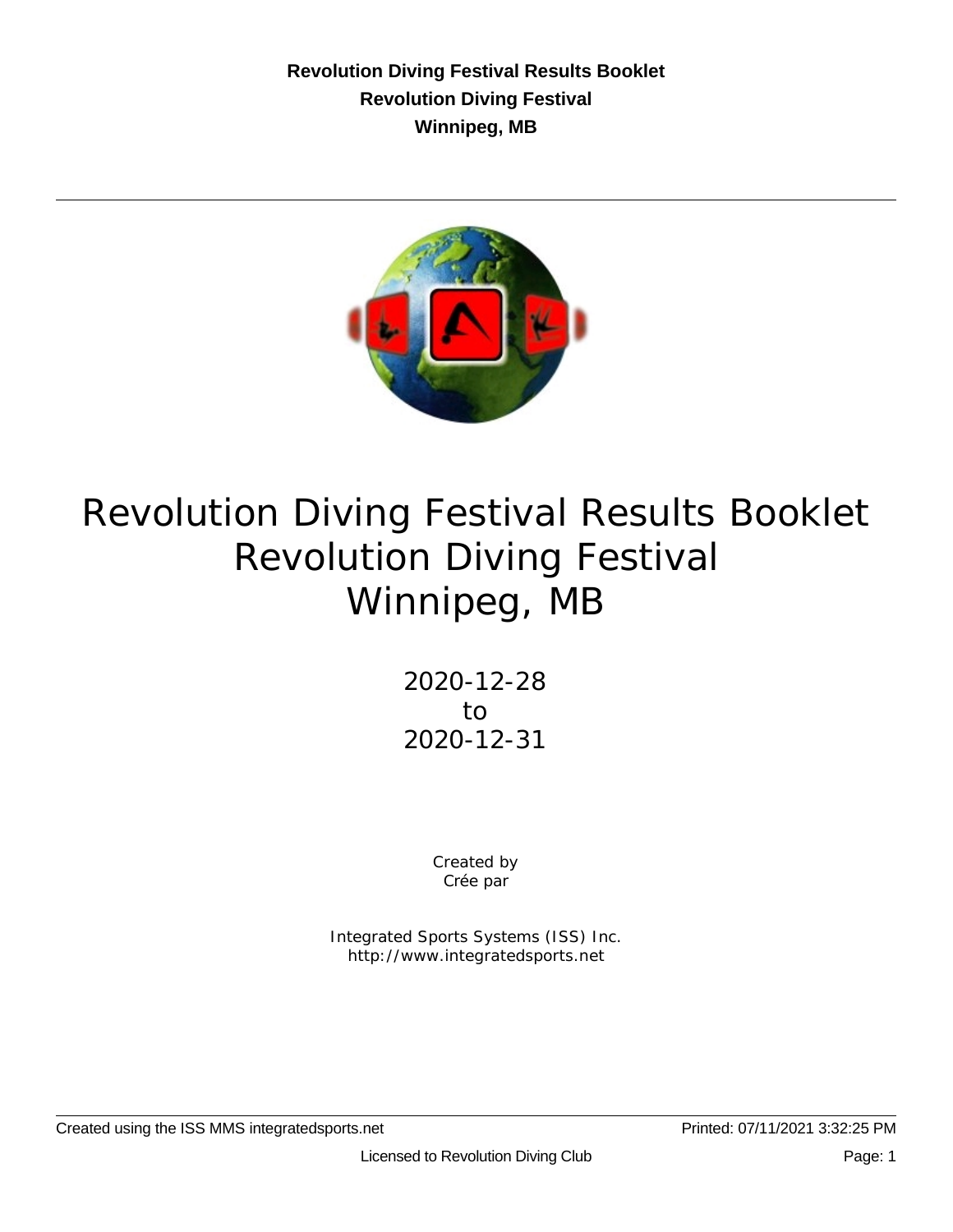# **Mens A - Group 1 M Finals Revolution Diving Festival Winnipeg, MB**

| Ex. Rank<br>Name         | Group     | Club       | Total  |
|--------------------------|-----------|------------|--------|
| COHEN, ADAM<br>$\perp$ . | A - Group | REVOLUTION | 439.80 |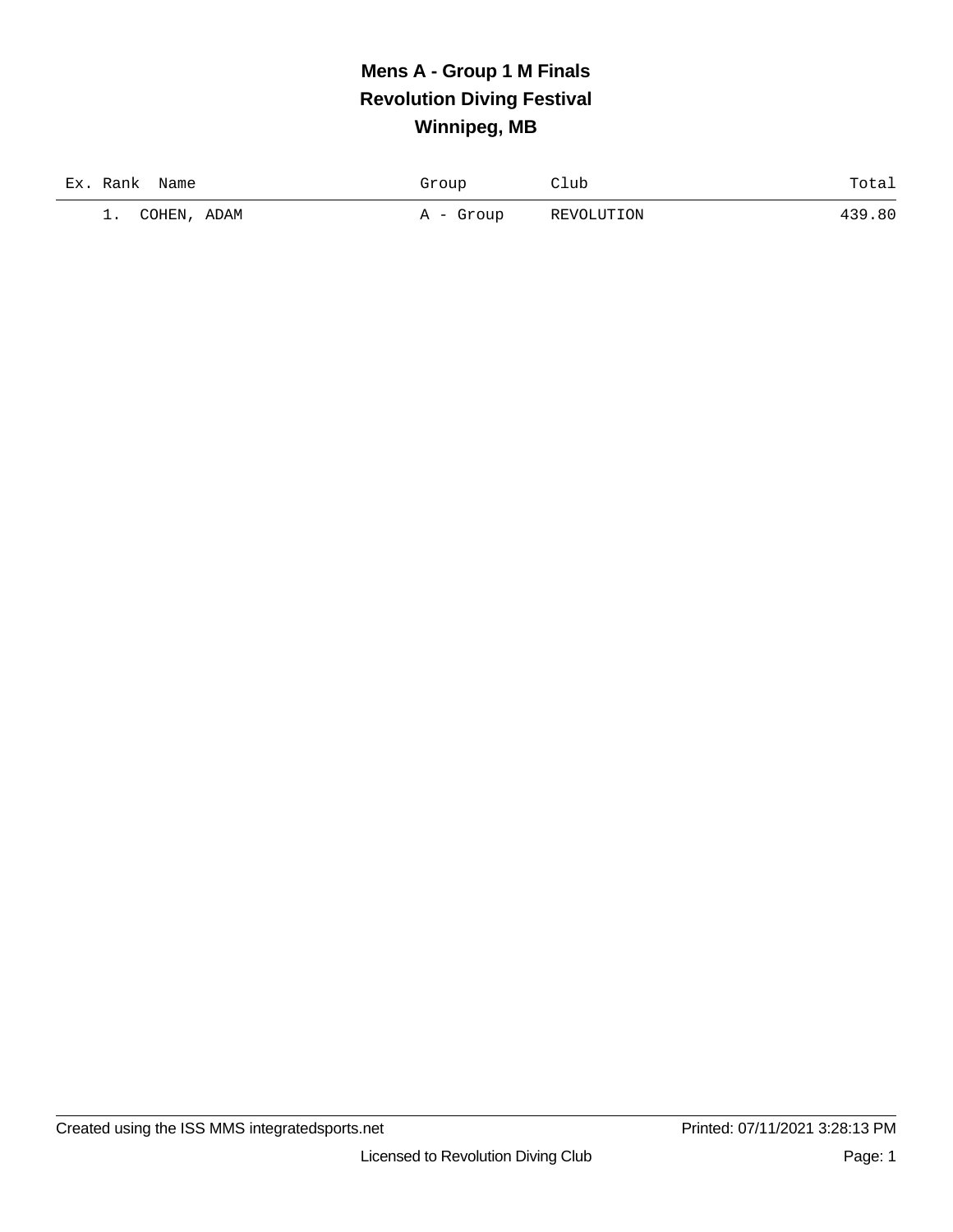# **Mens A - Group 3 M Finals Revolution Diving Festival Winnipeg, MB**

| Ex. Rank Name |                  | Group     | Club       | Total  |
|---------------|------------------|-----------|------------|--------|
|               | 1. COHEN, ADAM   | A - Group | REVOLUTION | 463.25 |
|               | 2. TIAGLEI, ALEX | A - Group | REVOLUTION | 388.30 |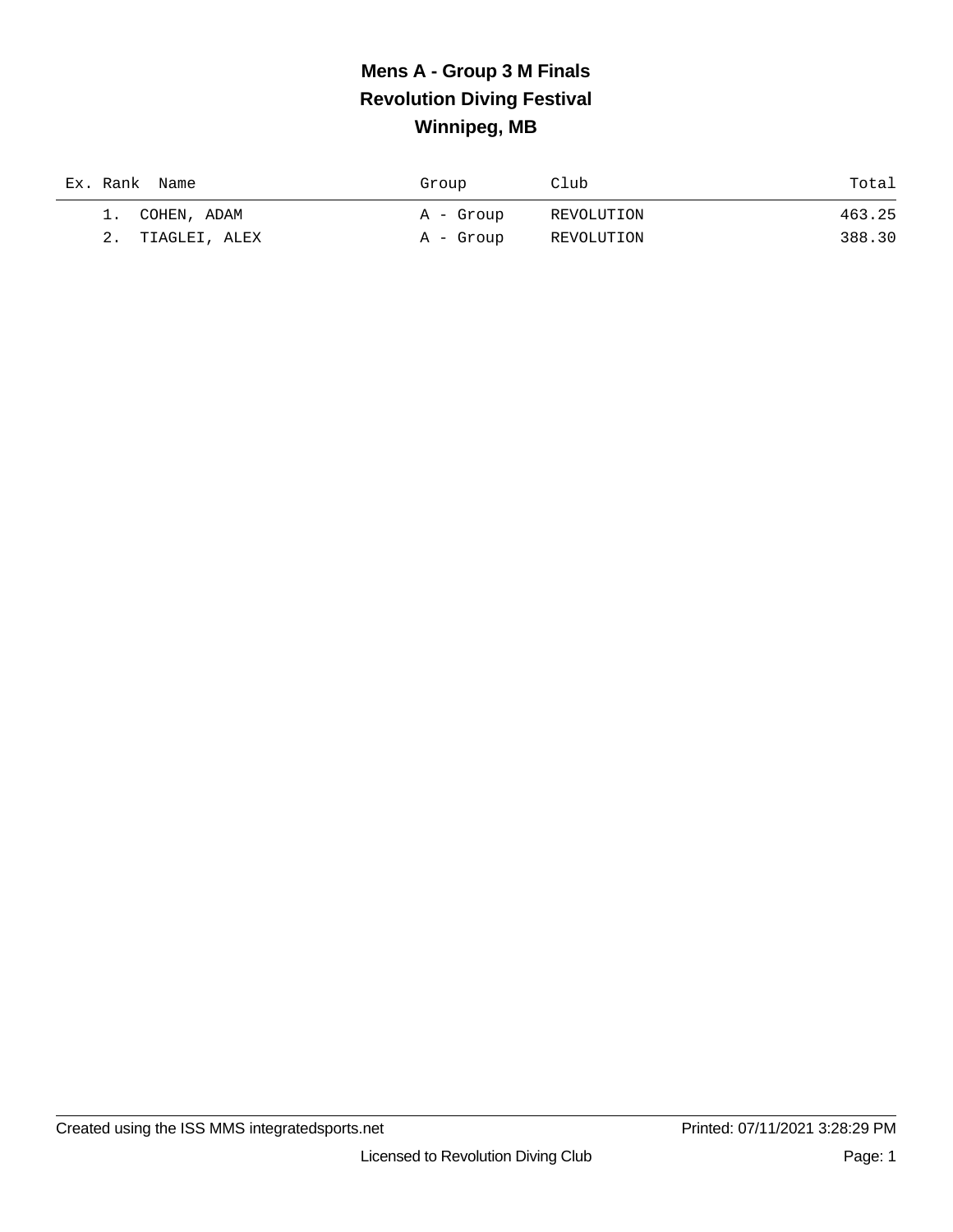## **Mens A - Group Platform Finals Revolution Diving Festival Winnipeg, MB**

| Ex. Rank Name     | Group     | Club       | Total  |
|-------------------|-----------|------------|--------|
| 1. TIAGLEI, ALEX  | A - Group | REVOLUTION | 358.70 |
| BERNATSKY, ATTILA | A - Group | REVOLUTION | 356.75 |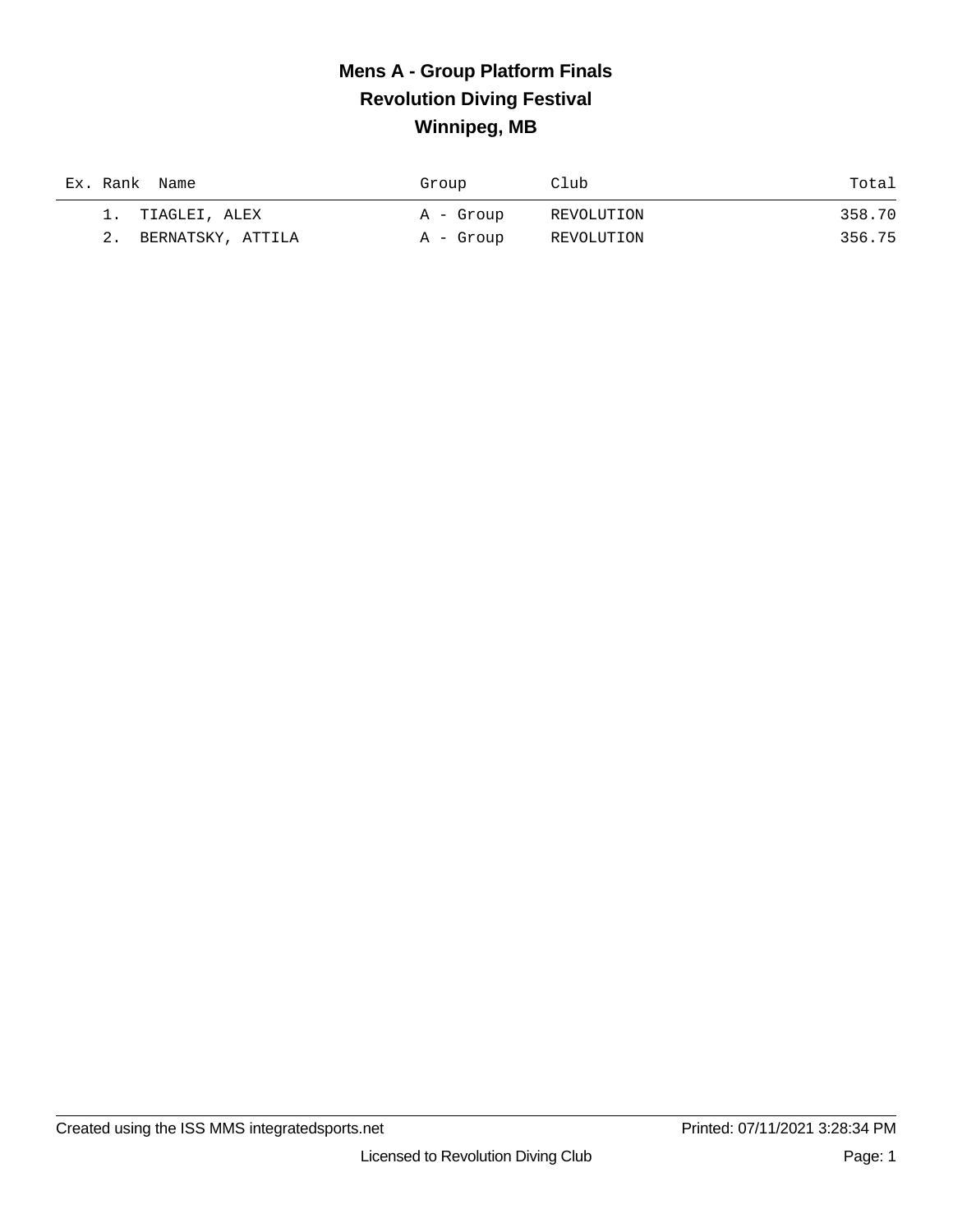#### **Mens A - Group Tier II 1 M Finals Revolution Diving Festival Winnipeg, MB**

| Ex. Rank<br>Name               | Froup               | .⊥ub |     |
|--------------------------------|---------------------|------|-----|
| CARTER<br>GREEN.<br><u>.</u> . | A - Group T2 REGINA |      | -91 |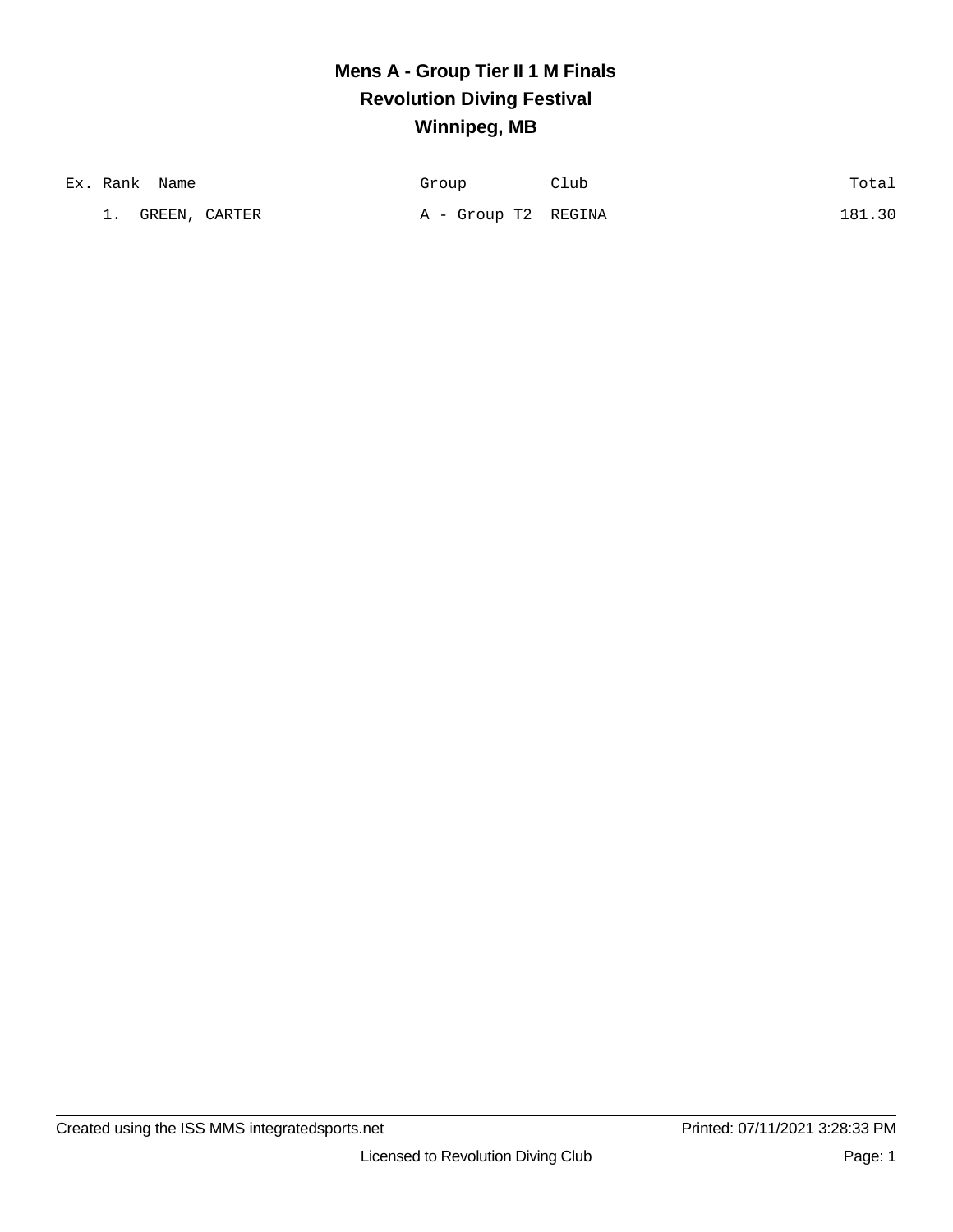## **Mens A - Group Tier II Platform Finals Revolution Diving Festival Winnipeg, MB**

| Ex. Rank | Name          | Group               | 21ub | Totai  |
|----------|---------------|---------------------|------|--------|
| <b>.</b> | GREEN, CARTER | A - Group T2 REGINA |      | 150.10 |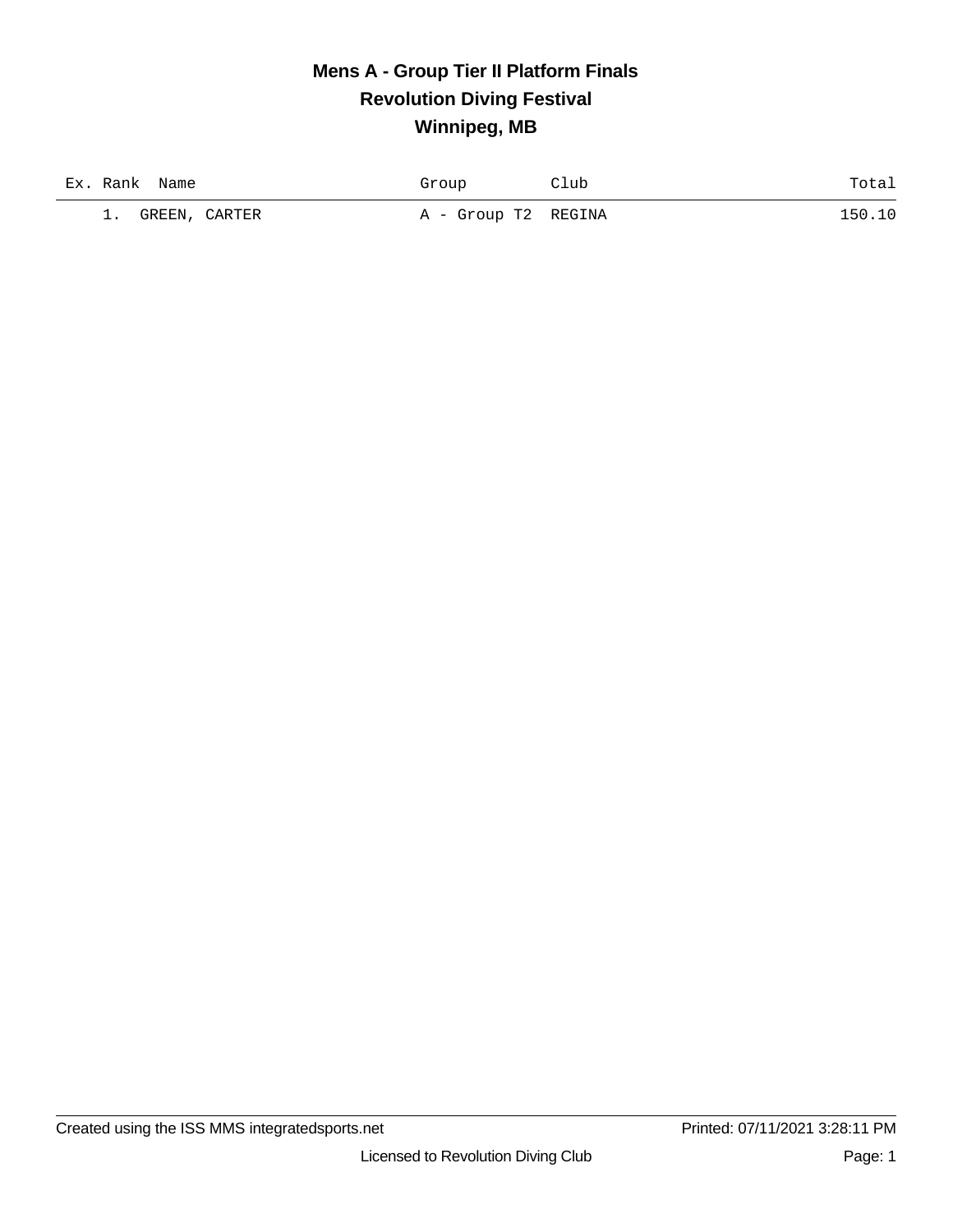# **Mens B - Group 1 M Finals Revolution Diving Festival Winnipeg, MB**

| Ex. Rank | Name                 | Group     | Club       | Totai  |
|----------|----------------------|-----------|------------|--------|
|          | SIME-SURCON, BENNETT | B - Group | REVOLUTION | 308.00 |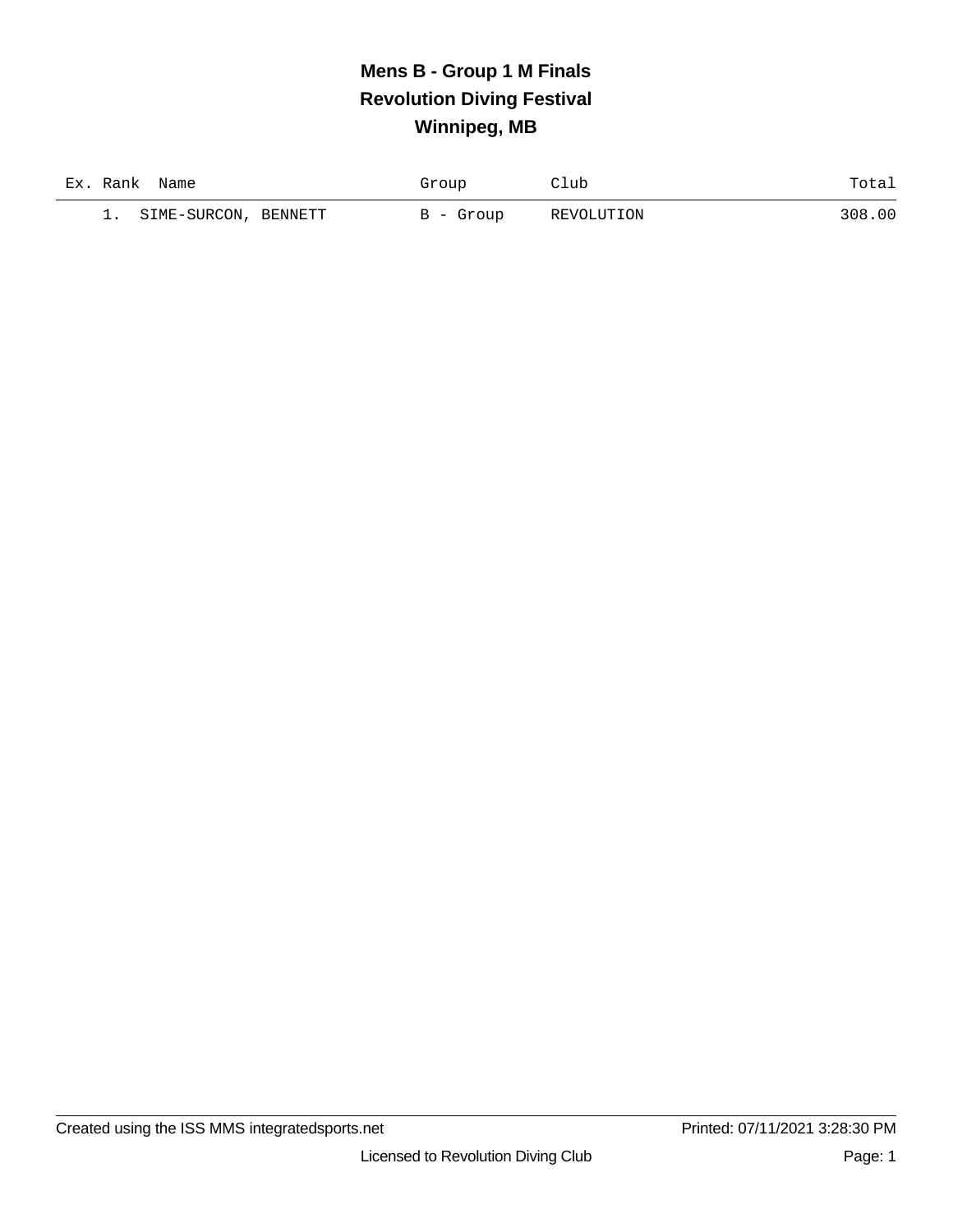# **Mens B - Group 3 M Finals Revolution Diving Festival Winnipeg, MB**

| Ex. Rank | Name                 | Group     | Club       | Totai  |
|----------|----------------------|-----------|------------|--------|
|          | SIME-SURCON, BENNETT | B - Group | REVOLUTION | 286.30 |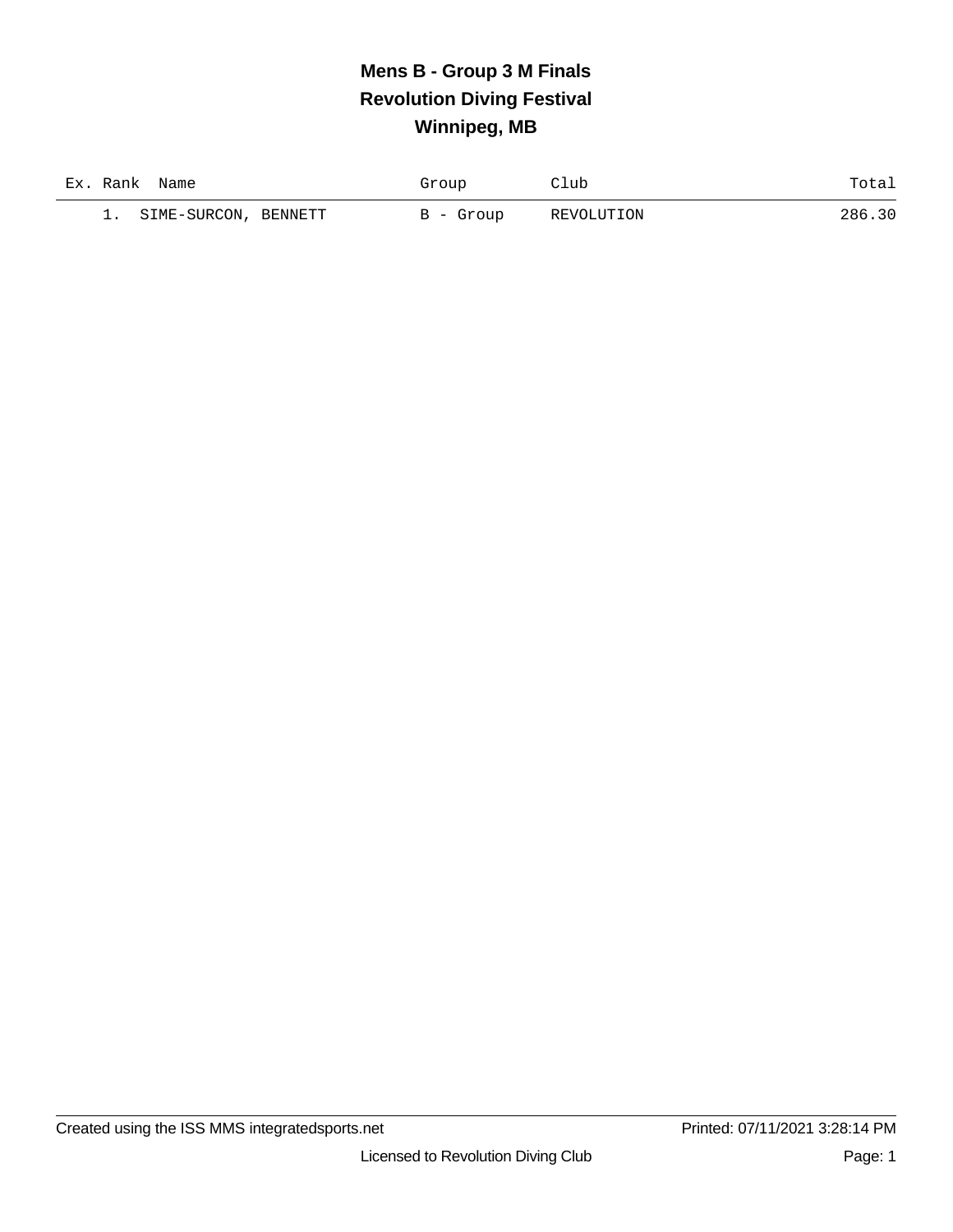# **Mens C2 - Group 1 M Finals Revolution Diving Festival Winnipeg, MB**

| Ex. Rank<br>Name         | Group        | Club   | Total  |
|--------------------------|--------------|--------|--------|
| MOFFAT,<br>FREDDIE<br>-- | $C2 -$ Group | REGINA | 259.65 |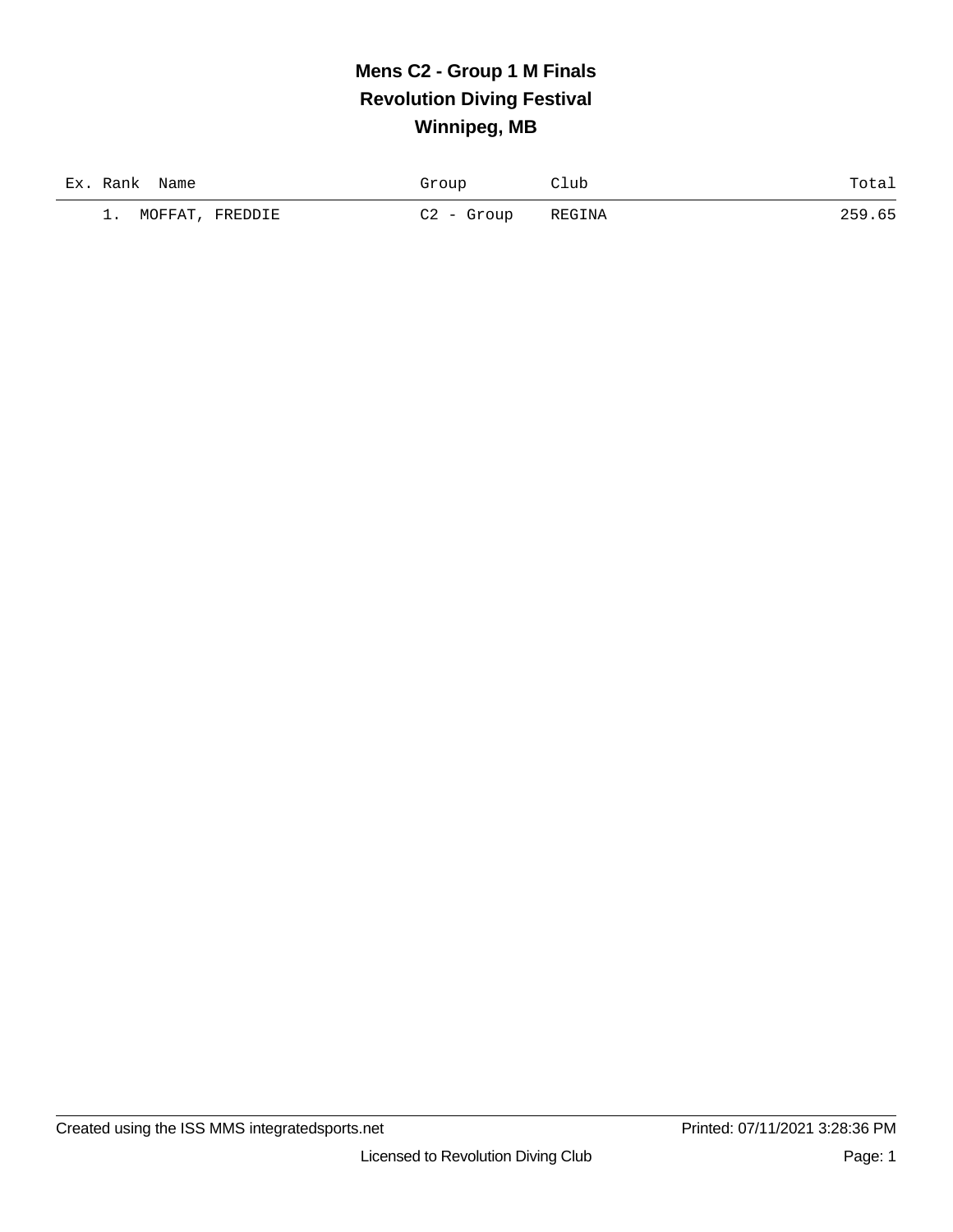# **Mens C2 - Group 3 M Finals Revolution Diving Festival Winnipeg, MB**

| Ex. Rank<br>Name         | Group        | Club   | Total  |
|--------------------------|--------------|--------|--------|
| MOFFAT,<br>FREDDIE<br>-- | $C2 -$ Group | REGINA | 242.25 |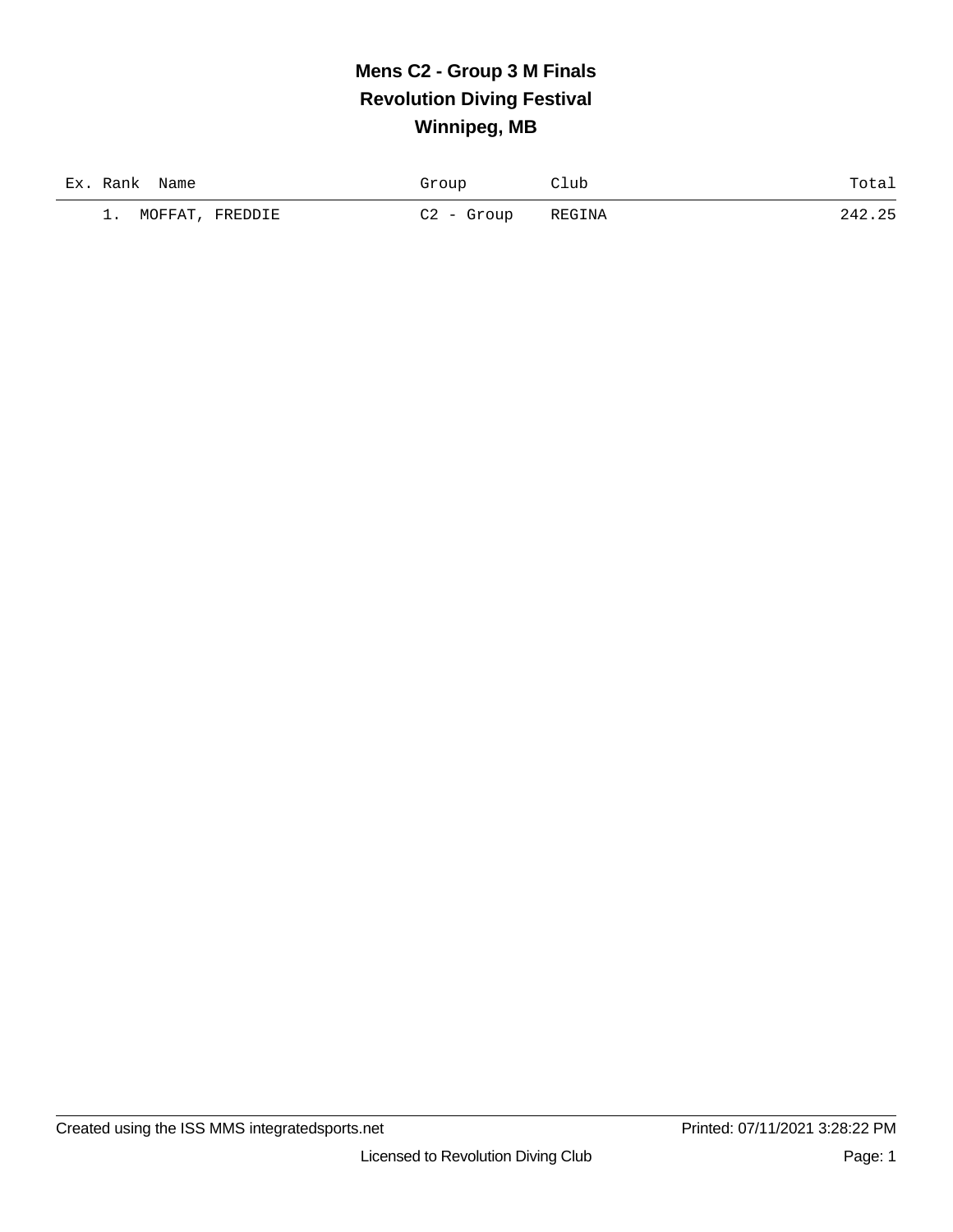## **Mens C2 - Group Platform Finals Revolution Diving Festival Winnipeg, MB**

| Ex. Rank<br>Name               | Group        | Club   | Total  |
|--------------------------------|--------------|--------|--------|
| MOFFAT,<br>FREDDIE<br><b>.</b> | $C2 -$ Group | REGINA | 292.35 |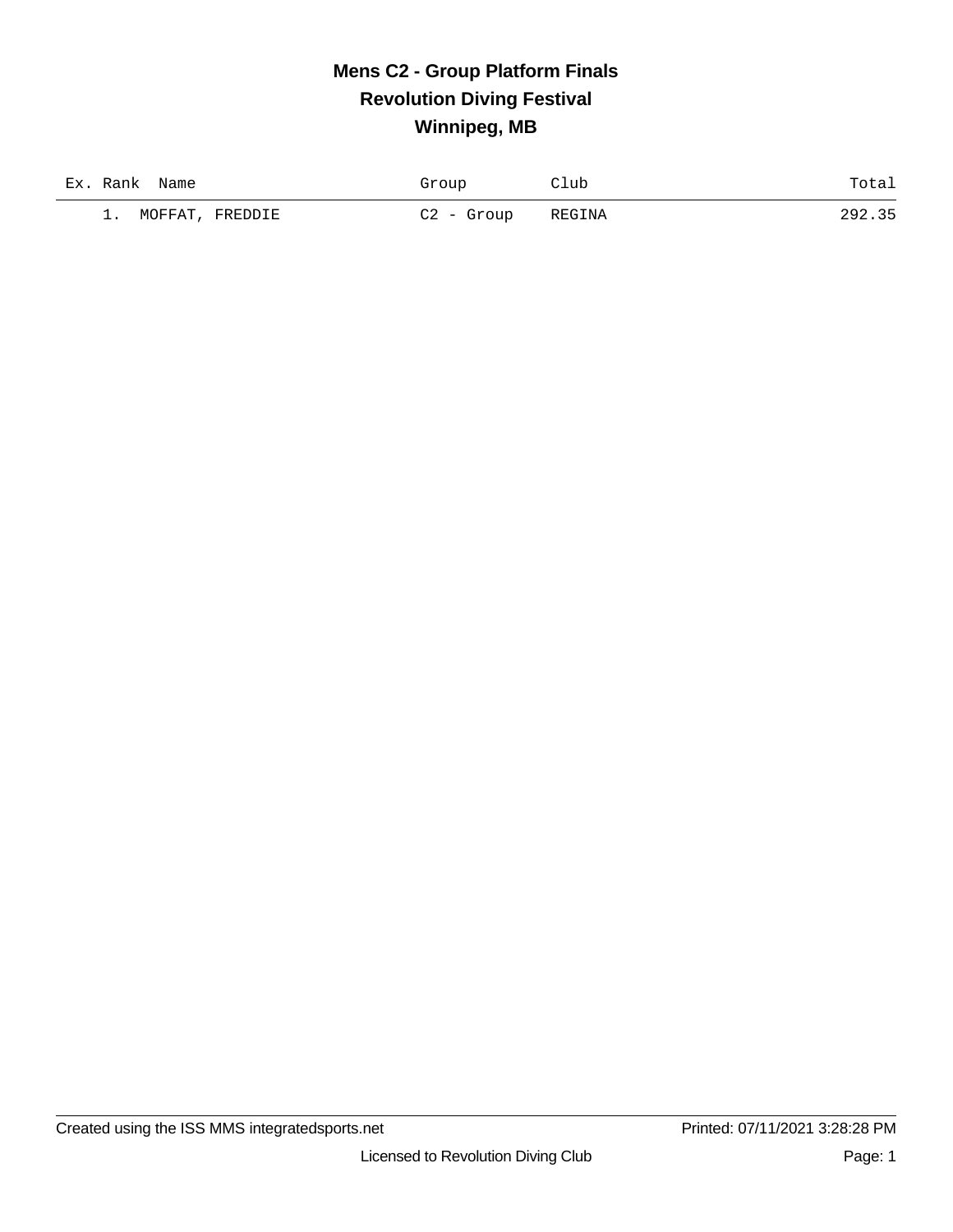# **Mens D - Group 3 M Finals Revolution Diving Festival Winnipeg, MB**

| Ex. Rank<br>Name               | Group       | Club       | Totai  |
|--------------------------------|-------------|------------|--------|
| TIAGLEI, VLADIMIR<br>$\perp$ . | $D -$ Group | REVOLUTION | 185.15 |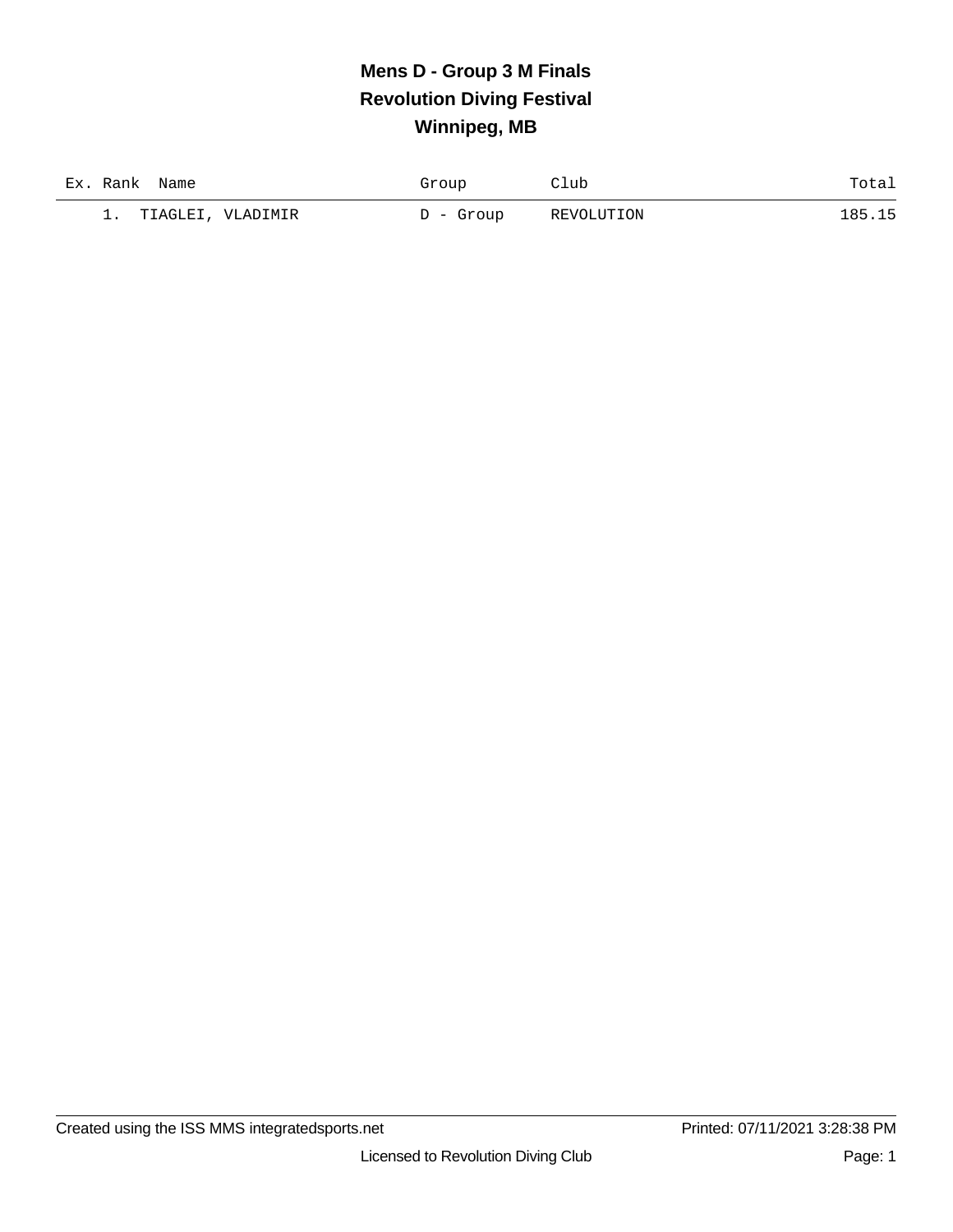## **Mens D - Group Platform Finals Revolution Diving Festival Winnipeg, MB**

| Ex. Rank<br>Name               | Group       | Club       | Totai  |
|--------------------------------|-------------|------------|--------|
| TIAGLEI, VLADIMIR<br>$\perp$ . | $D -$ Group | REVOLUTION | 203.20 |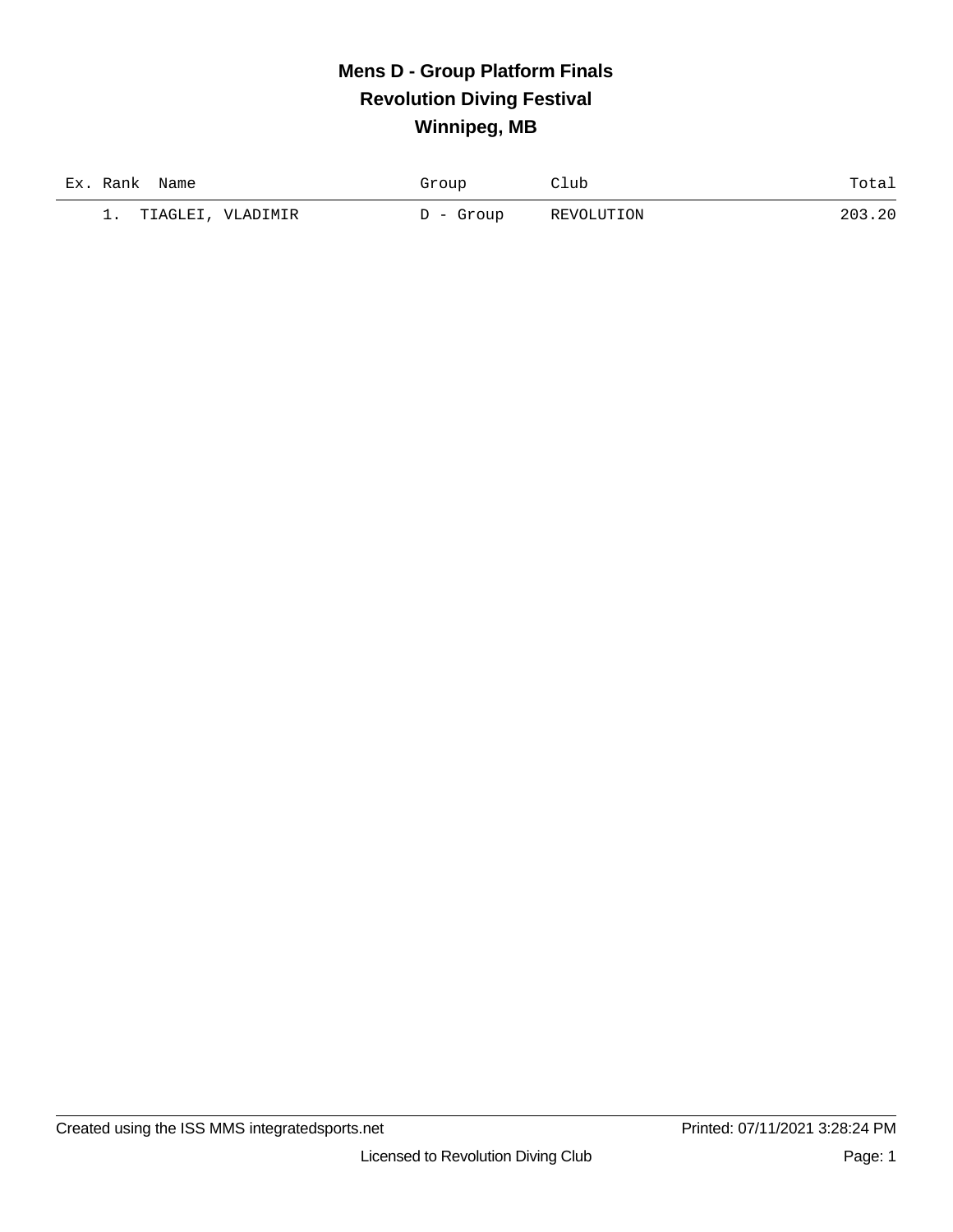#### **Mens D - Group Tier II 1 M Finals Revolution Diving Festival Winnipeg, MB**

| Ex. Rank | Name               | Group               | 21ub | Total |
|----------|--------------------|---------------------|------|-------|
| --       | SUTHERLAND, CALLUM | D - Group T2 REGINA |      | 99.20 |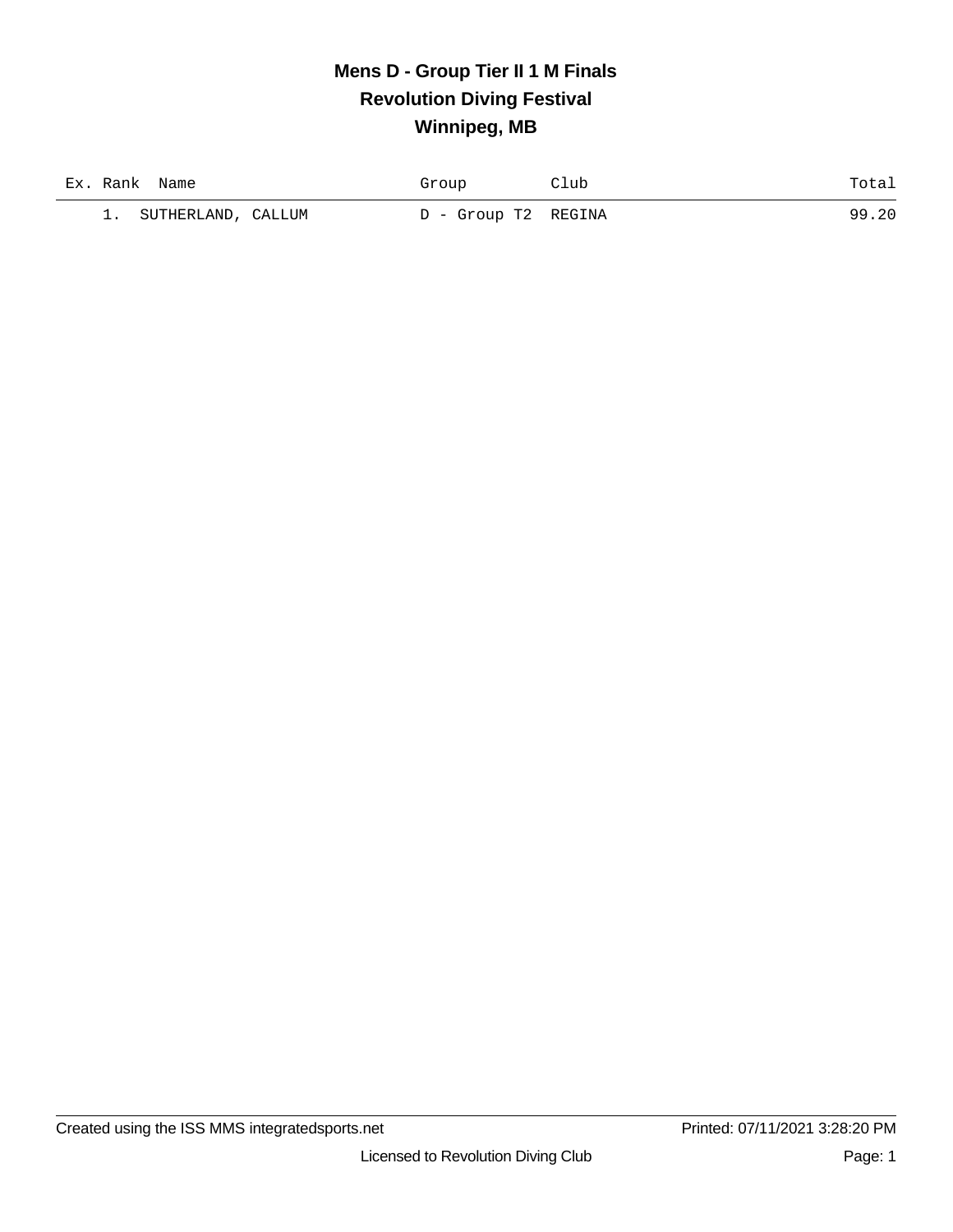# **Mens D1 - Group 1 M Finals Revolution Diving Festival Winnipeg, MB**

| Ex. Rank Name                | Group      | Club       | Totai  |
|------------------------------|------------|------------|--------|
| LANDRY, NICOLAS<br><b>1.</b> | D1 - Group | REVOLUTION | 129.60 |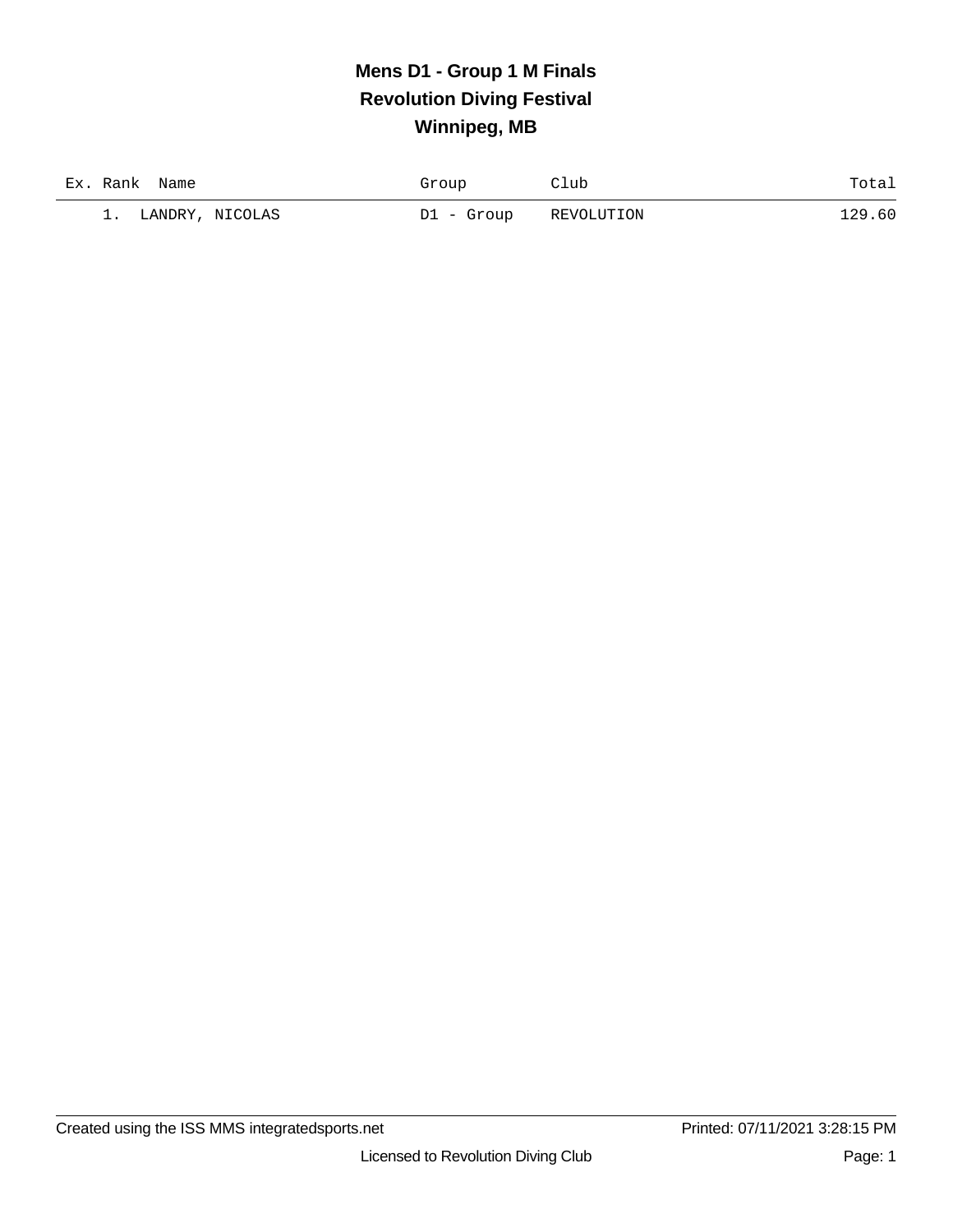# **Mens D1 - Group 3 M Finals Revolution Diving Festival Winnipeg, MB**

| Ex. Rank<br>Name             | Group      | Club       | Totai  |
|------------------------------|------------|------------|--------|
| LANDRY, NICOLAS<br>$\perp$ . | D1 - Group | REVOLUTION | 138.40 |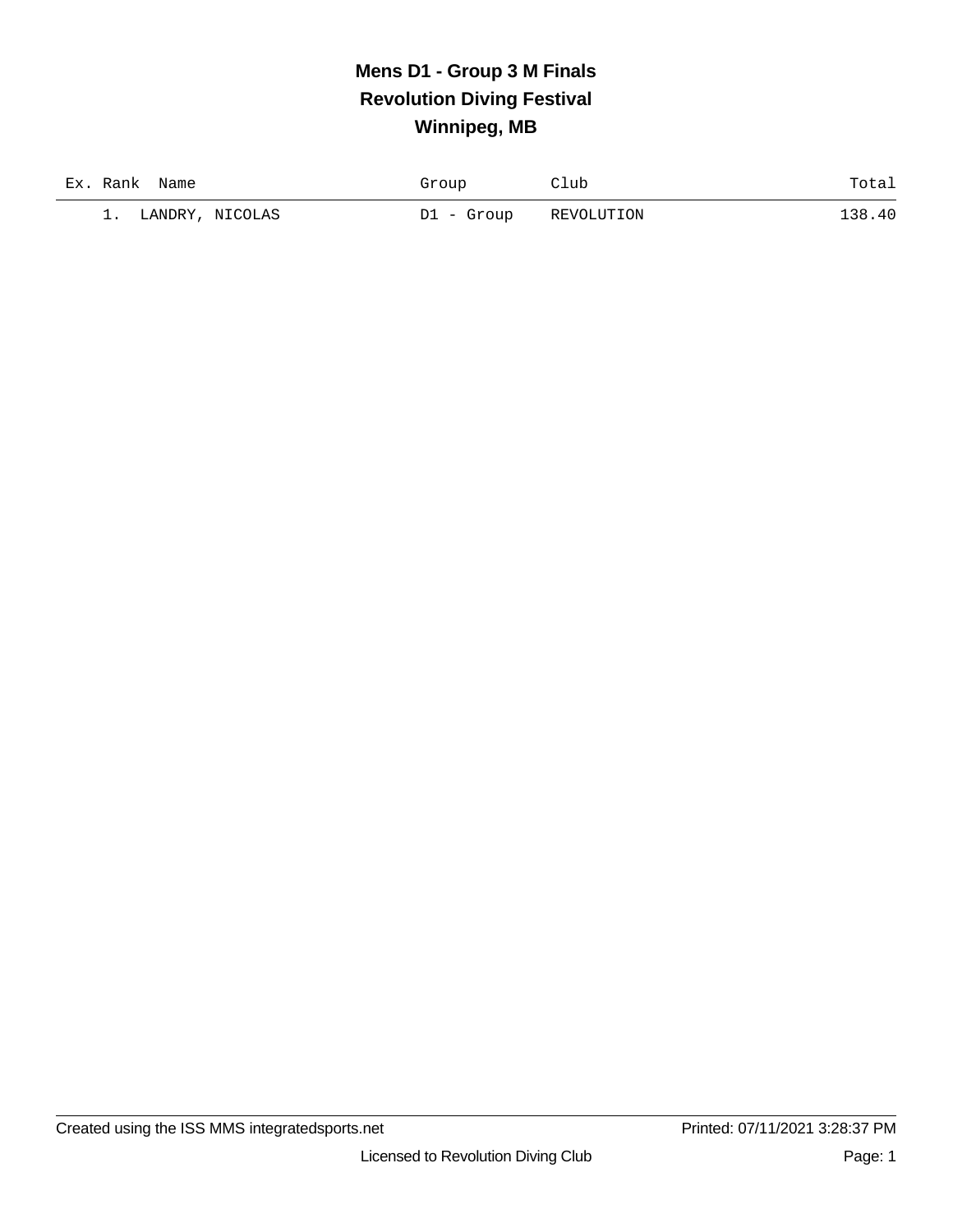## **Mens D1 - Group Platform Finals Revolution Diving Festival Winnipeg, MB**

| Ex. Rank<br>Name      | Group      | Club       | Totai  |
|-----------------------|------------|------------|--------|
| LANDRY, NICOLAS<br>1. | D1 - Group | REVOLUTION | 166.40 |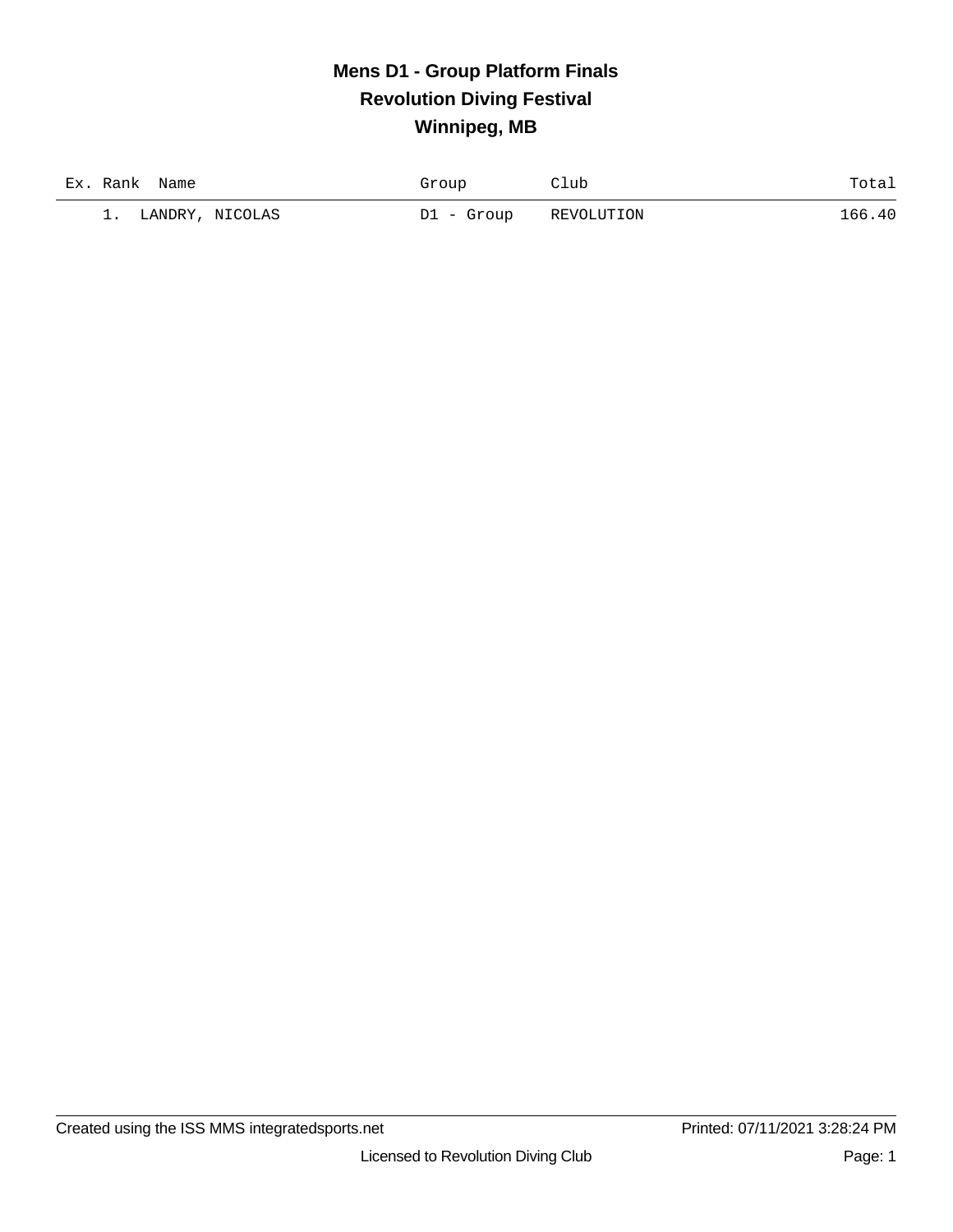# **Mens D2 - Group 1 M Finals Revolution Diving Festival Winnipeg, MB**

| Ex. Rank<br>Name               | Group      | Club       | Totai  |
|--------------------------------|------------|------------|--------|
| TIAGLEI, VLADIMIR<br>$\perp$ . | D2 - Group | REVOLUTION | 219.20 |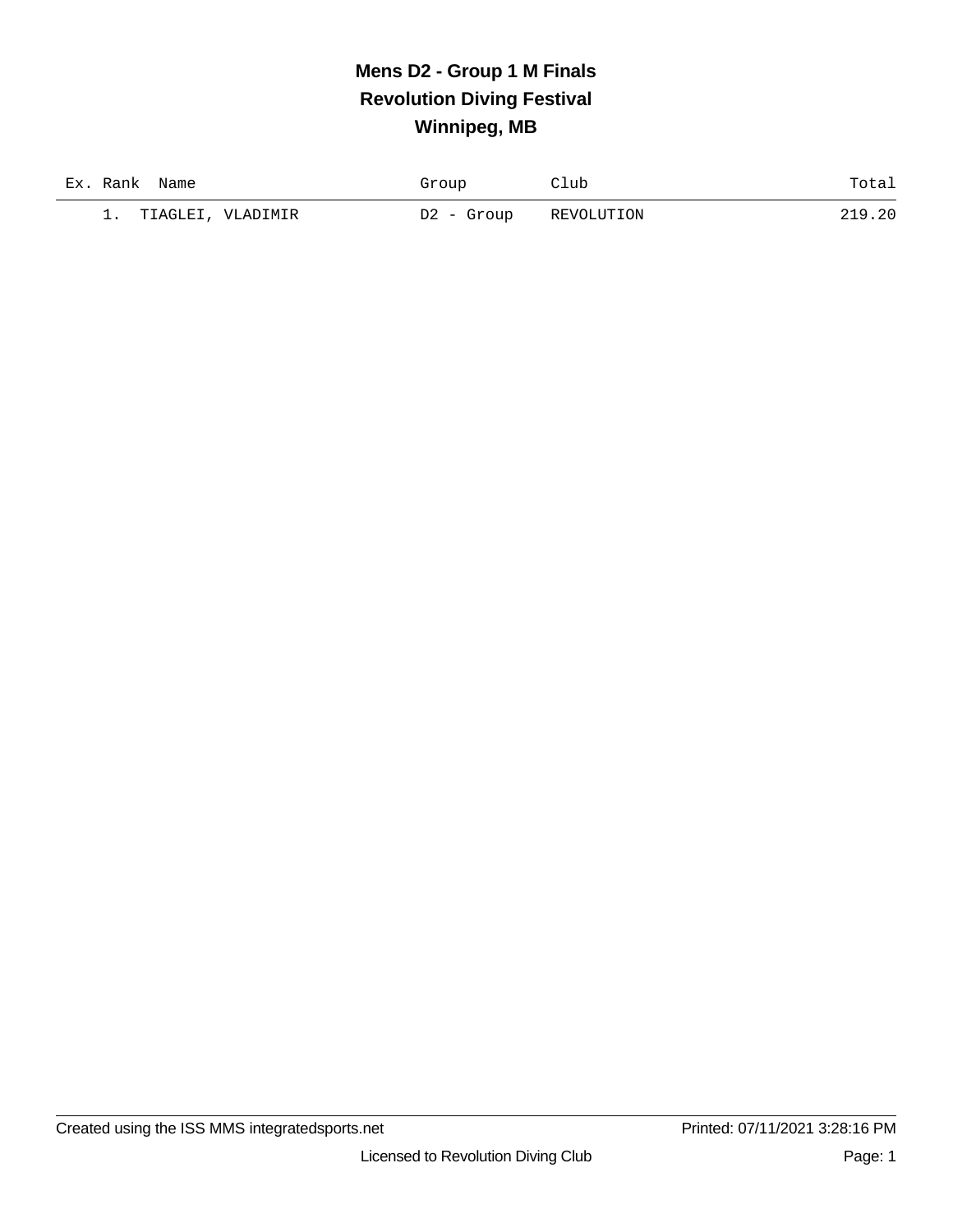#### **Mens E - Group Tier II 1 M Finals Revolution Diving Festival Winnipeg, MB**

|  | Ex. Rank Name      | Group               | Club | Total |
|--|--------------------|---------------------|------|-------|
|  | 1. MITCHELL, WYNN  | E - Group T2 REGINA |      | 95.00 |
|  | 2. REILLY, LOCHLAN | E - Group T2 REGINA |      | 85.30 |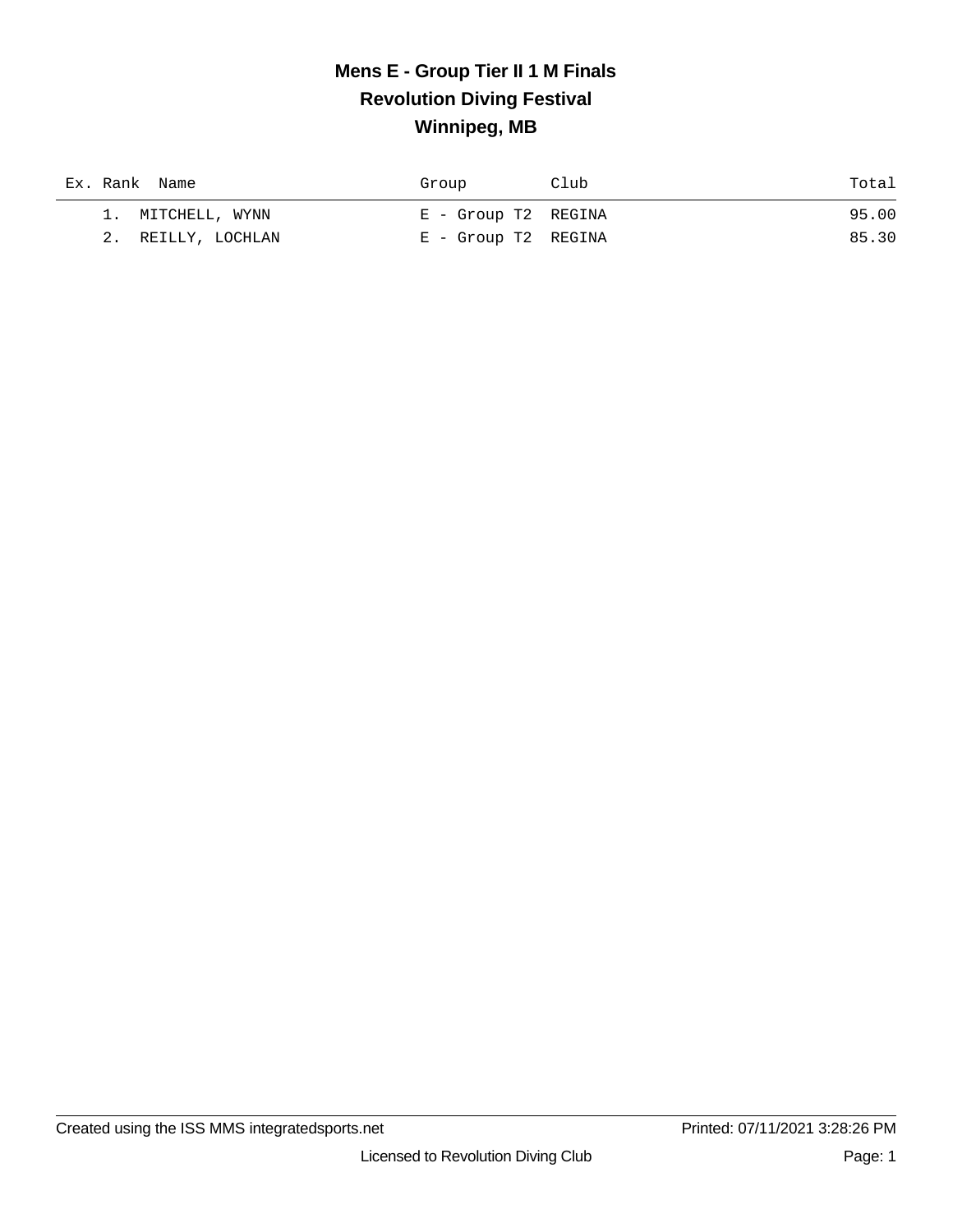#### **Mens E - Group Tier II 3 M Finals Revolution Diving Festival Winnipeg, MB**

| Ex. Rank Name      | Group               | Club | Total  |
|--------------------|---------------------|------|--------|
| 1. REILLY, LOCHLAN | E - Group T2 REGINA |      | 157.70 |
| 2. MITCHELL, WYNN  | E - Group T2 REGINA |      | 149.15 |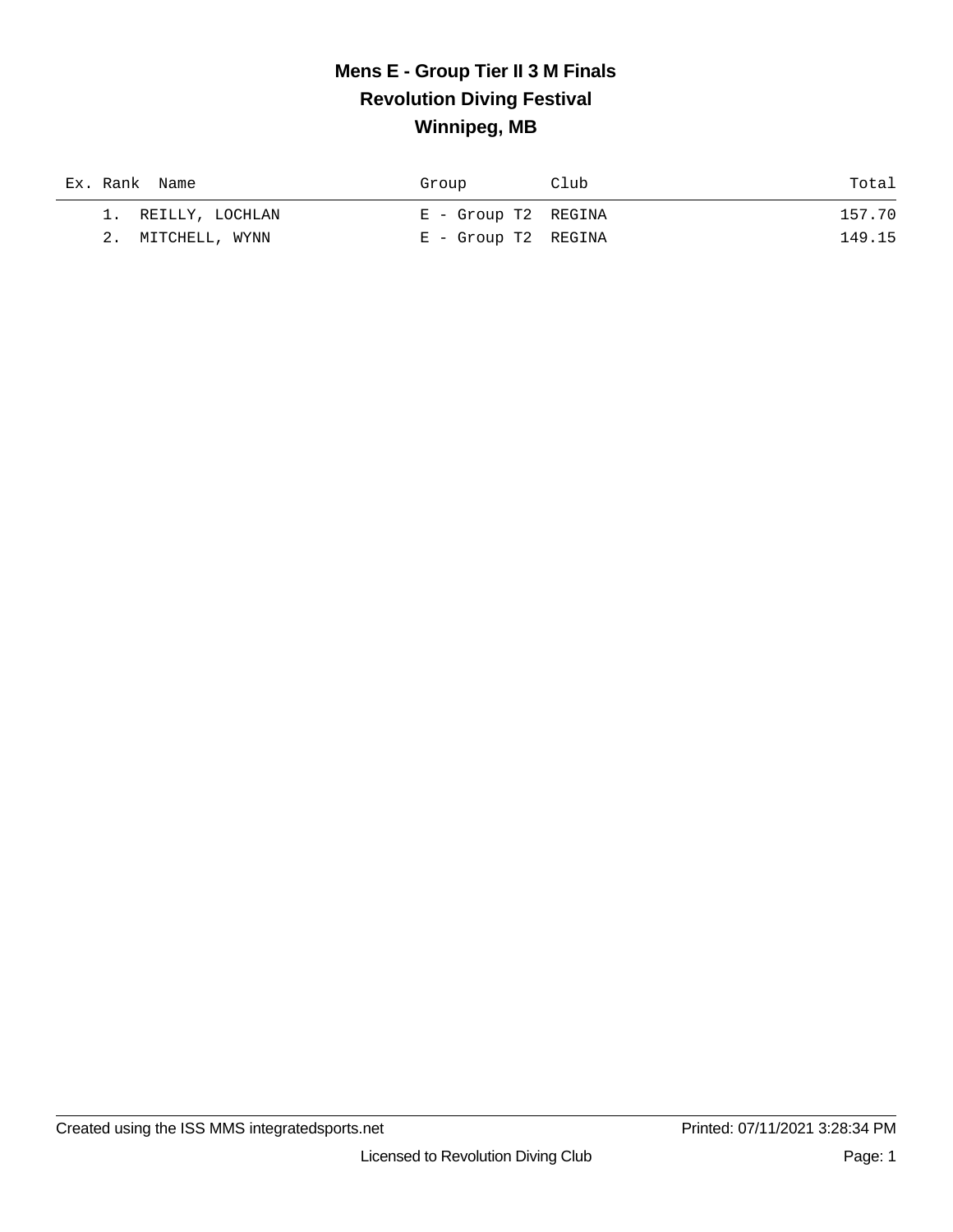#### **Mens E - Group Tier II Platform Finals Revolution Diving Festival Winnipeg, MB**

| Ex. Rank Name      | Group               | Club | Total |
|--------------------|---------------------|------|-------|
| 1. REILLY, LOCHLAN | E - Group T2 REGINA |      | 79.50 |
| 2. MITCHELL, WYNN  | E - Group T2 REGINA |      | 72.50 |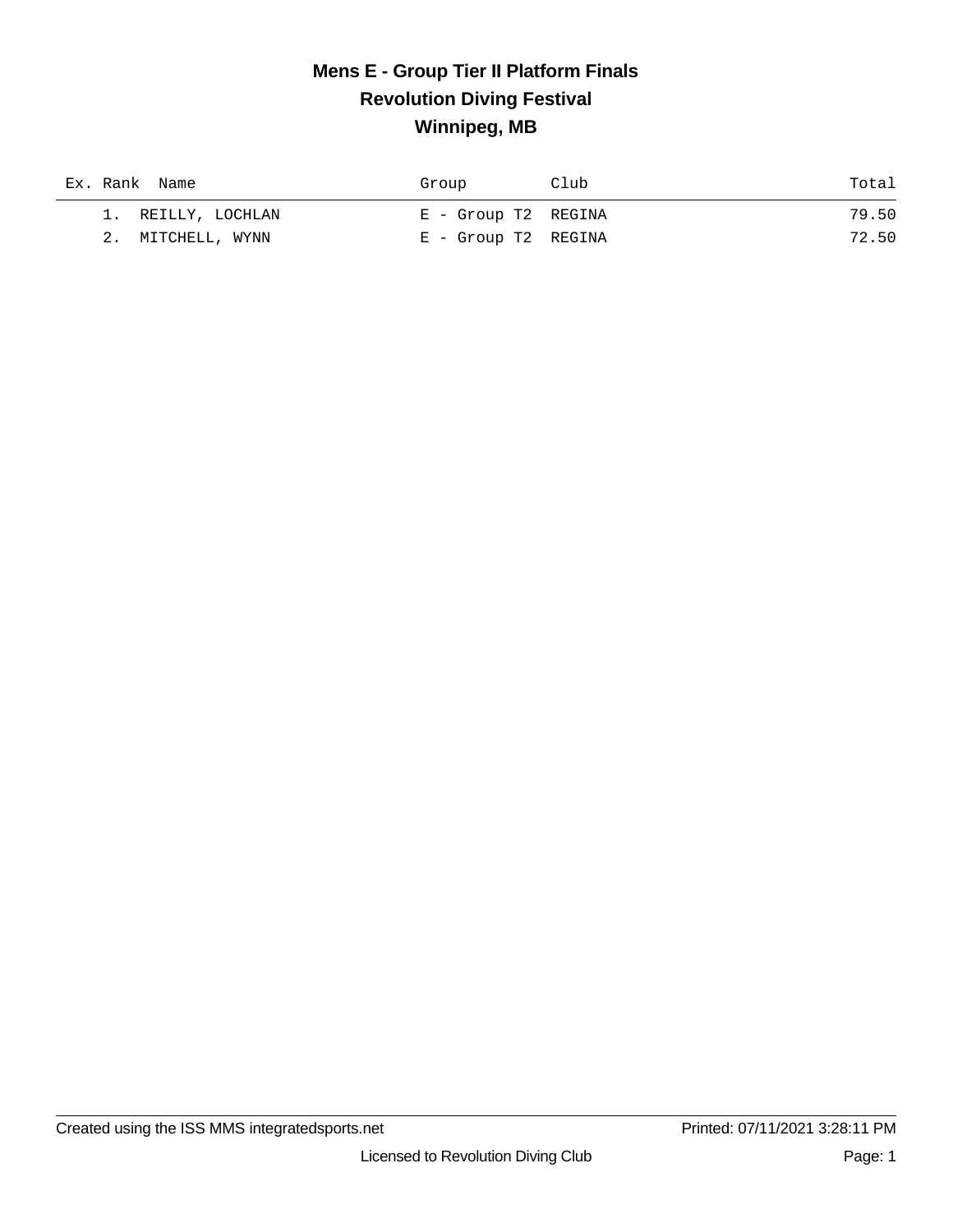# **Mens Open 1 M Finals Revolution Diving Festival Winnipeg, MB**

| $Ex$ .<br>Rank<br>Name      | Froup<br>⊾ت | Club       | $T0 + 2$<br>⊥∪la⊥ |
|-----------------------------|-------------|------------|-------------------|
| COHEN<br>ADAM<br><u>.</u> . | Open        | REVOLUTION | つのに               |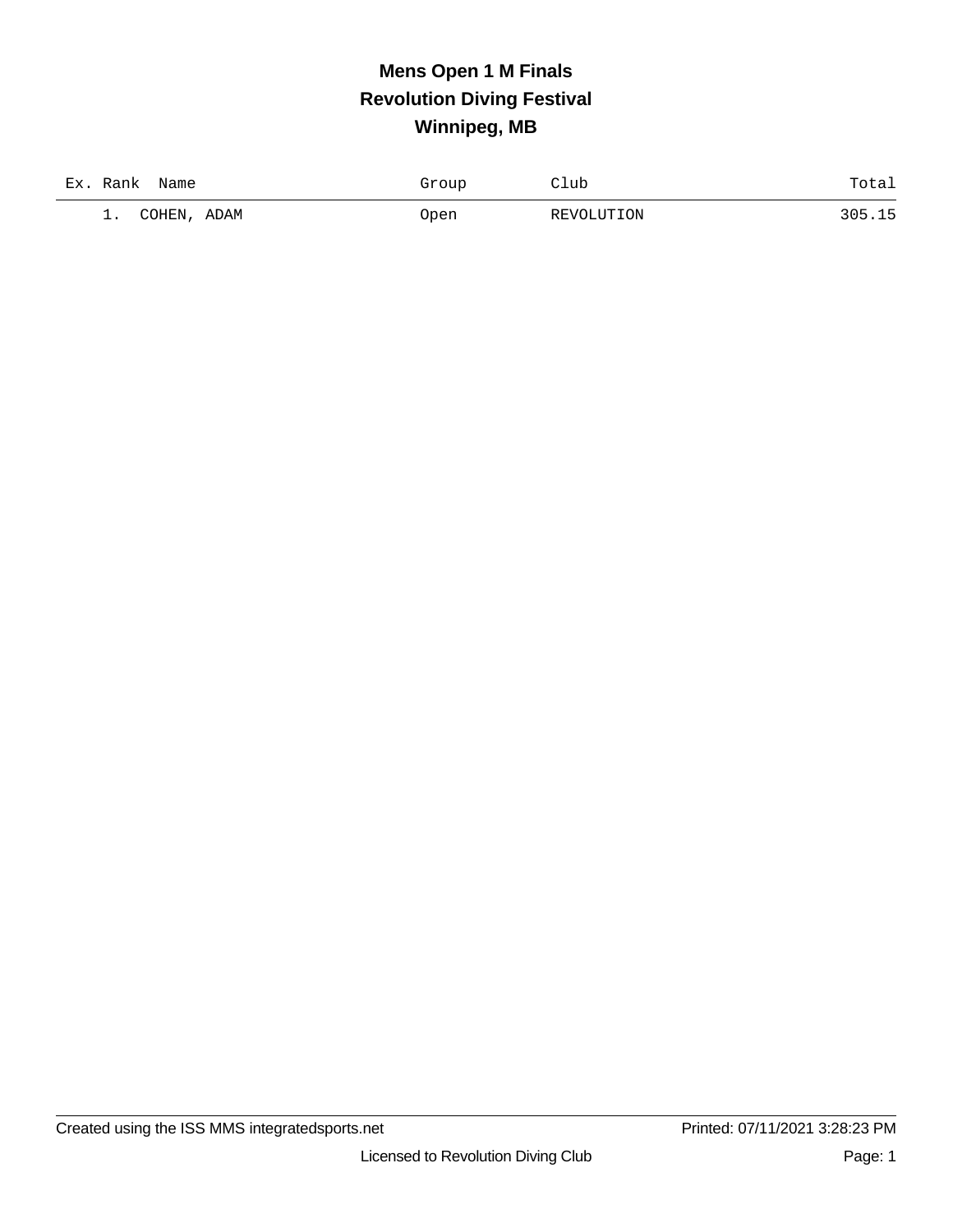# **Mens Open 3 M Finals Revolution Diving Festival Winnipeg, MB**

| Ex. Rank Name | Group | Club       | Total  |
|---------------|-------|------------|--------|
| COHEN, ADAM   | Open  | REVOLUTION | 286.75 |
| TIAGLEI, ALEX | Open  | REVOLUTION | 231.25 |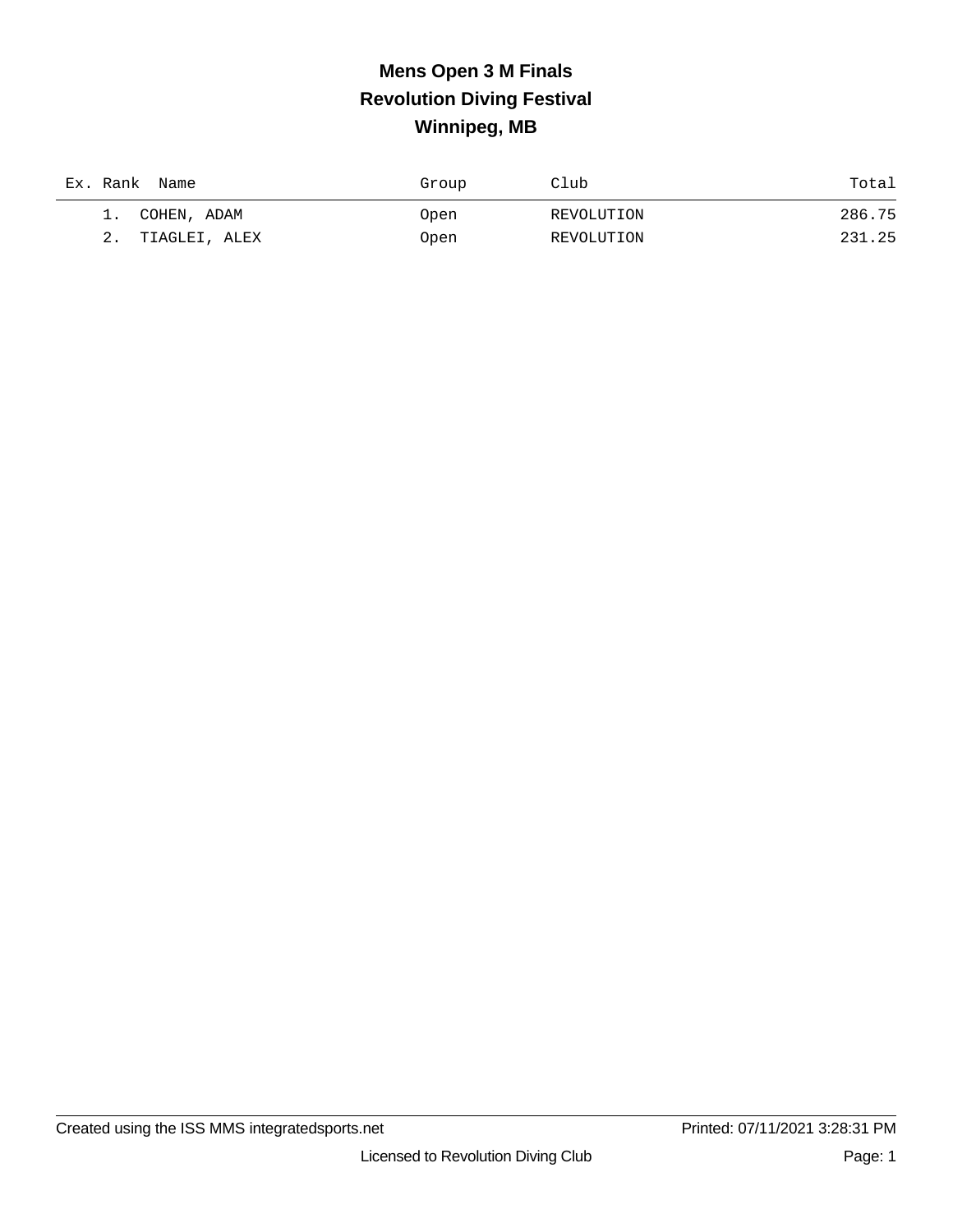# **Mens Open Platform Finals Revolution Diving Festival Winnipeg, MB**

|    | Ex. Rank Name     | Group | Club       | Total  |
|----|-------------------|-------|------------|--------|
|    | BERNATSKY, ATTILA | Open  | REVOLUTION | 289.60 |
| 2. | TIAGLEI, ALEX     | Open  | REVOLUTION | 250.80 |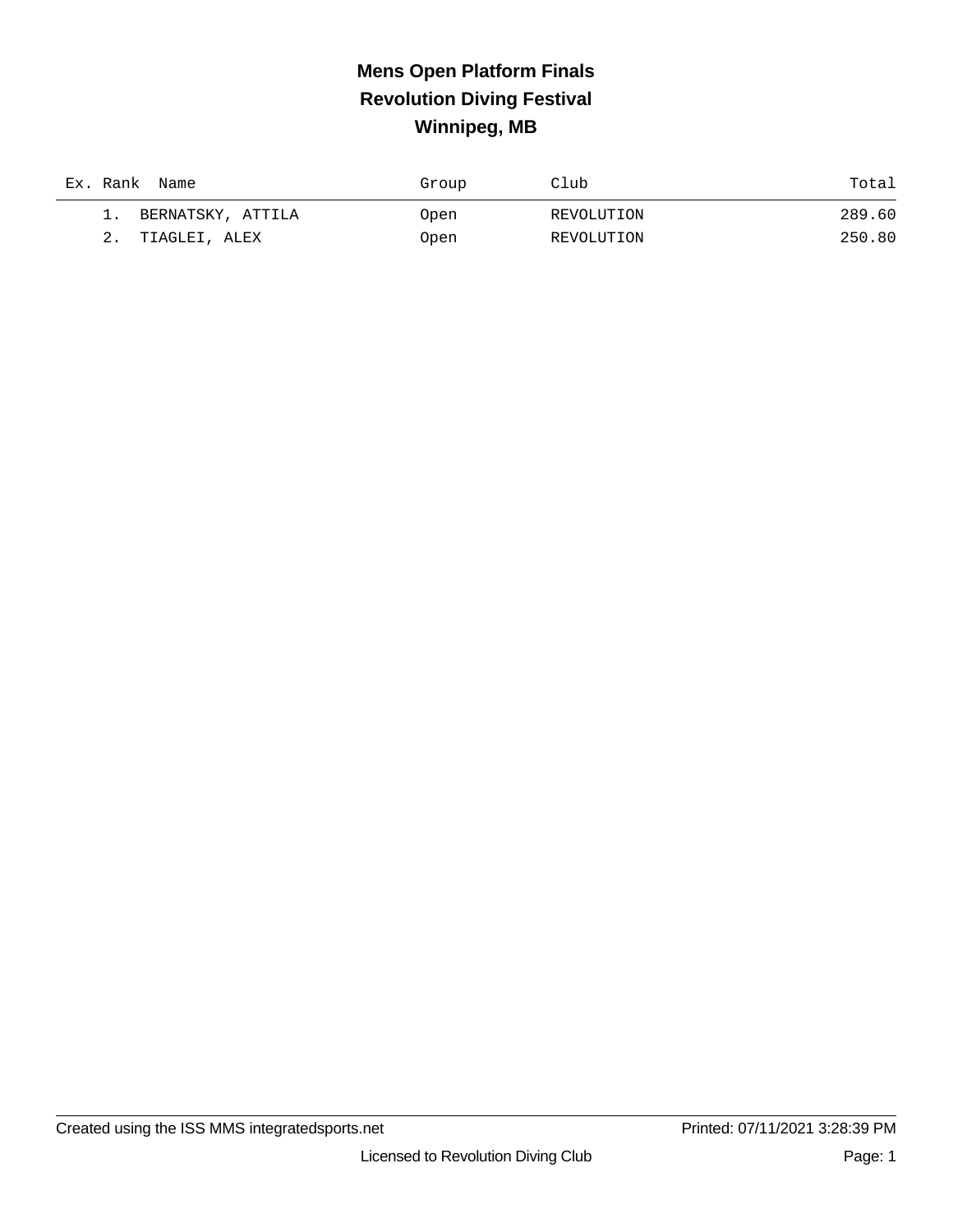#### **Womens A - Group 1 M Finals Revolution Diving Festival Winnipeg, MB**

|    | Ex. Rank Name      | Group        | Club       | Total  |
|----|--------------------|--------------|------------|--------|
|    | CLAIRMONT, KELSEY  | A - Group    | REGINA     | 386.10 |
| 2. | SHARP, AMELIA      | A - Group    | REGINA     | 354.70 |
| 3. | O'DAY, BROOKLYN    | A - Group    | REGINA     | 353.95 |
| 4. | BERMAN, LEIA       | A - Group    | REVOLUTION | 345.75 |
| 5. | DOROSH, CHELSEY    | A - Group    | REGINA     | 334.70 |
| б. | CROMWELL, NATHALIE | A - Group    | REVOLUTION | 328.50 |
|    | WERNER, CLAIRE     | - Group<br>A | REGINA     | 303.55 |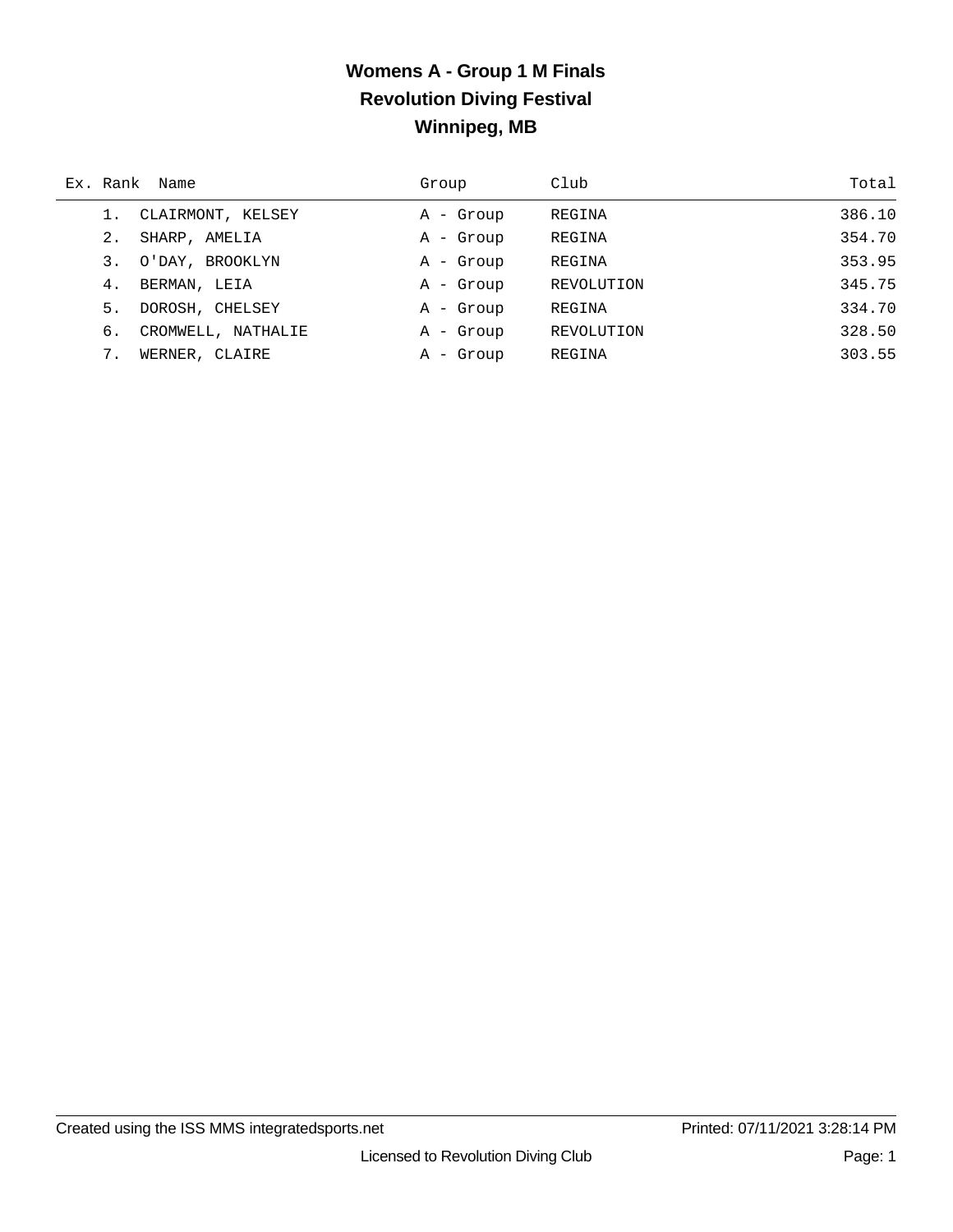## **Womens A - Group 3 M Finals Revolution Diving Festival Winnipeg, MB**

|    | Ex. Rank Name      | Group     | Club       | Total  |
|----|--------------------|-----------|------------|--------|
|    | CLAIRMONT, KELSEY  | A - Group | REGINA     | 421.65 |
| 2. | SHARP, AMELIA      | A - Group | REGINA     | 369.50 |
| 3. | DOROSH, CHELSEY    | A - Group | REGINA     | 362.95 |
| 4. | WERNER, CLAIRE     | A - Group | REGINA     | 344.40 |
| 5. | BERMAN, LEIA       | A - Group | REVOLUTION | 343.20 |
| б. | CROMWELL, NATHALIE | A - Group | REVOLUTION | 316.60 |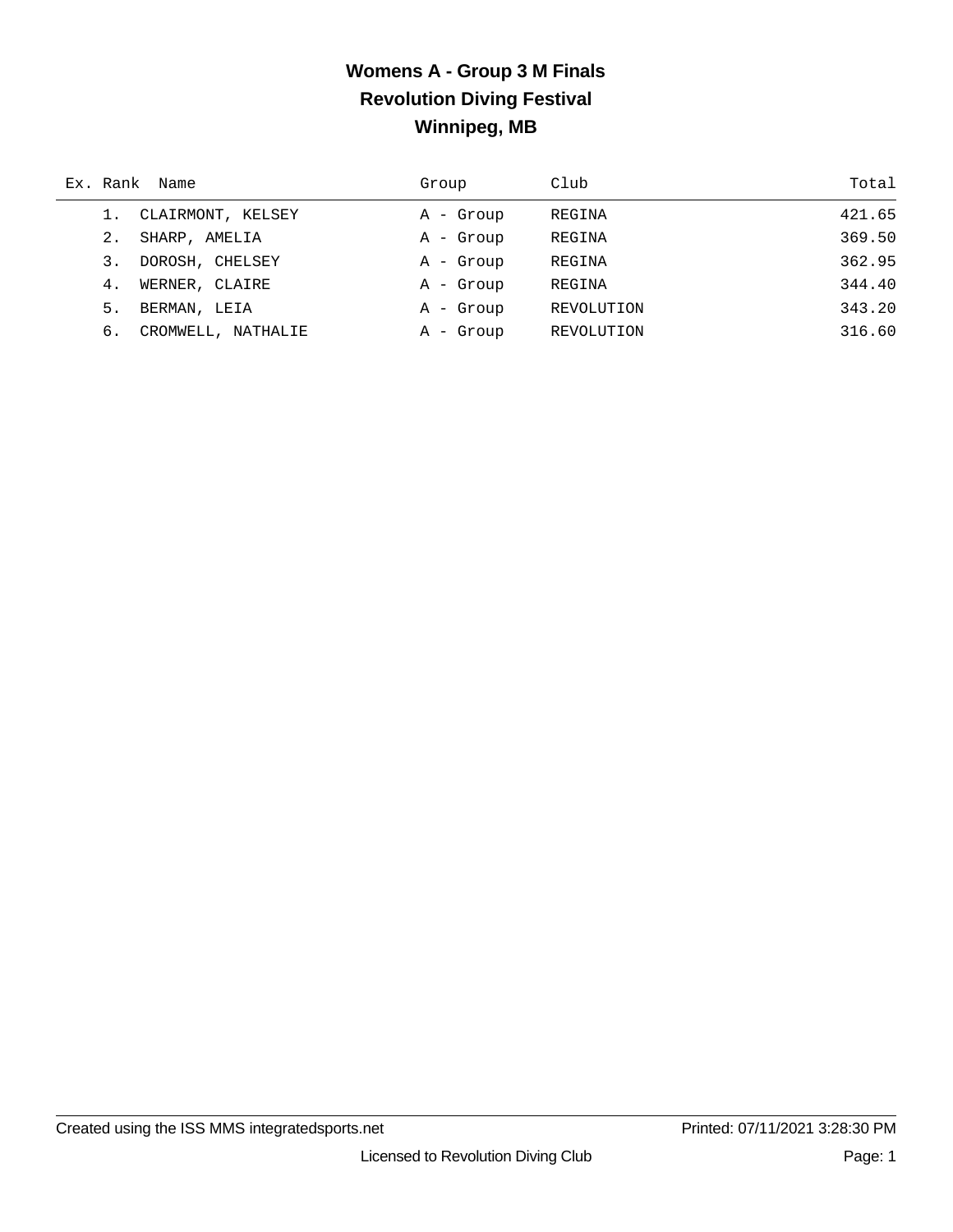#### **Womens A - Group Platform Finals Revolution Diving Festival Winnipeg, MB**

|    | Ex. Rank Name     | Group                  | Club       | Total  |
|----|-------------------|------------------------|------------|--------|
|    | SHARP, AMELIA     | - Group<br>A           | REGINA     | 347.20 |
| 2. | O'DAY, BROOKLYN   | A - Group              | REGINA     | 346.35 |
| 3. | DOROSH, CHELSEY   | A - Group              | REGINA     | 324.90 |
| 4. | CLAIRMONT, KELSEY | A - Group              | REGINA     | 317.90 |
| 5. | WERNER, CLAIRE    | A - Group              | REGINA     | 280.40 |
| б. | MUTH, EMILY       | - Group<br>$\mathbb A$ | REVOLUTION | 253.35 |
| 7. | CHRISTOPHER, LUCY | - Group<br>А           | REVOLUTION | 244.35 |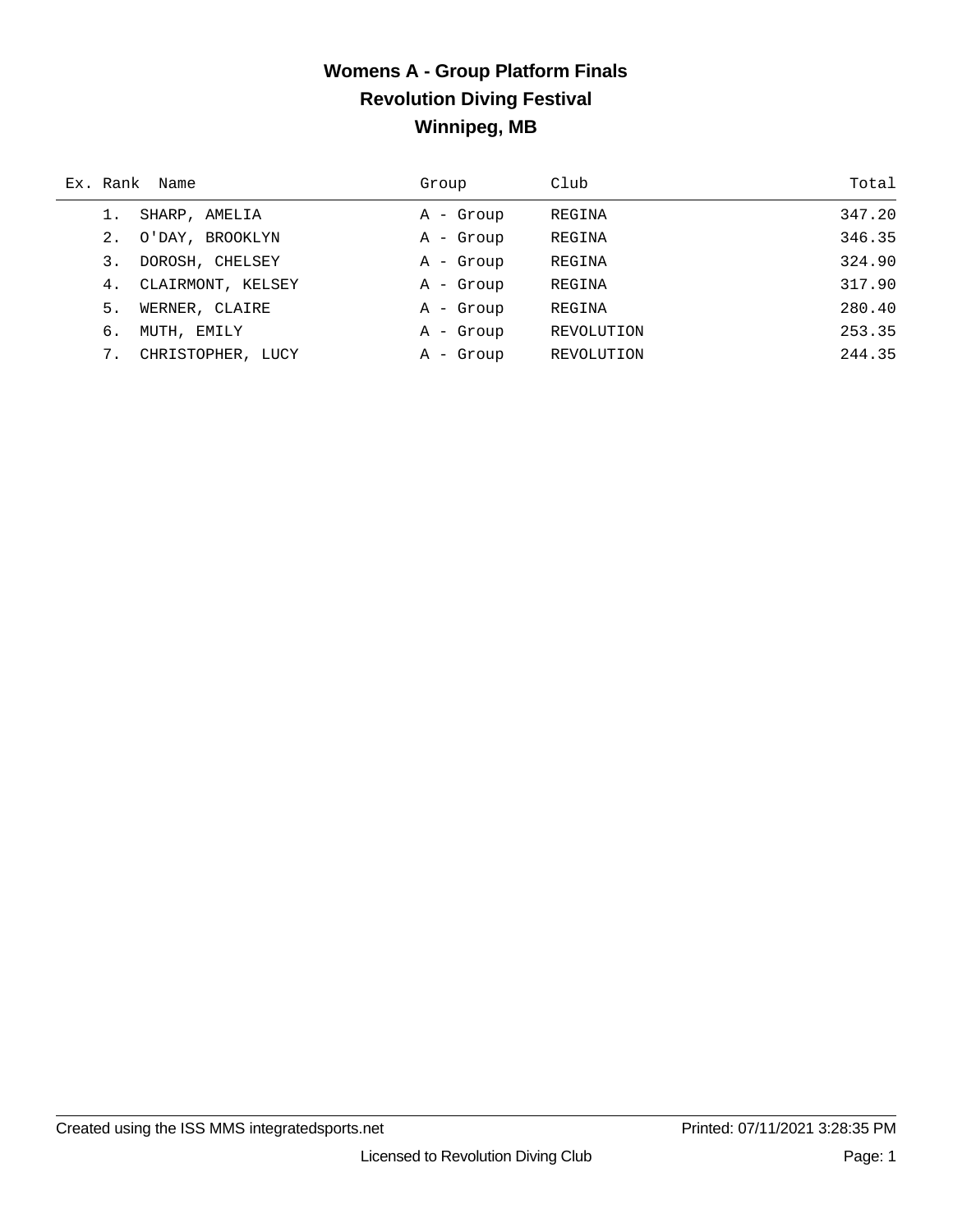## **Womens A1 - Group 1 M Finals Revolution Diving Festival Winnipeg, MB**

| Ex. Rank Name        | Group      | Club       | Total  |
|----------------------|------------|------------|--------|
| 1. CHRISTOPHER, LUCY | Al - Group | REVOLUTION | 289.55 |
| 2. MUTH, EMILY       | Al - Group | REVOLUTION | 268.90 |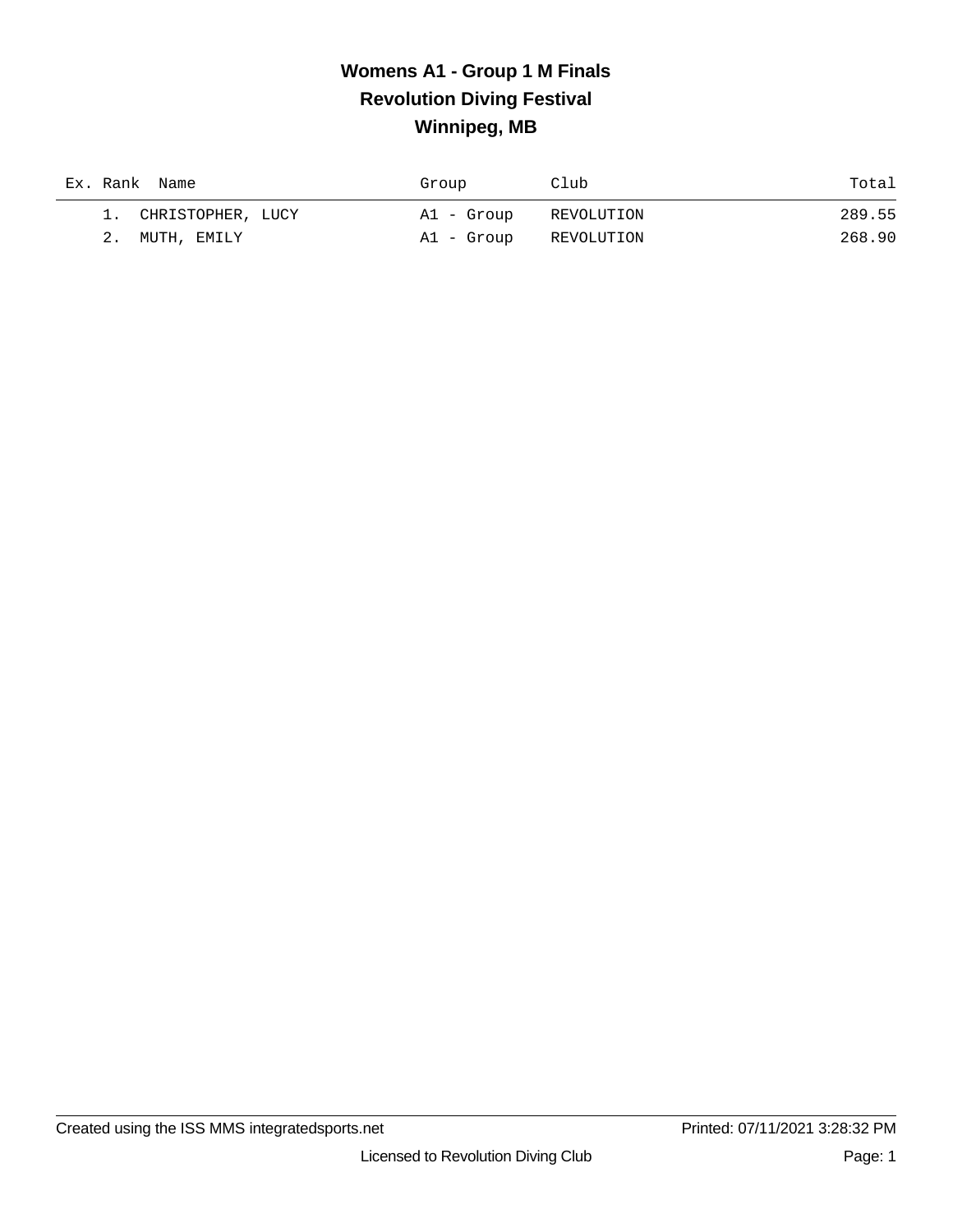## **Womens B - Group 1 M Finals Revolution Diving Festival Winnipeg, MB**

|    | Ex. Rank Name          | Group       | Club       | Total  |
|----|------------------------|-------------|------------|--------|
|    | 1. MARKUSSON, BROOKLYN | $B - Growp$ | REGINA     | 343.30 |
|    | 2. SHARP, FINLEE       | $B - Growp$ | REGINA     | 330.05 |
| 3. | BERNATSKY, ZITA        | $B - Growp$ | REVOLUTION | 312.55 |
| 4. | PROBE, AUDREY          | $B - Growp$ | REGINA     | 310.85 |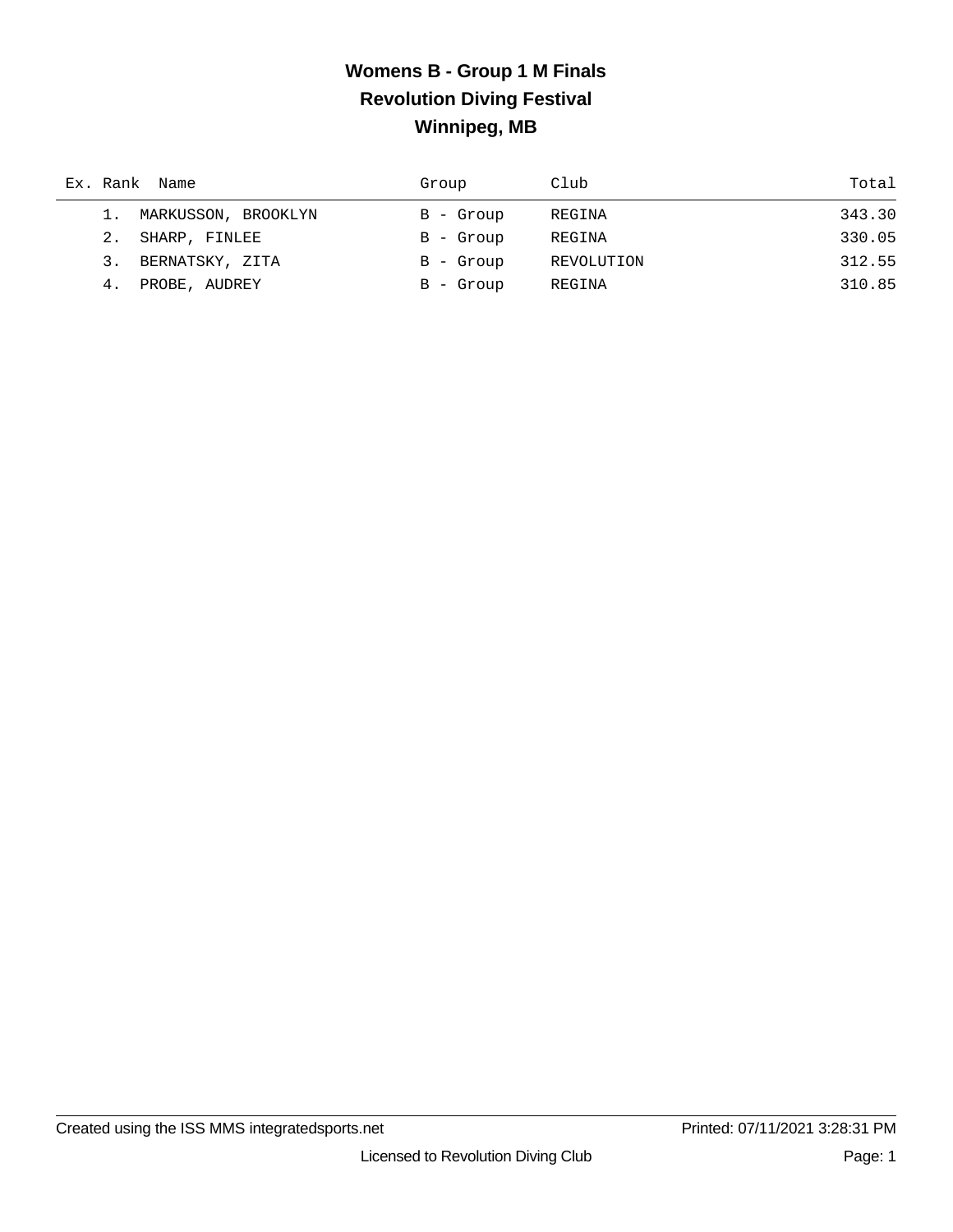#### **Womens B - Group 3 M Finals Revolution Diving Festival Winnipeg, MB**

|    | Ex. Rank Name       | Group        | Club       | Total  |
|----|---------------------|--------------|------------|--------|
|    | BERNATSKY, ZITA     | B - Group    | REVOLUTION | 350.05 |
| 2. | MARKUSSON, BROOKLYN | B - Group    | REGINA     | 348.75 |
| 3. | PROBE, AUDREY       | - Group<br>B | REGINA     | 307.65 |
| 4. | DOWNEY, ADYSON      | - Group<br>B | REVOLUTION | 302.60 |
| 5. | SHARP, FINLEE       | $B -$ Group  | REGINA     | 294.45 |
| б. | WYLIE, ANNA         | - Group<br>В | REVOLUTION | 271.95 |
| 7. | WALLACE, ROBIN      | - Group<br>в | REVOLUTION | 240.20 |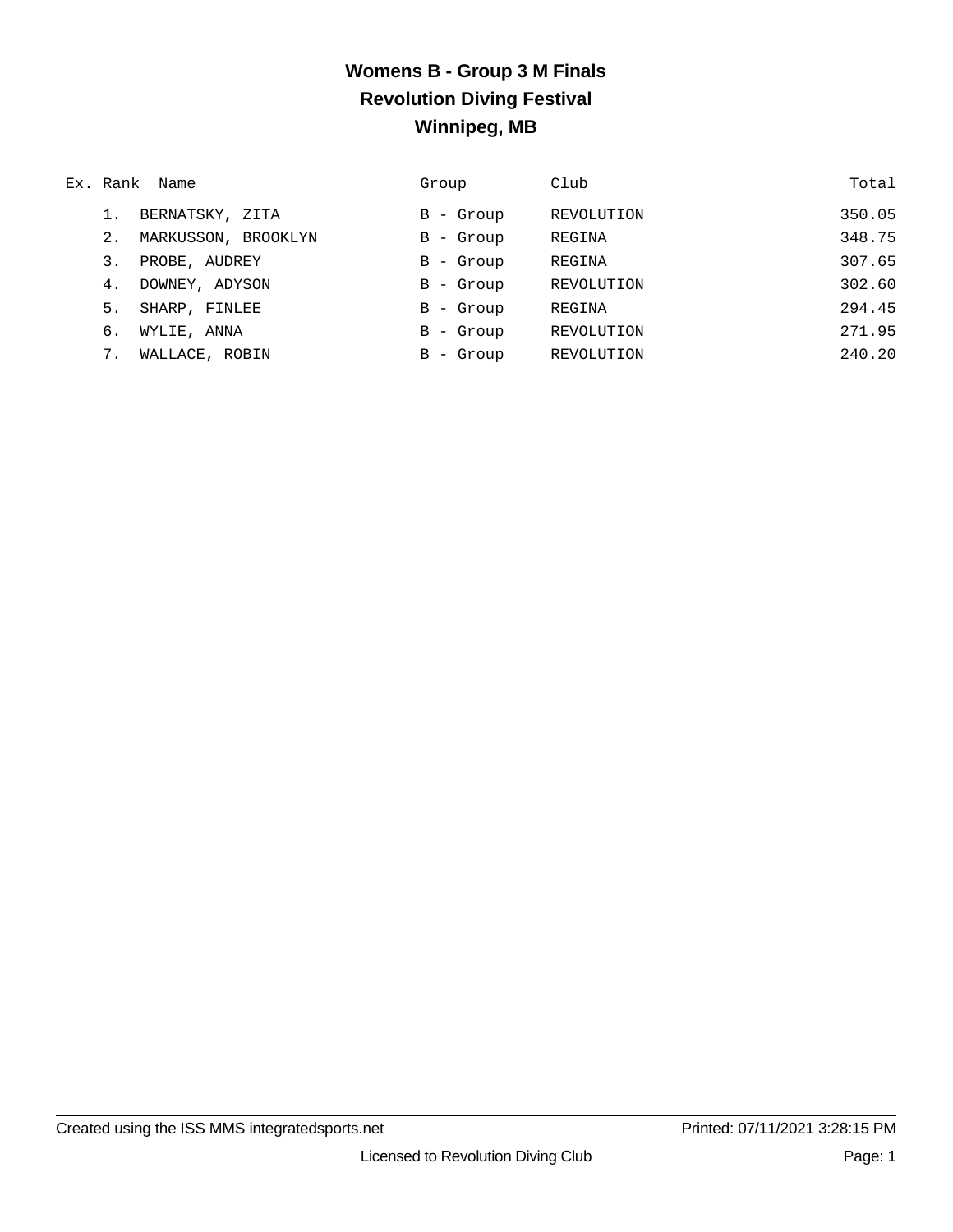#### **Womens B - Group Platform Finals Revolution Diving Festival Winnipeg, MB**

|    | Ex. Rank Name       | Group                   | Club       | Total  |
|----|---------------------|-------------------------|------------|--------|
|    | MARKUSSON, BROOKLYN | $B -$ Group             | REGINA     | 268.00 |
| 2. | SHARP, FINLEE       | - Group<br>B            | REGINA     | 264.40 |
| 3. | BERNATSKY, ZITA     | $B - Group$             | REVOLUTION | 256.65 |
| 4. | PROBE, AUDREY       | - Group<br>B            | REGINA     | 244.95 |
| 5. | WYLIE, ANNA         | - Group<br>B            | REVOLUTION | 221.00 |
| 6. | DOWNEY, ADYSON      | - Group<br>$\mathbf{B}$ | REVOLUTION | 216.30 |
|    | WALLACE, ROBIN      | - Group<br>B.           | REVOLUTION | 180.10 |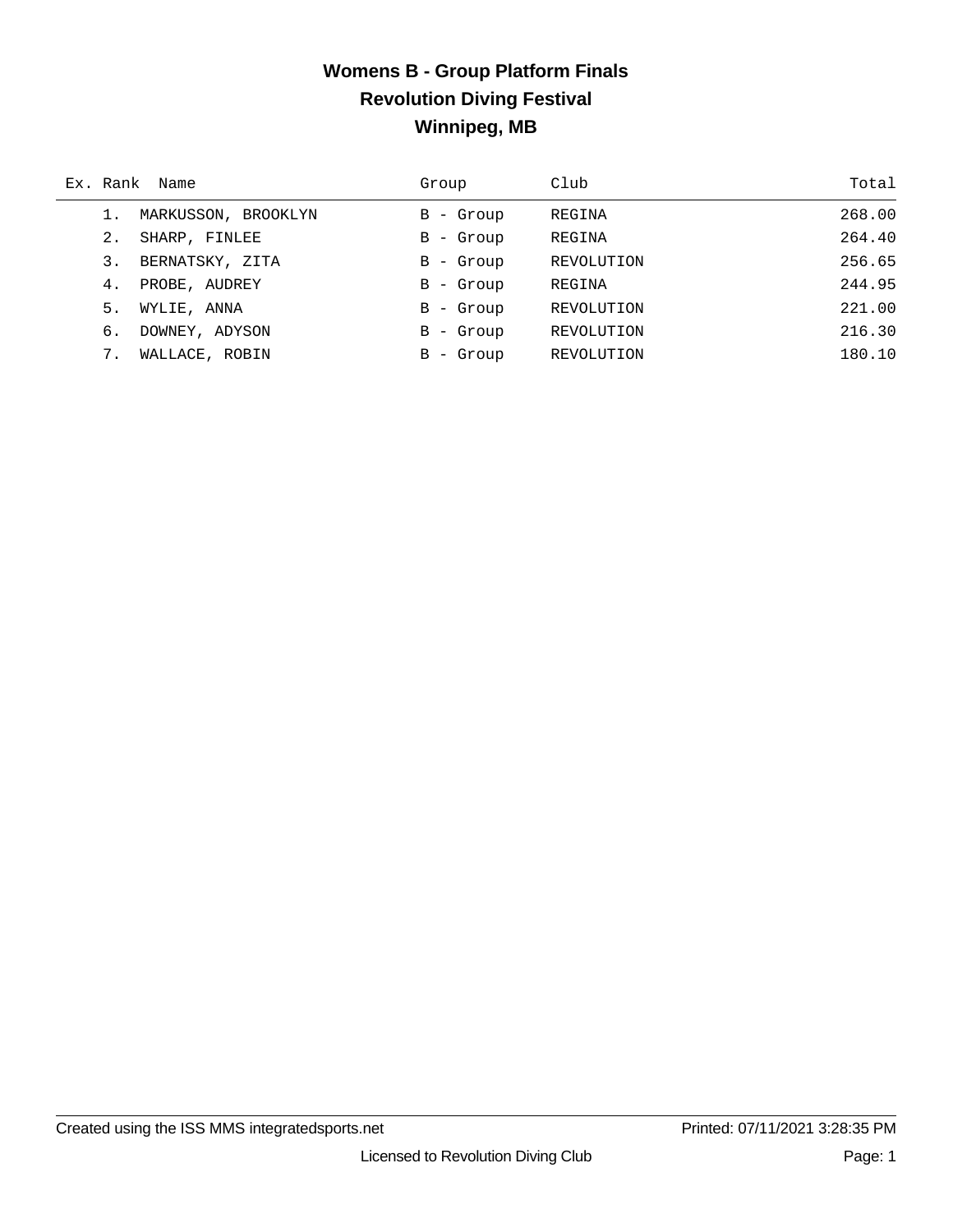#### **Womens B - Group Tier II 1 M Finals Revolution Diving Festival Winnipeg, MB**

| Ex. Rank Name         | Group               | Club | Total  |
|-----------------------|---------------------|------|--------|
| 1. HOREJDA, LIESEL    | B - Group T2 REGINA |      | 188.60 |
| 2. DESORCY, GABRIELLE | B - Group T2 REGINA |      | 181.75 |
| 3. FRANCIS, ABIGAIL   | B - Group T2 REGINA |      | 177.60 |
| WARD, MEIKA<br>4.     | B - Group T2 REGINA |      | 164.95 |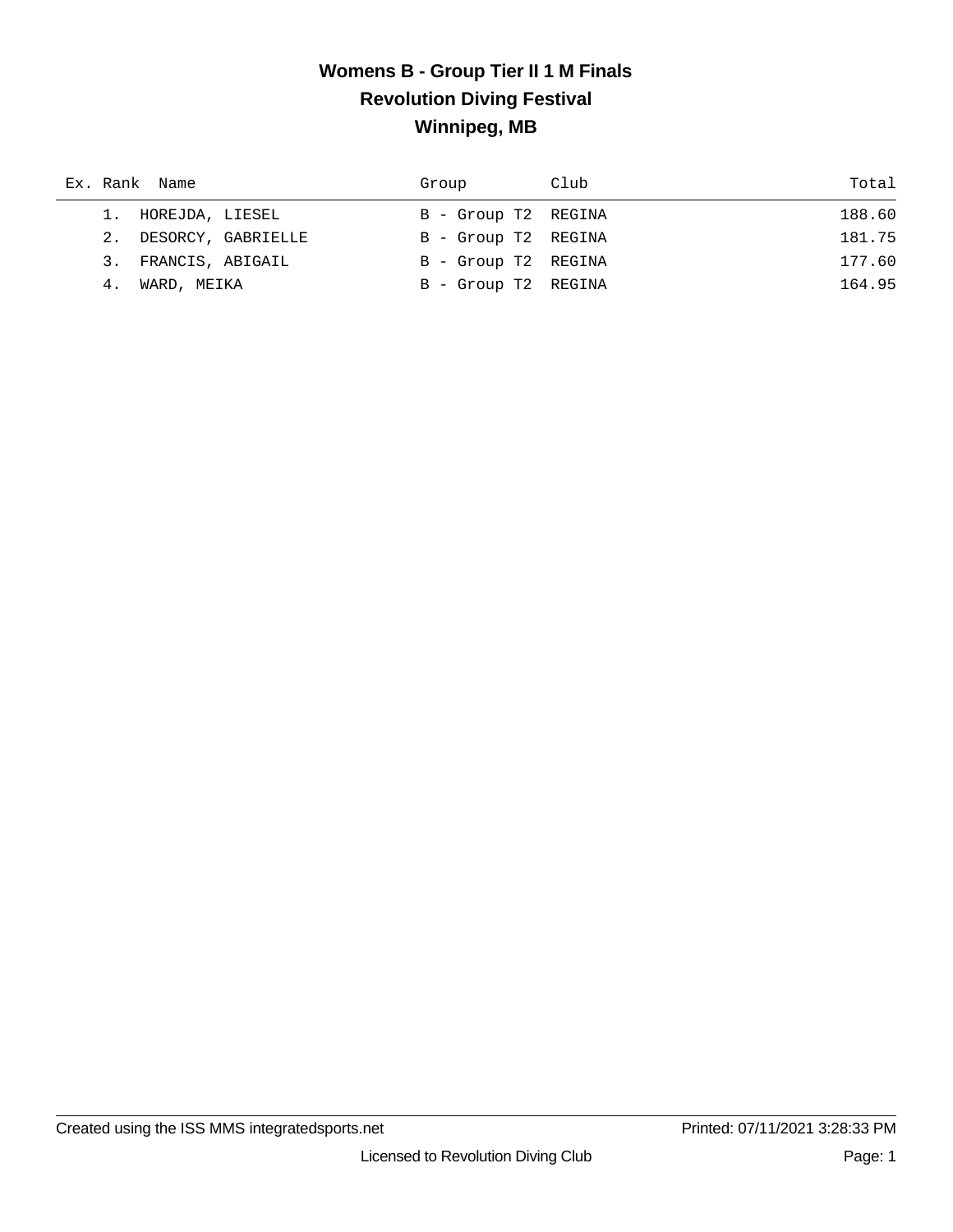#### **Womens B - Group Tier II 3 M Finals Revolution Diving Festival Winnipeg, MB**

|    | Ex. Rank Name         | Group               | Club | Total  |
|----|-----------------------|---------------------|------|--------|
|    | 1. DESORCY, GABRIELLE | B - Group T2 REGINA |      | 185.85 |
|    | 2. HOREJDA, LIESEL    | B - Group T2 REGINA |      | 185.80 |
|    | 3. FRANCIS, ABIGAIL   | B - Group T2 REGINA |      | 174.80 |
| 4. | WARD, MEIKA           | B - Group T2 REGINA |      | 174.60 |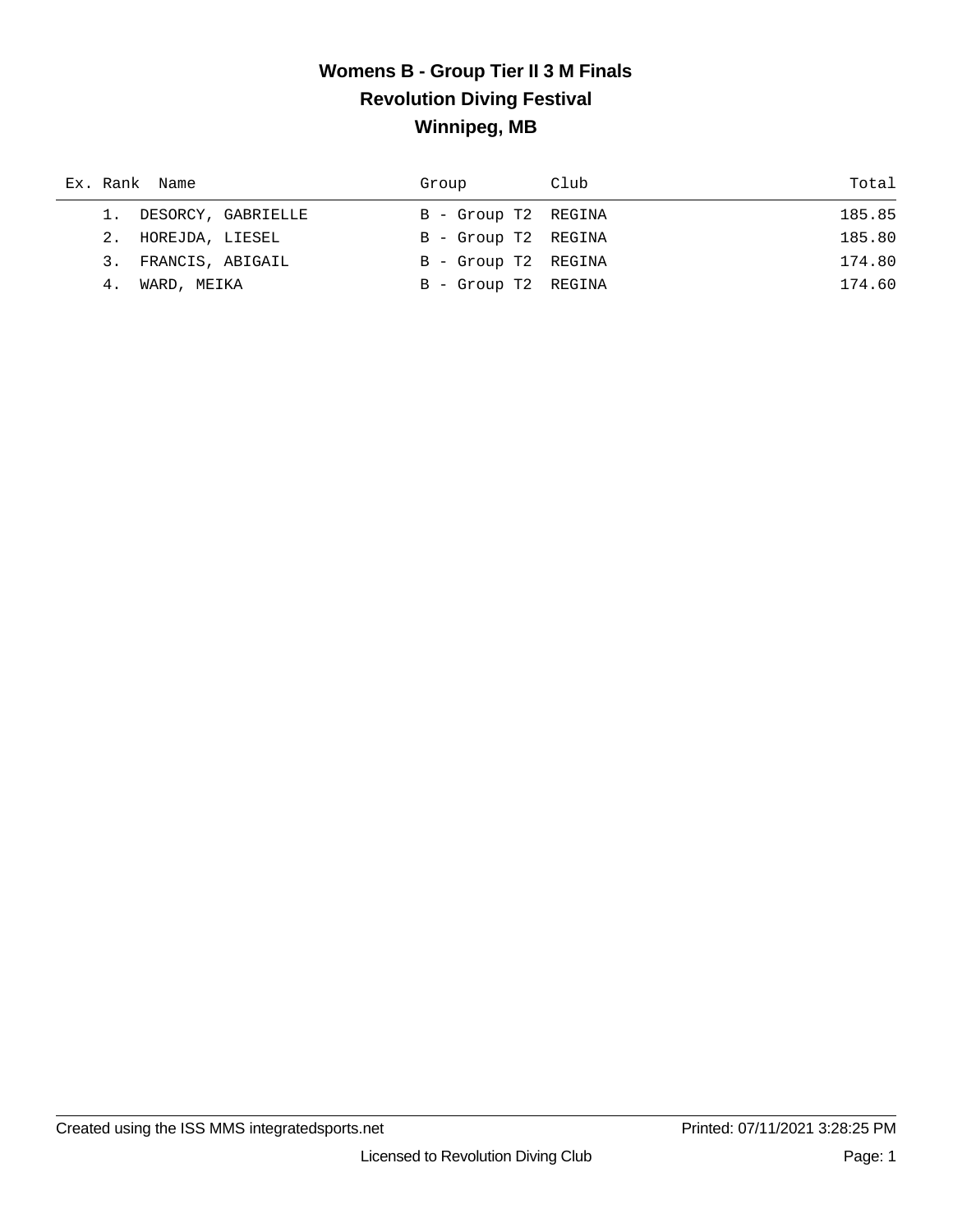#### **Womens B - Group Tier II Platform Finals Revolution Diving Festival Winnipeg, MB**

| Ex. Rank Name |                  | Group               | ~lub | Totai  |
|---------------|------------------|---------------------|------|--------|
| <b>.</b>      | FRANCIS, ABIGAIL | B - Group T2 REGINA |      | 169.50 |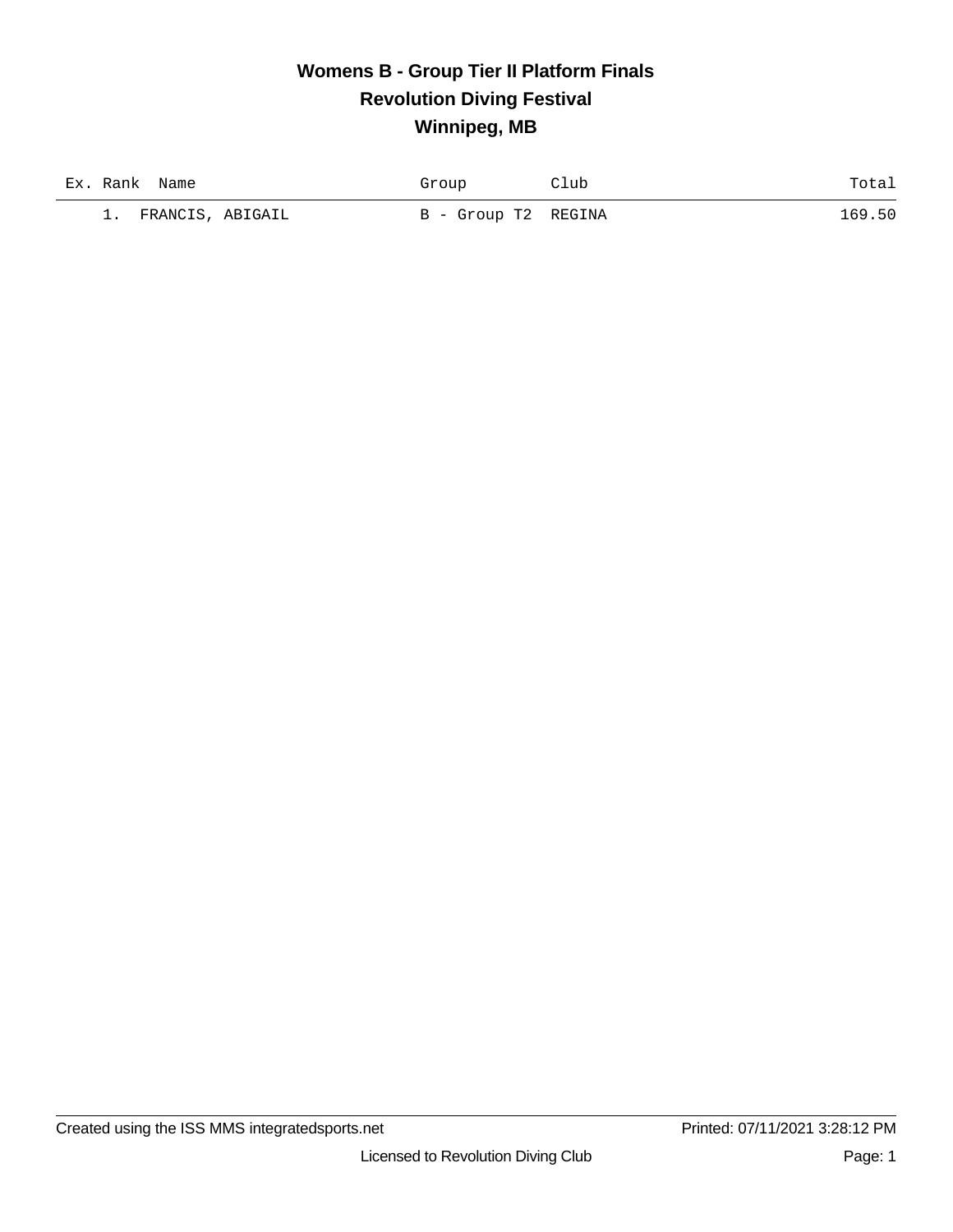## **Womens B1 - Group 1 M Finals Revolution Diving Festival Winnipeg, MB**

| Ex. Rank Name |                  | Group        | Club       | Total  |
|---------------|------------------|--------------|------------|--------|
|               | DOWNEY, ADYSON   | $B1 -$ Group | REVOLUTION | 246.80 |
| 2.            | WYLIE, ANNA      | $B1 -$ Group | REVOLUTION | 241.10 |
| 3.            | WALLACE, ROBIN   | B1 - Group   | REVOLUTION | 226.35 |
| 4.            | GIRARDIN, OLIVIA | B1 - Group   | REVOLUTION | 224.85 |
| 5.            | CURTIS, AVA      | $B1 -$ Group | REVOLUTION | 209.20 |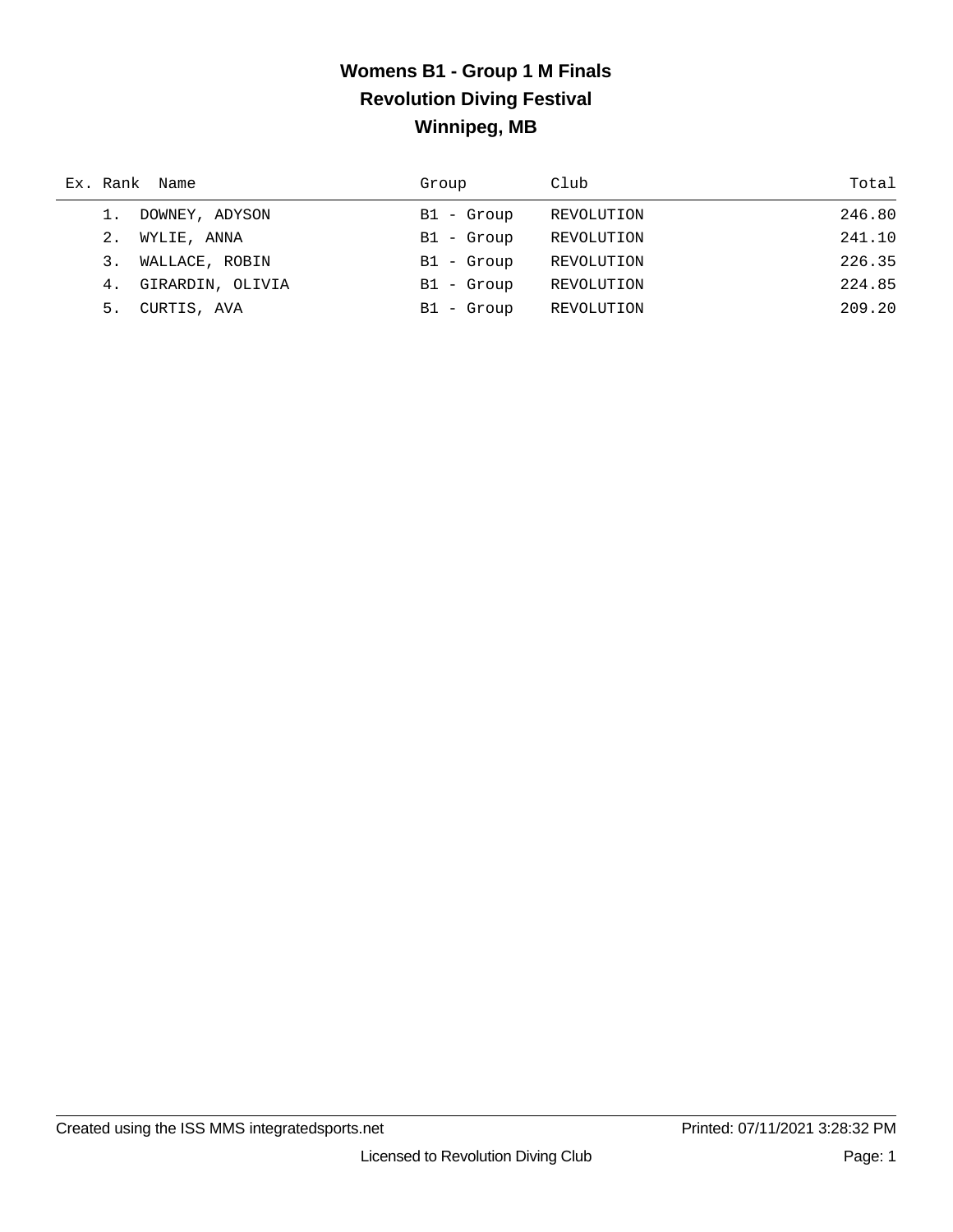#### **Womens B1 - Group Platform Finals Revolution Diving Festival Winnipeg, MB**

|    | Ex. Rank Name       | Group        | Club       | Total  |
|----|---------------------|--------------|------------|--------|
|    | 1. GIRARDIN, OLIVIA | $B1 -$ Group | REVOLUTION | 226.50 |
|    | 2. CURTIS, AVA      | $B1 -$ Group | REVOLUTION | 191.50 |
| 3. | HOREJDA, LIESEL     | B1 - Group   | REGINA     | 190.25 |
| 4. | DESORCY, GABRIELLE  | B1 - Group   | REGINA     | 187.40 |
| 5. | WARD, MEIKA         | $B1 -$ Group | REGINA     | 171.30 |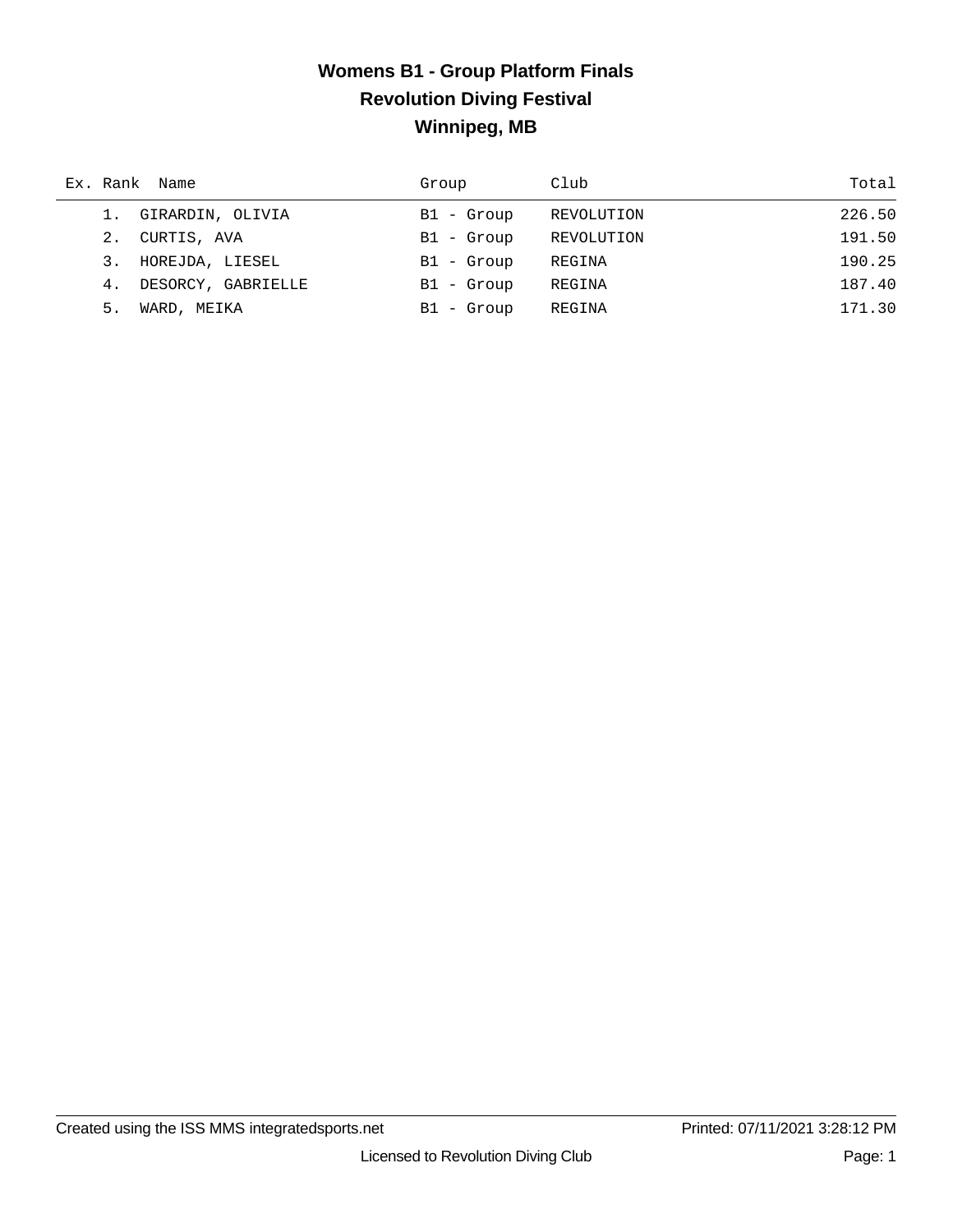## **Womens C - Group 3 M Finals Revolution Diving Festival Winnipeg, MB**

| Ex. Rank<br>Name         | Group      | Club       | Total  |
|--------------------------|------------|------------|--------|
| RING, ELLIE<br><b>1.</b> | $C - Grow$ | REVOLUTION | 234.75 |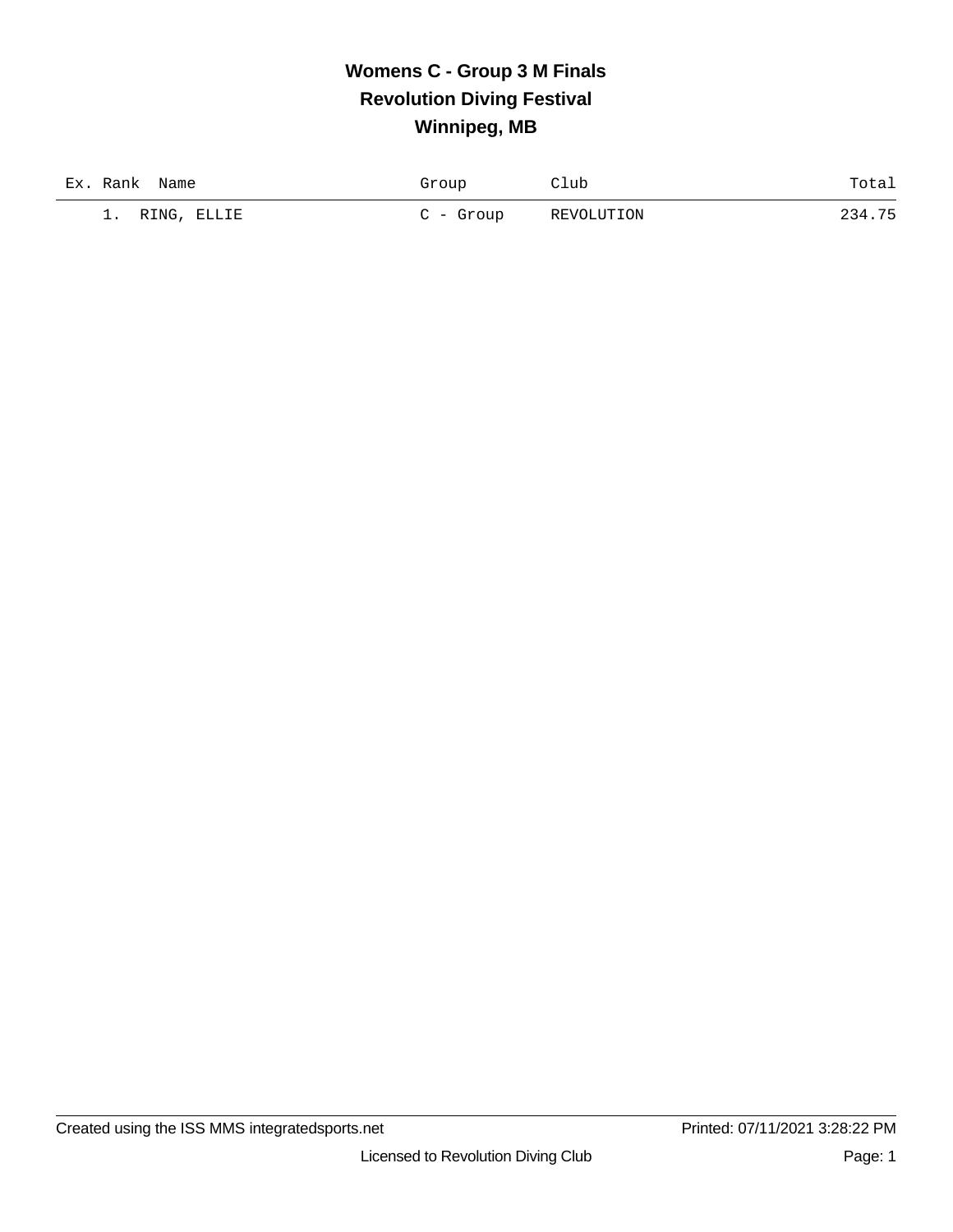#### **Womens C - Group Platform Finals Revolution Diving Festival Winnipeg, MB**

| Ex. Rank Name   | Group     | Club       | Total  |
|-----------------|-----------|------------|--------|
| 1. RING, ELLIE  | C - Group | REVOLUTION | 201.35 |
| 2. MAYER, MOLLY | C - Group | REGINA     | 149.75 |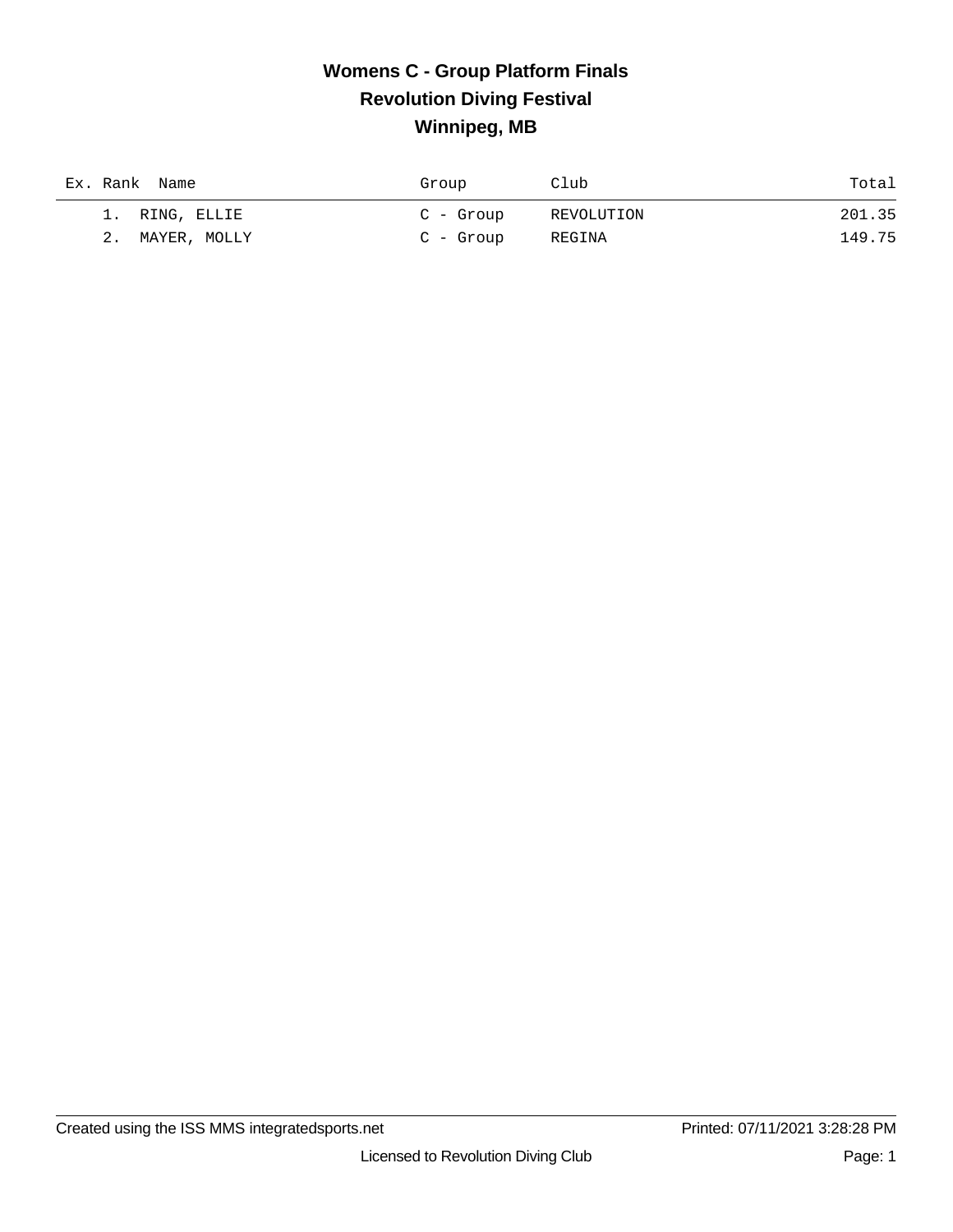#### **Womens C - Group Tier II 1 M Finals Revolution Diving Festival Winnipeg, MB**

| Ex. Rank<br>Name        | Group               | Club | Totai  |
|-------------------------|---------------------|------|--------|
| , MOLLY<br>MAYER,<br>1. | C - Group T2 REGINA |      | 179.05 |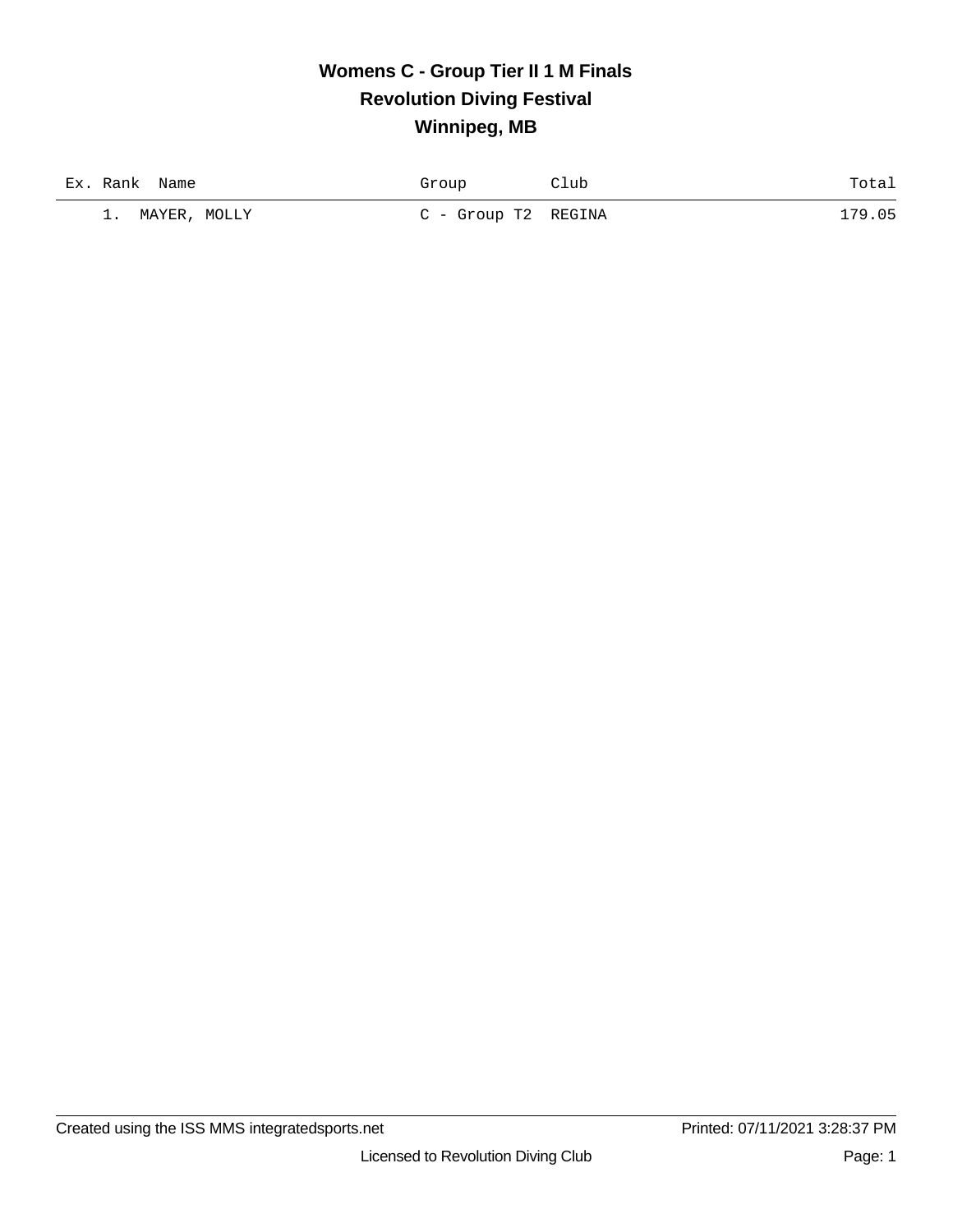#### **Womens C - Group Tier II 3 M Finals Revolution Diving Festival Winnipeg, MB**

| Ex. Rank<br>Name        | Group               | Club | Total  |
|-------------------------|---------------------|------|--------|
| , MOLLY<br>MAYER.<br>1. | C - Group T2 REGINA |      | 133.50 |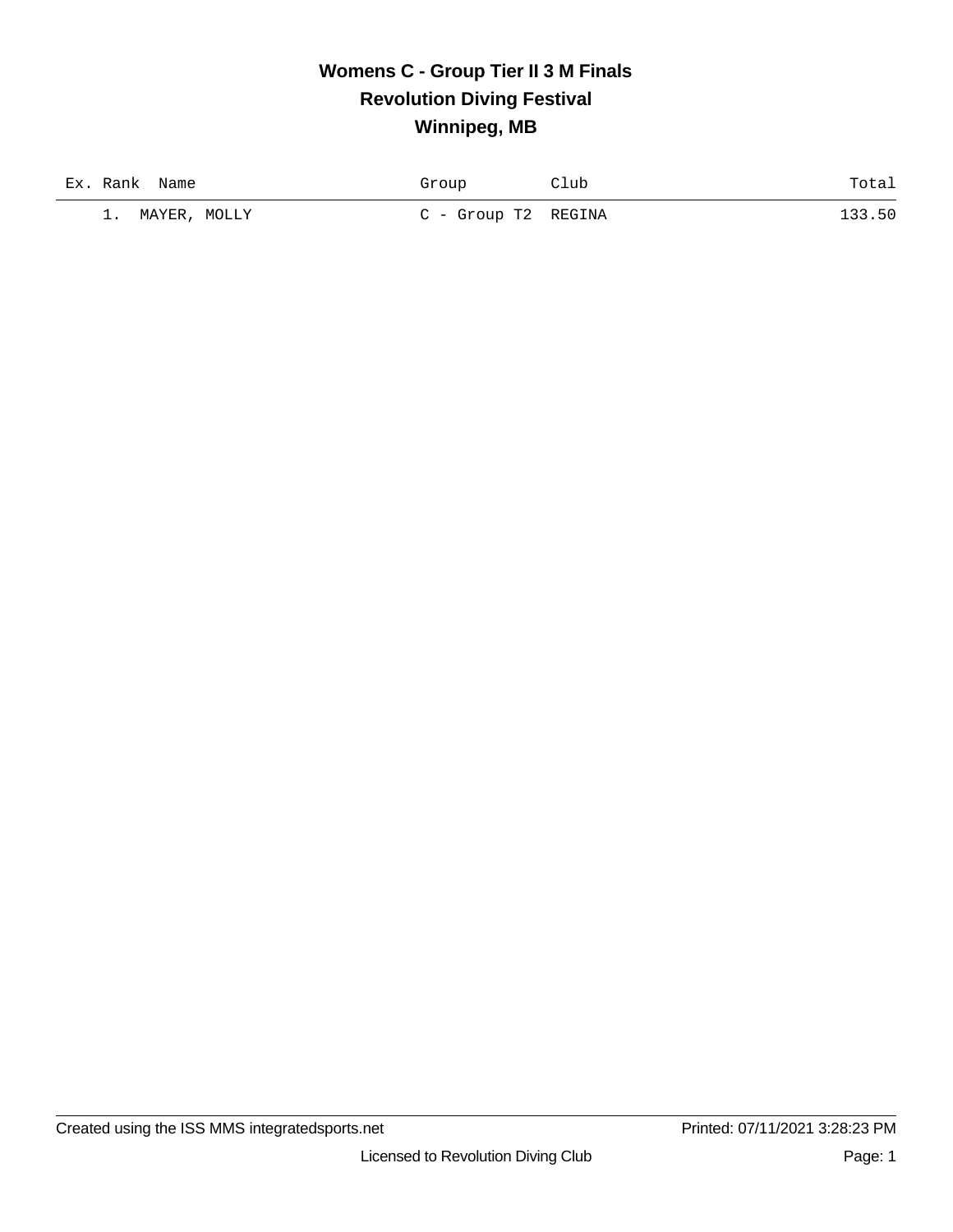#### **Womens C - Group Tier II Platform Finals Revolution Diving Festival Winnipeg, MB**

| Ex. Rank Name         | Group                   | 21ub | Total  |
|-----------------------|-------------------------|------|--------|
| KLUMPER, ANNIKA<br>1. | C - Group T2 REVOLUTION |      | 146.00 |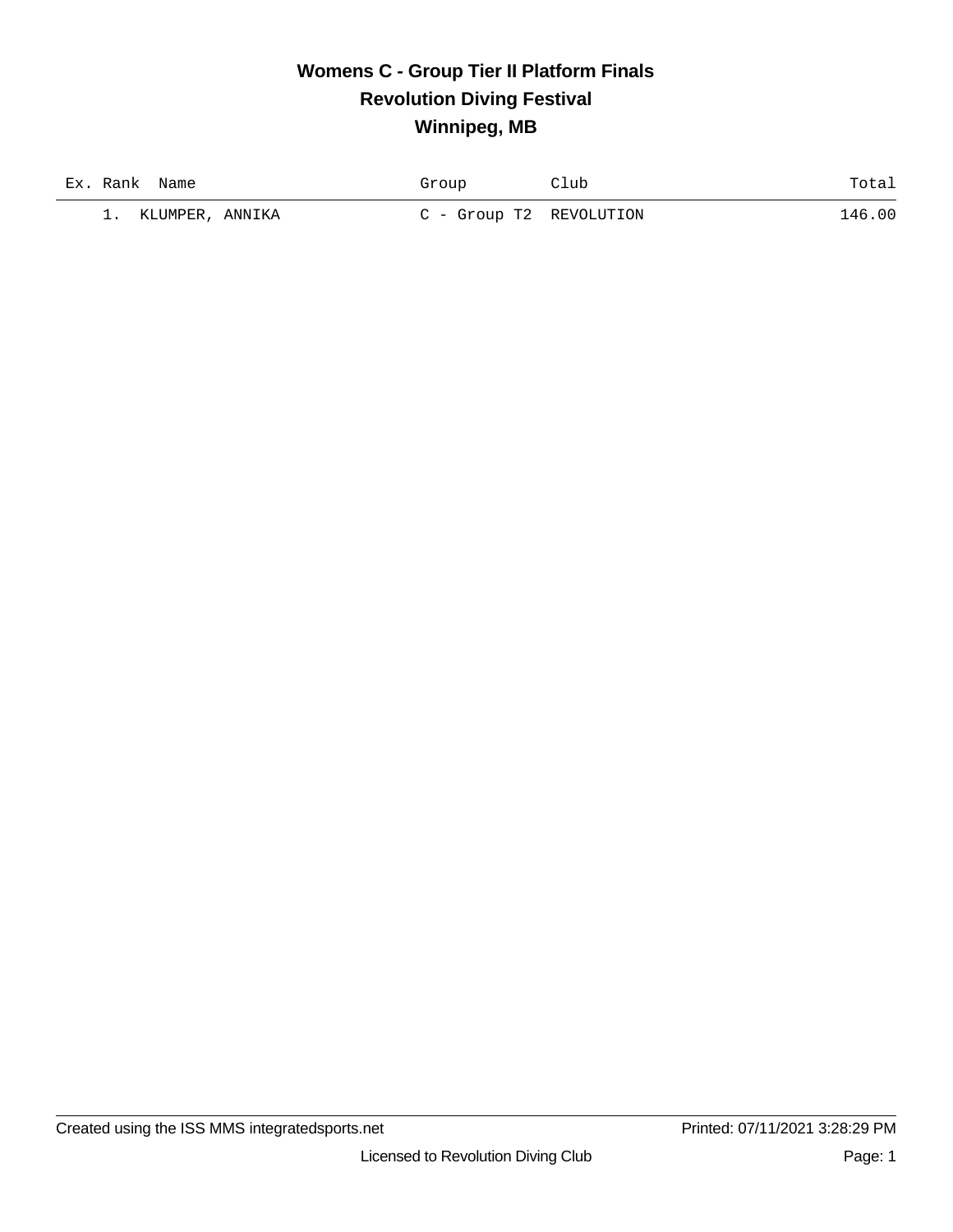## **Womens C1 - Group 1 M Finals Revolution Diving Festival Winnipeg, MB**

| Ex. Rank Name |                   | Group      | Club       | Total  |
|---------------|-------------------|------------|------------|--------|
|               | 1. WOLFE, CORYDON | Cl - Group | REVOLUTION | 288.10 |
| 2.            | HEDGES, EVEY      | Cl - Group | REVOLUTION | 273.60 |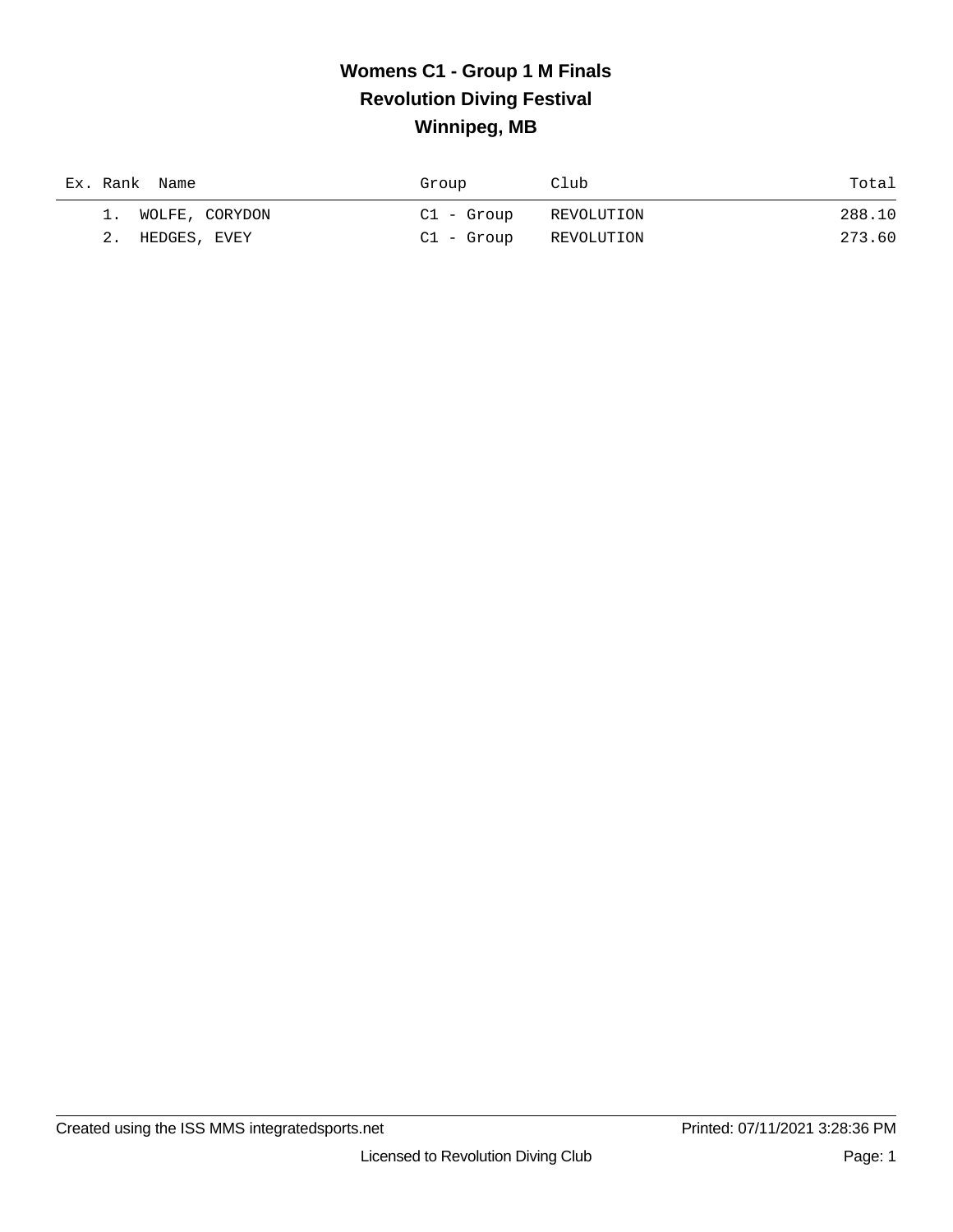## **Womens C1 - Group 3 M Finals Revolution Diving Festival Winnipeg, MB**

| Ex. Rank Name     | Group      | Club       | Total  |
|-------------------|------------|------------|--------|
| 1. HEDGES, EVEY   | Cl - Group | REVOLUTION | 257.85 |
| 2. WOLFE, CORYDON | Cl - Group | REVOLUTION | 256.00 |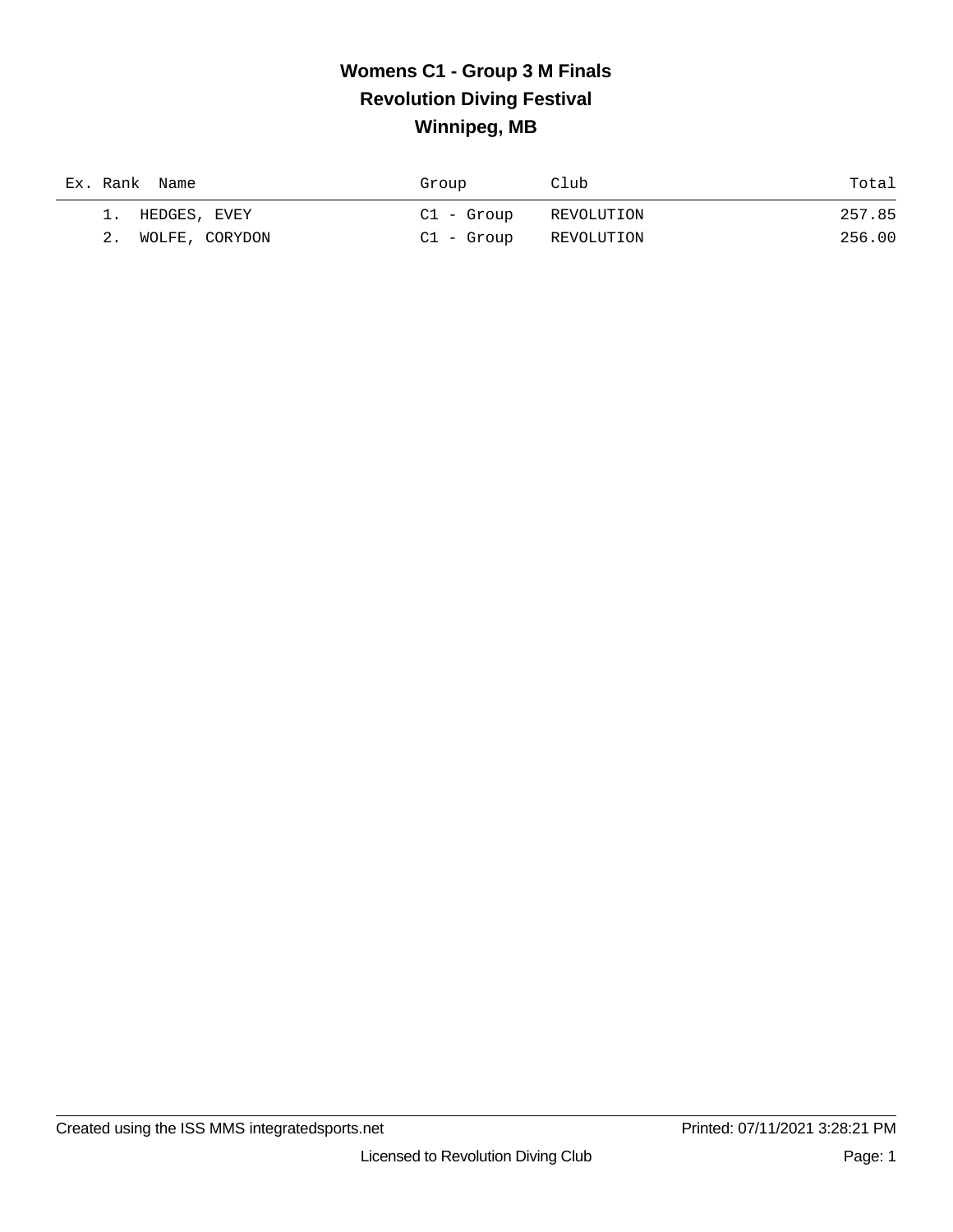## **Womens C1 - Group Platform Finals Revolution Diving Festival Winnipeg, MB**

| Ex. Rank Name     | Group      | Club       | Total  |
|-------------------|------------|------------|--------|
| 1. WOLFE, CORYDON | Cl - Group | REVOLUTION | 333.90 |
| 2. HEDGES, EVEY   | Cl - Group | REVOLUTION | 329.85 |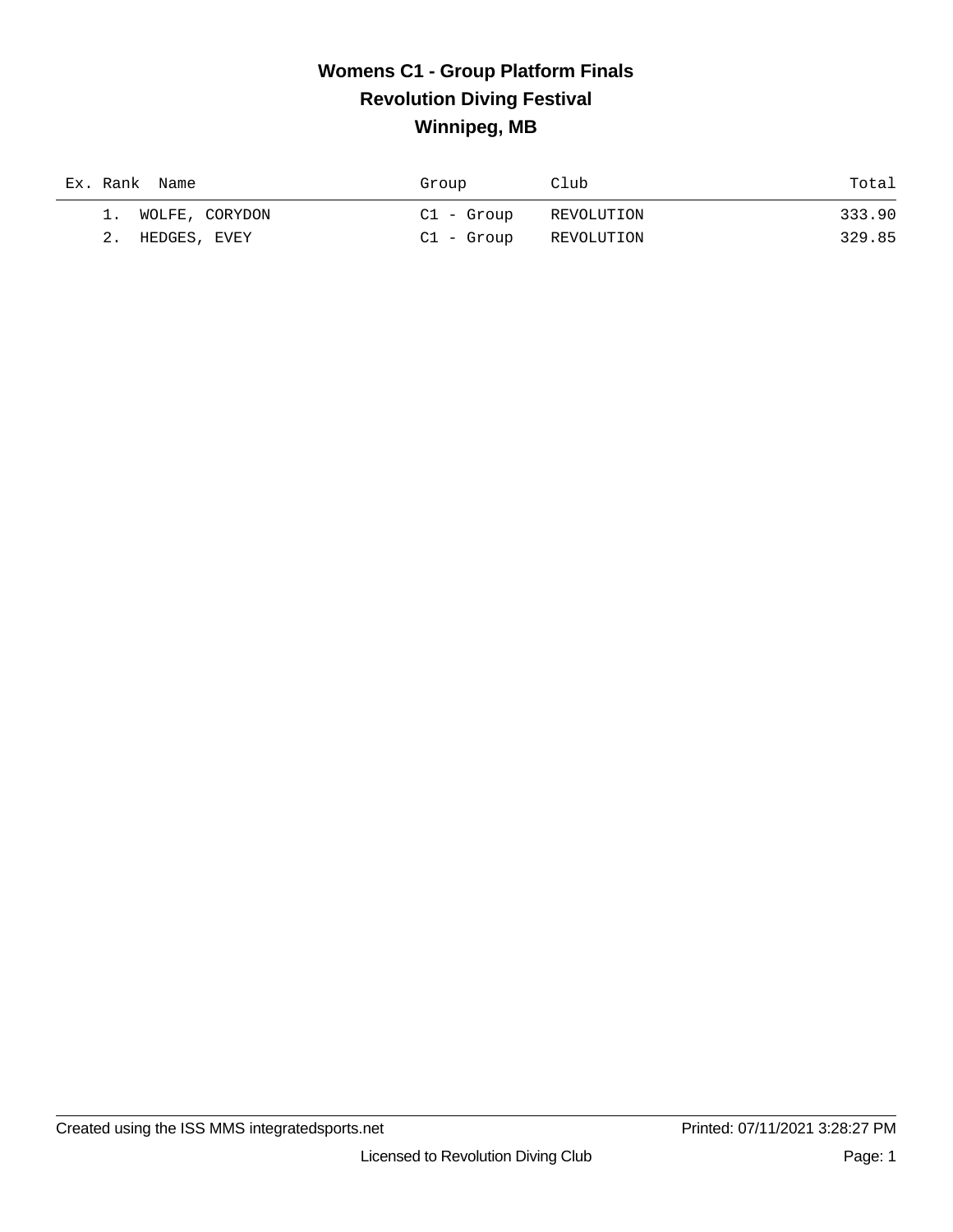## **Womens C2 - Group 1 M Finals Revolution Diving Festival Winnipeg, MB**

| Ex. Rank<br>Name  | Group      | Club       | Total  |
|-------------------|------------|------------|--------|
| RING, ELLIE<br>1. | C2 - Group | REVOLUTION | 245.25 |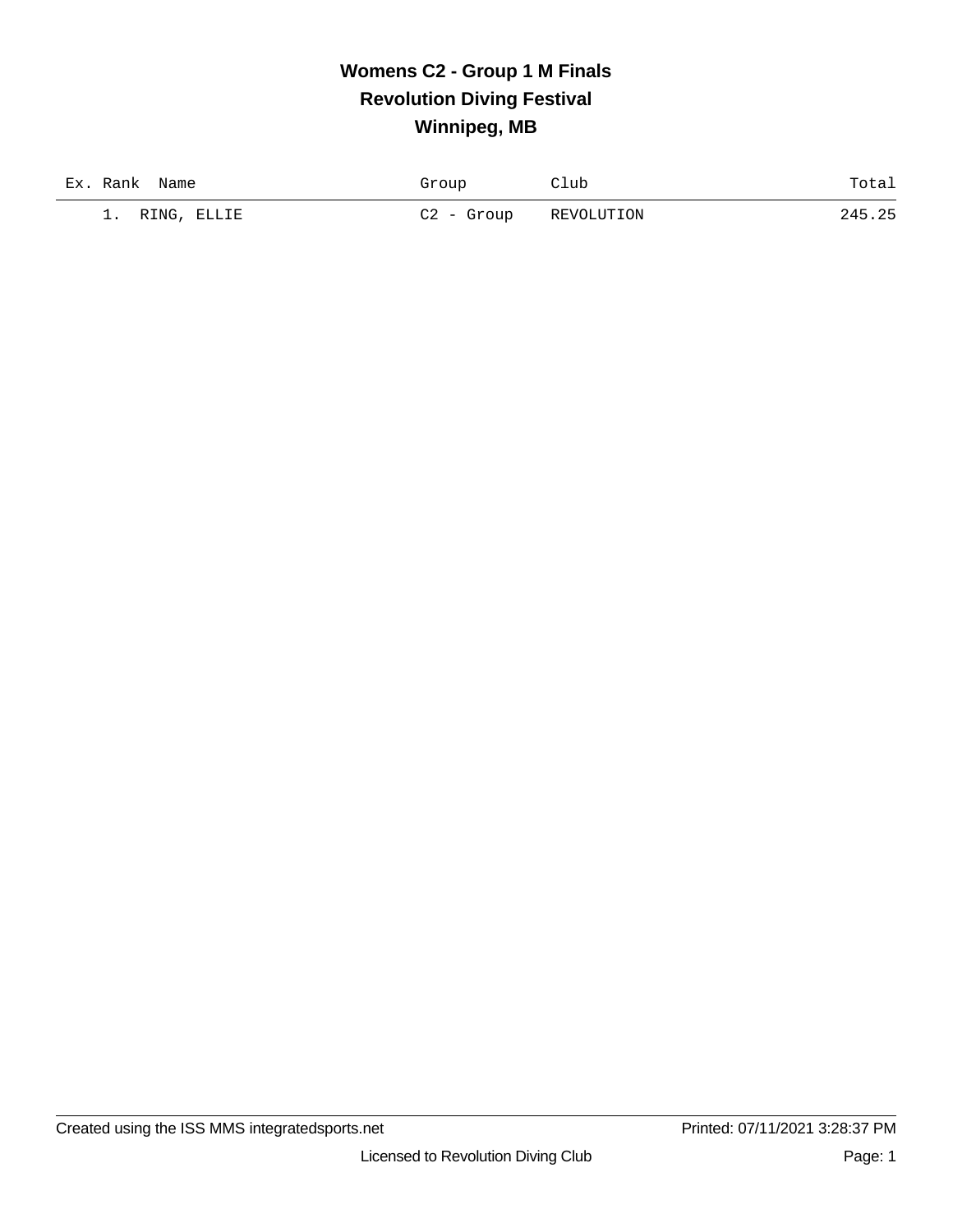## **Womens D - Group 1 M Finals Revolution Diving Festival Winnipeg, MB**

| Ex. Rank<br>Name   | Group     | Club       | Totai  |
|--------------------|-----------|------------|--------|
| KIRSCH, KATE<br>-- | D - Group | REVOLUTION | 125.60 |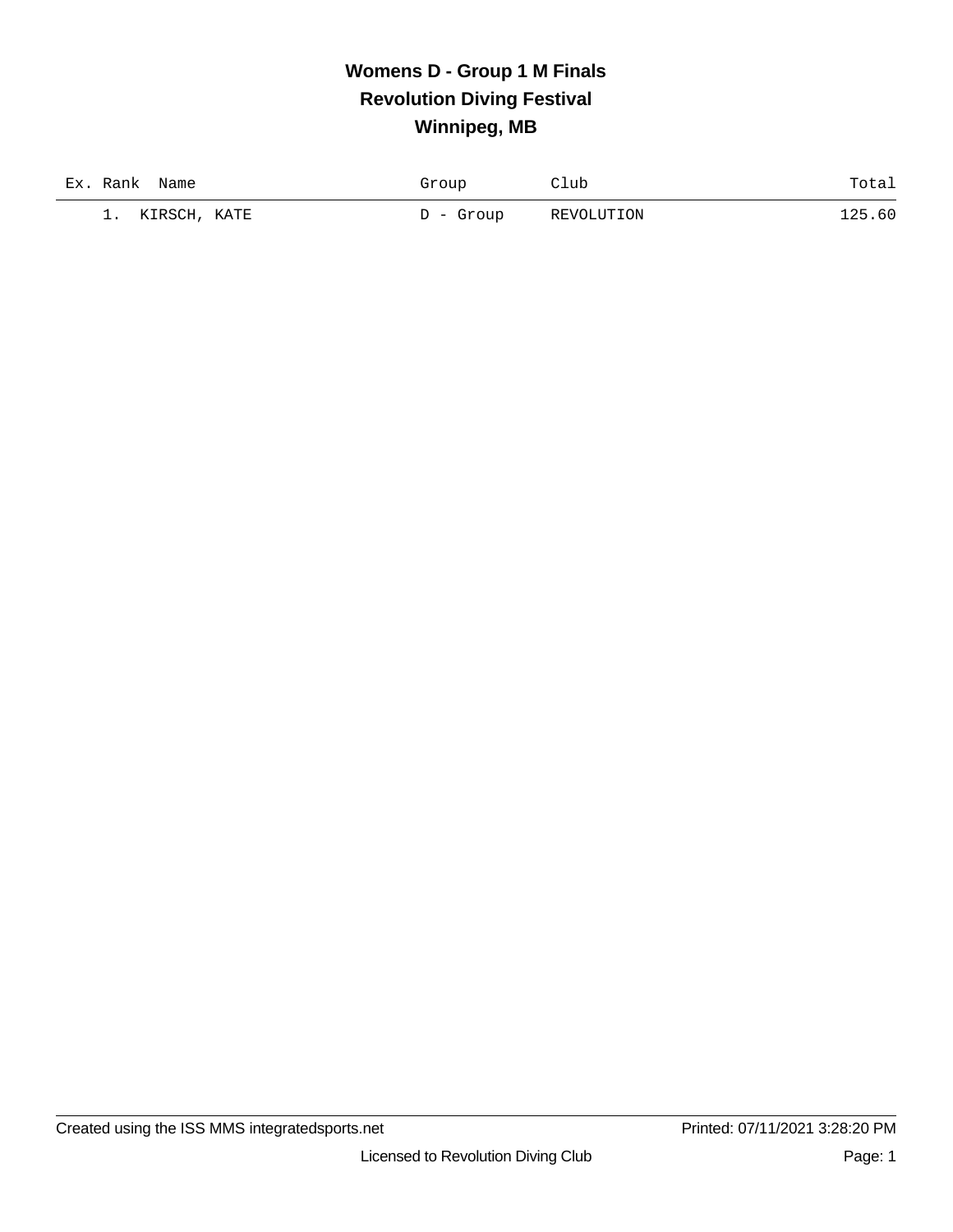## **Womens D - Group Platform Finals Revolution Diving Festival Winnipeg, MB**

| Ex. Rank<br>Name               | Group     | lub    | Total  |
|--------------------------------|-----------|--------|--------|
| VICKARYOUS, LAUREN<br><b>.</b> | D - Group | REGINA | 174.50 |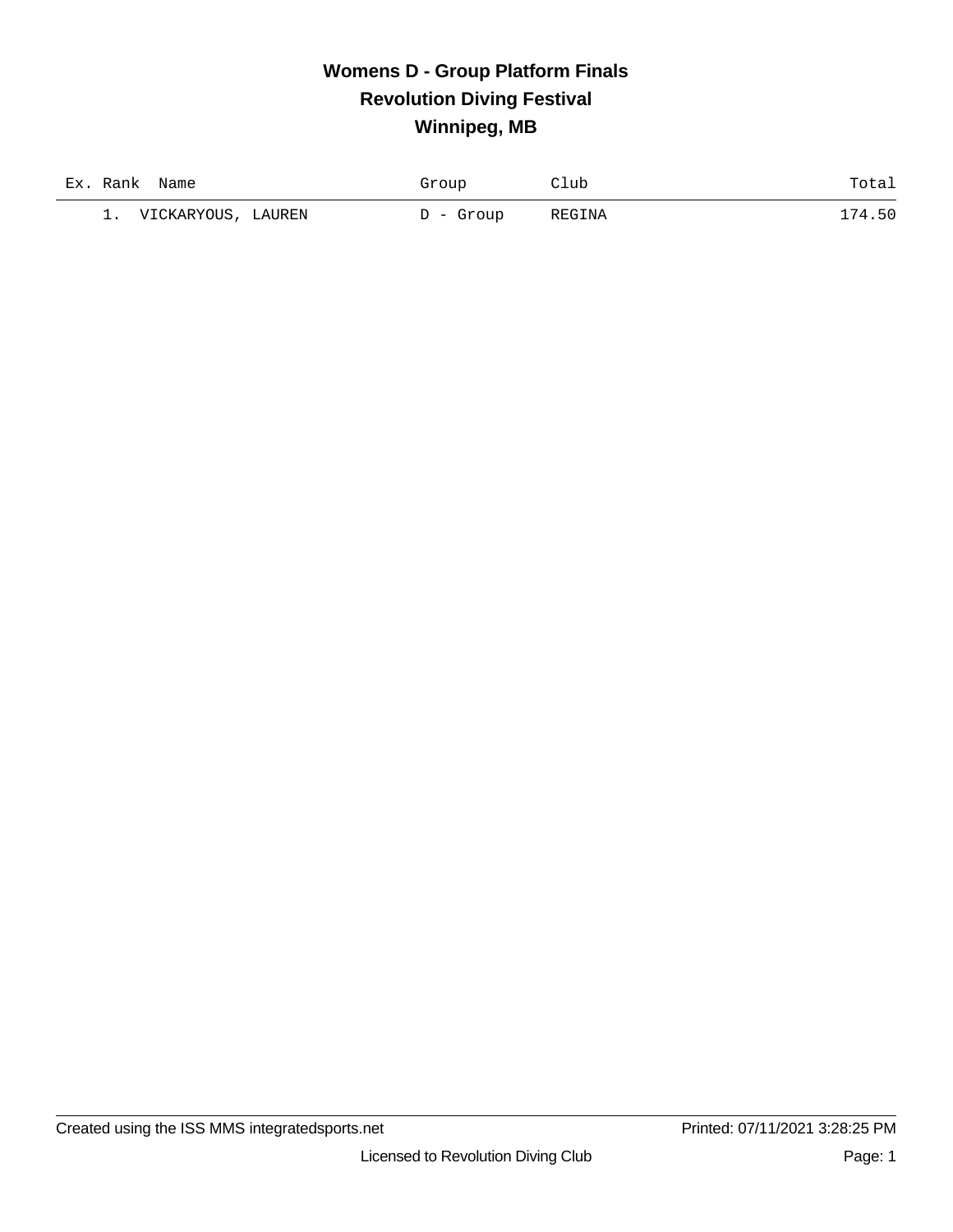#### **Womens D - Group Tier II 1 M Finals Revolution Diving Festival Winnipeg, MB**

|  | Ex. Rank Name         | Group |                     | Club                    | Total  |
|--|-----------------------|-------|---------------------|-------------------------|--------|
|  | 1. MARKUSSON, JESSICA |       | D - Group T2 REGINA |                         | 146.75 |
|  | 2. CLARKSON, JILLIAN  |       |                     | D - Group T2 REVOLUTION | 126.90 |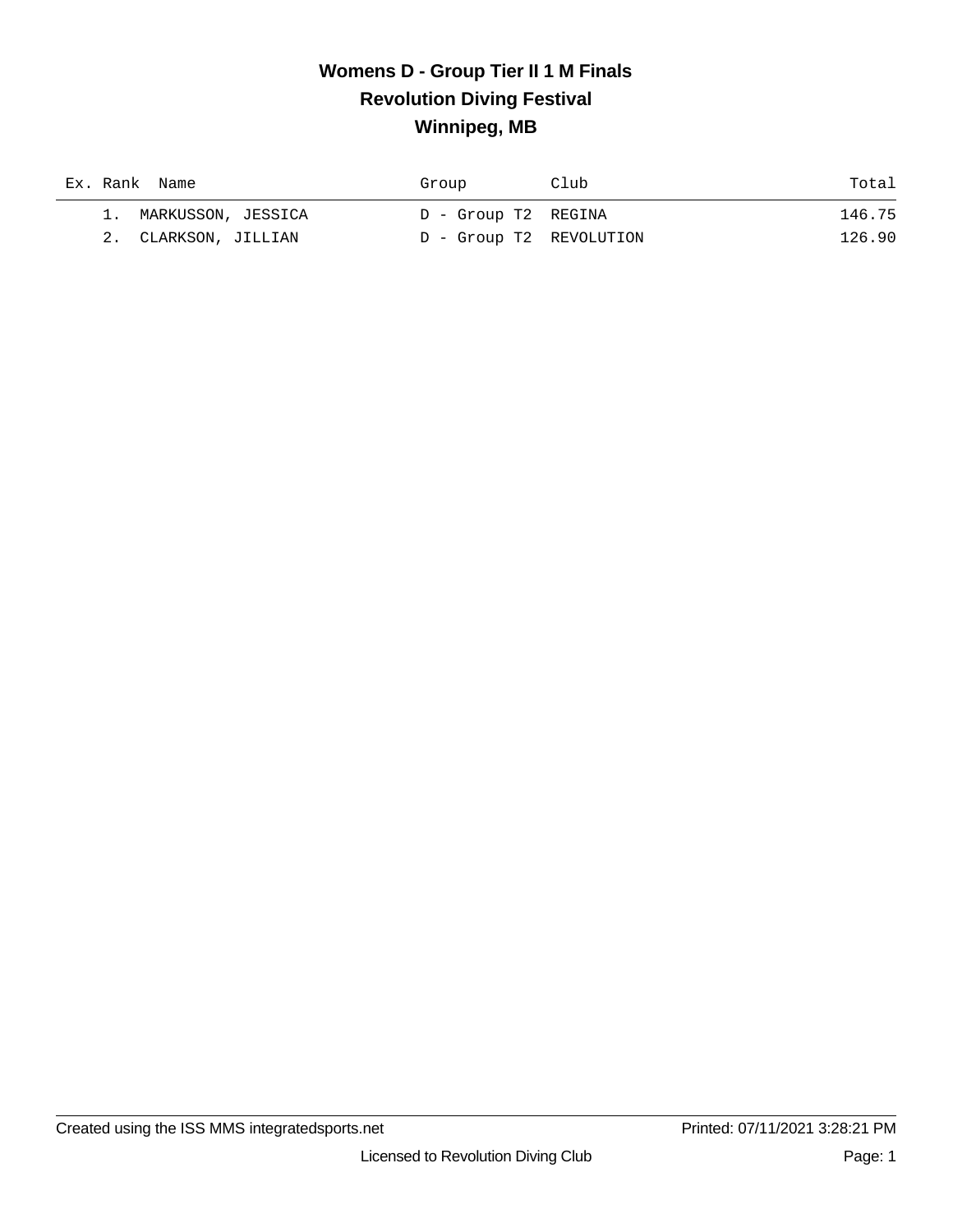## **Womens D2 - Group 1 M Finals Revolution Diving Festival Winnipeg, MB**

| Ex. Rank | Name                  | Group         | lub    | Total      |
|----------|-----------------------|---------------|--------|------------|
| --       | VICKARYOUS,<br>LAUREN | D2 -<br>Group | REGINA | . 80<br>96 |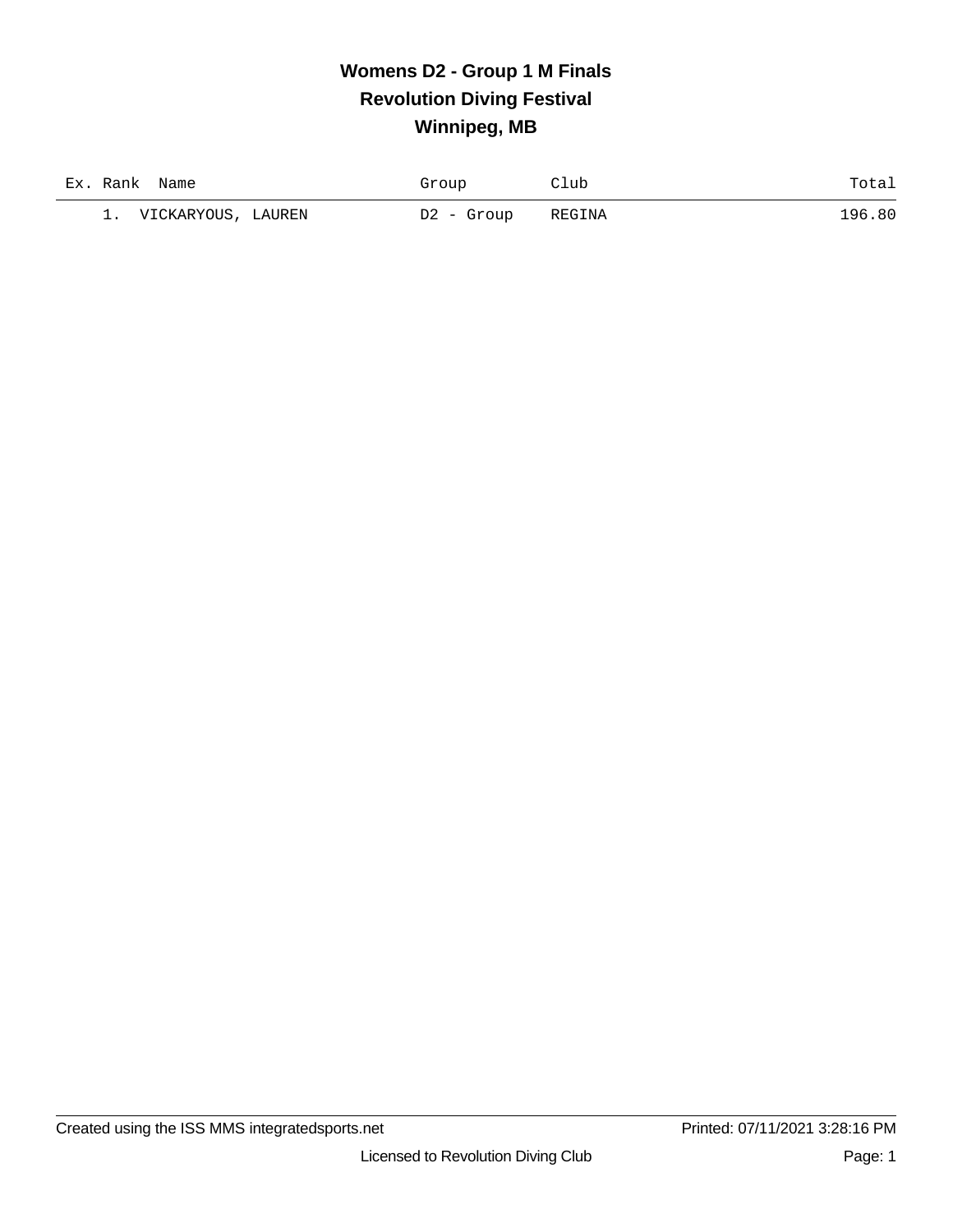## **Womens D2 - Group 3 M Finals Revolution Diving Festival Winnipeg, MB**

| Ex. Rank<br>Name            | Group         | lub    | Total |
|-----------------------------|---------------|--------|-------|
| VICKARYOUS,<br>LAUREN<br>-- | D2 -<br>Group | REGINA | つハつ   |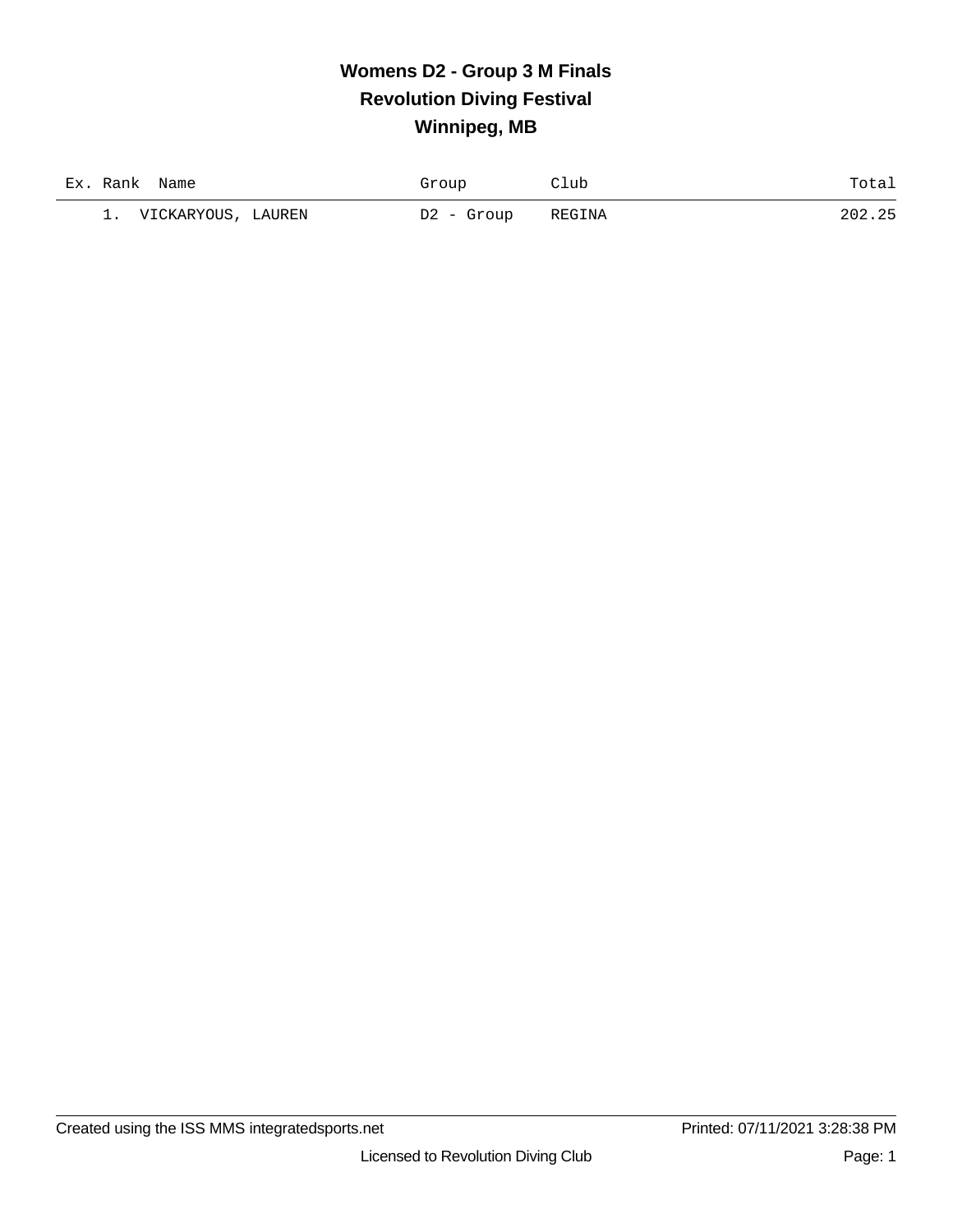#### **Womens E - Group Tier II 1 M Finals Revolution Diving Festival Winnipeg, MB**

|    | Ex. Rank Name    | Group                   | Club | Total  |
|----|------------------|-------------------------|------|--------|
|    | MORTELE, MILA    | E - Group T2 REVOLUTION |      | 121.00 |
| 2. | VERGIS, ESHA     | E - Group T2 REVOLUTION |      | 116.90 |
| 3. | MASS, AMILLIE    | E - Group T2 REGINA     |      | 113.40 |
| 4. | DOUCETTE, EMERY  | E - Group T2 REVOLUTION |      | 102.60 |
| 5. | COTE, ISABELLA   | E - Group T2 REGINA     |      | 94.40  |
| б. | MCNAUGHTON, ARIE | E - Group T2 REGINA     |      | 93.80  |
| 7. | MASS, AVERIE     | - Group T2 REGINA<br>Е  |      | 91.10  |
| 8. | LETAIN, BRYNN    | - Group T2 REGINA<br>Е. |      | 81.70  |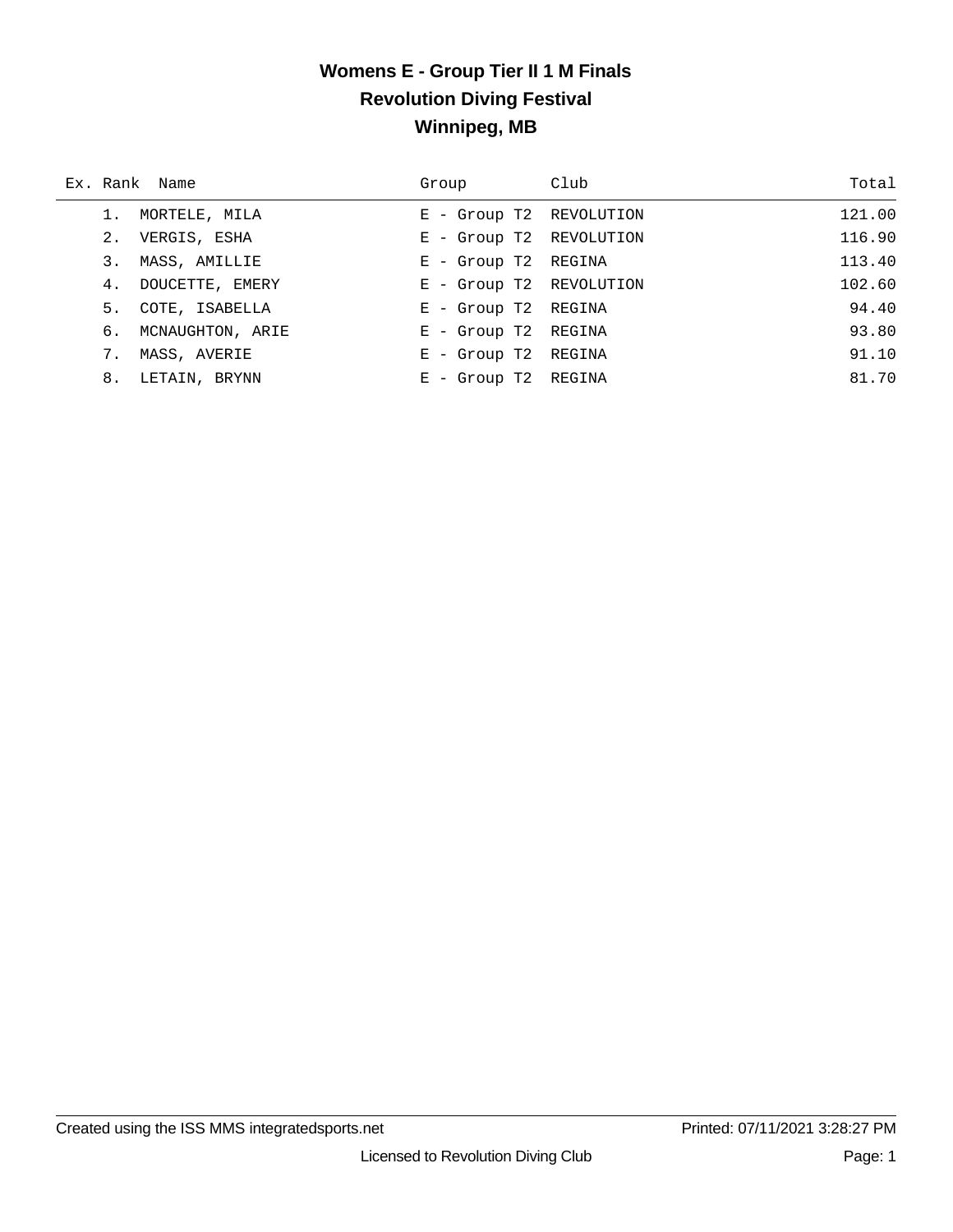#### **Womens E - Group Tier II 3 M Finals Revolution Diving Festival Winnipeg, MB**

|    | Ex. Rank Name     | Group                   | Club   | Total  |
|----|-------------------|-------------------------|--------|--------|
|    | VERGIS, ESHA      | E - Group T2 REVOLUTION |        | 195.70 |
|    | 2. MORTELE, MILA  | E - Group T2 REVOLUTION |        | 190.95 |
| 2. | DOUCETTE, EMERY   | E - Group T2 REVOLUTION |        | 190.95 |
| 4. | MASS, AMILLIE     | E - Group T2 REGINA     |        | 169.10 |
|    | 5. COTE, ISABELLA | E - Group T2 REGINA     |        | 166.25 |
| б. | MASS, AVERIE      | E - Group T2 REGINA     |        | 160.55 |
| 7. | MCNAUGHTON, ARIE  | $E$ - Group T2          | REGINA | 152.95 |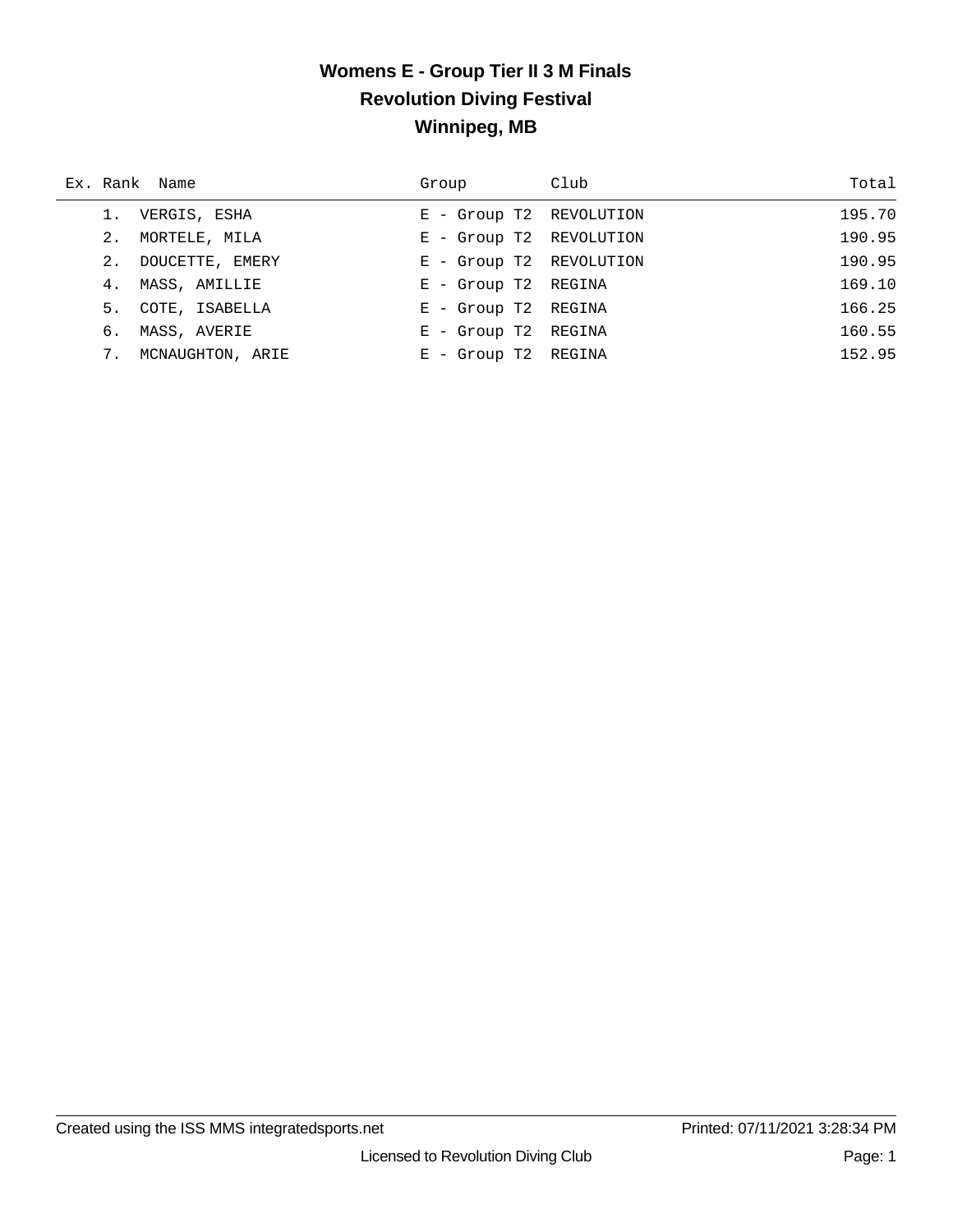#### **Womens E - Group Tier II Platform Finals Revolution Diving Festival Winnipeg, MB**

| Ex. Rank Name       | Group                   | Club | Total  |
|---------------------|-------------------------|------|--------|
| 1. VERGIS, ESHA     | E - Group T2 REVOLUTION |      | 111.30 |
| 2. MORTELE, MILA    | E - Group T2 REVOLUTION |      | 95.50  |
| 3. MCNAUGHTON, ARIE | E - Group T2 REGINA     |      | 93.50  |
| 4. DOUCETTE, EMERY  | E - Group T2 REVOLUTION |      | 90.50  |
| 5. COTE, ISABELLA   | E - Group T2 REGINA     |      | 88.80  |
| 6. MASS, AMILLIE    | E - Group T2 REGINA     |      | 87.00  |
| 7. MASS, AVERIE     | E - Group T2 REGINA     |      | 79.50  |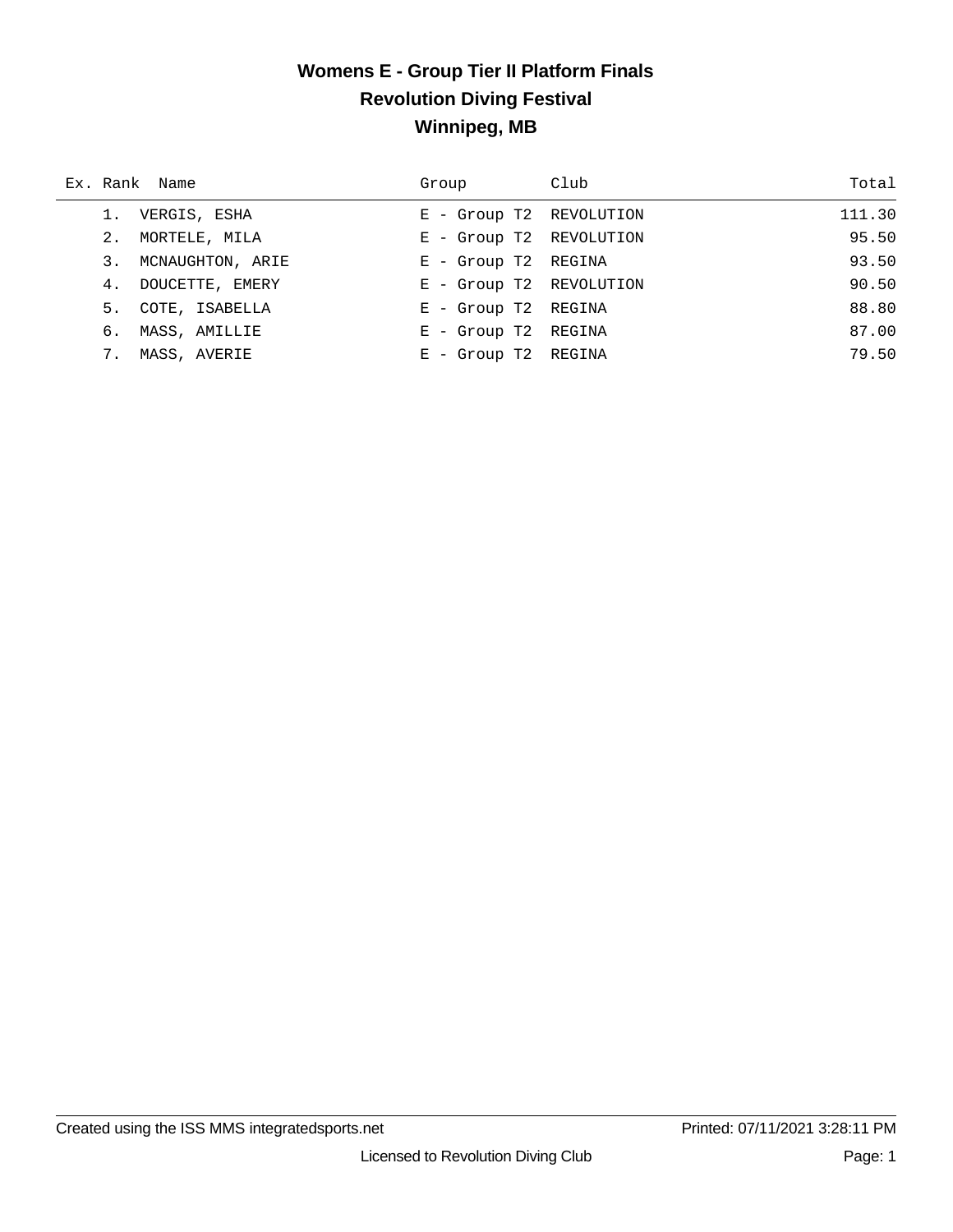## **Womens Open 1 M Finals Revolution Diving Festival Winnipeg, MB**

|     | Ex. Rank Name       | Group | Club       | Total  |
|-----|---------------------|-------|------------|--------|
| 1.  | CLAIRMONT, KELSEY   | Open  | REGINA     | 216.40 |
| 2.  | O'DAY, BROOKLYN     | Open  | REGINA     | 207.15 |
| 3.  | PROBE, AUDREY       | Open  | REGINA     | 201.55 |
| 4.  | DOROSH, CHELSEY     | Open  | REGINA     | 186.10 |
| 5.  | CROMWELL, NATHALIE  | Open  | REVOLUTION | 185.95 |
| б.  | SHARP, AMELIA       | Open  | REGINA     | 183.30 |
| 7.  | BERMAN, LEIA        | Open  | REVOLUTION | 181.45 |
| 8.  | MARKUSSON, BROOKLYN | Open  | REGINA     | 179.30 |
| 9.  | WERNER, CLAIRE      | Open  | REGINA     | 177.20 |
| 10. | SHARP, FINLEE       | Open  | REGINA     | 173.25 |
| 11. | JONES, CHLOE        | Open  | REGINA     | 141.00 |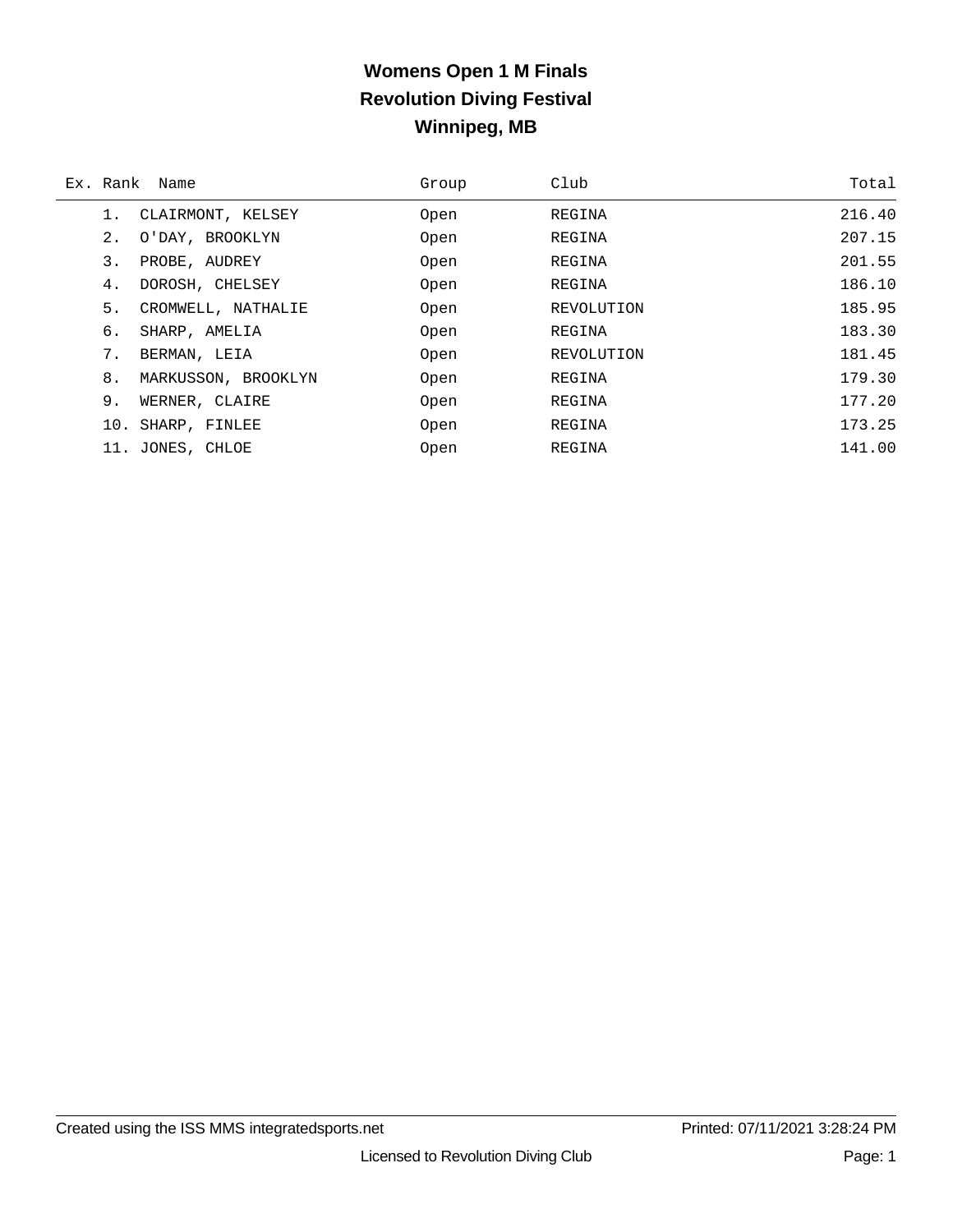## **Womens Open 3 M Finals Revolution Diving Festival Winnipeg, MB**

| Ex. Rank | Name                | Group | Club       | Total  |
|----------|---------------------|-------|------------|--------|
|          | CLAIRMONT, KELSEY   | Open  | REGINA     | 229.90 |
| $2$ .    | MARKUSSON, BROOKLYN | Open  | REGINA     | 214.85 |
| 3.       | BERNATSKY, ZITA     | Open  | REVOLUTION | 205.75 |
| 4.       | CROMWELL, NATHALIE  | Open  | REVOLUTION | 195.10 |
| 5.       | DOROSH, CHELSEY     | Open  | REGINA     | 193.85 |
| б.       | SHARP, AMELIA       | Open  | REGINA     | 193.70 |
| 7.       | WERNER, CLAIRE      | Open  | REGINA     | 189.80 |
| 8.       | BERMAN, LEIA        | Open  | REVOLUTION | 183.85 |
| 9.       | PROBE, AUDREY       | Open  | REGINA     | 176.90 |
| 10.      | SHARP, FINLEE       | Open  | REGINA     | 158.85 |
| 11.      | DOWNEY, ADYSON      | Open  | REVOLUTION | 152.05 |
| 12.      | JONES, CHLOE        | Open  | REGINA     | 137.75 |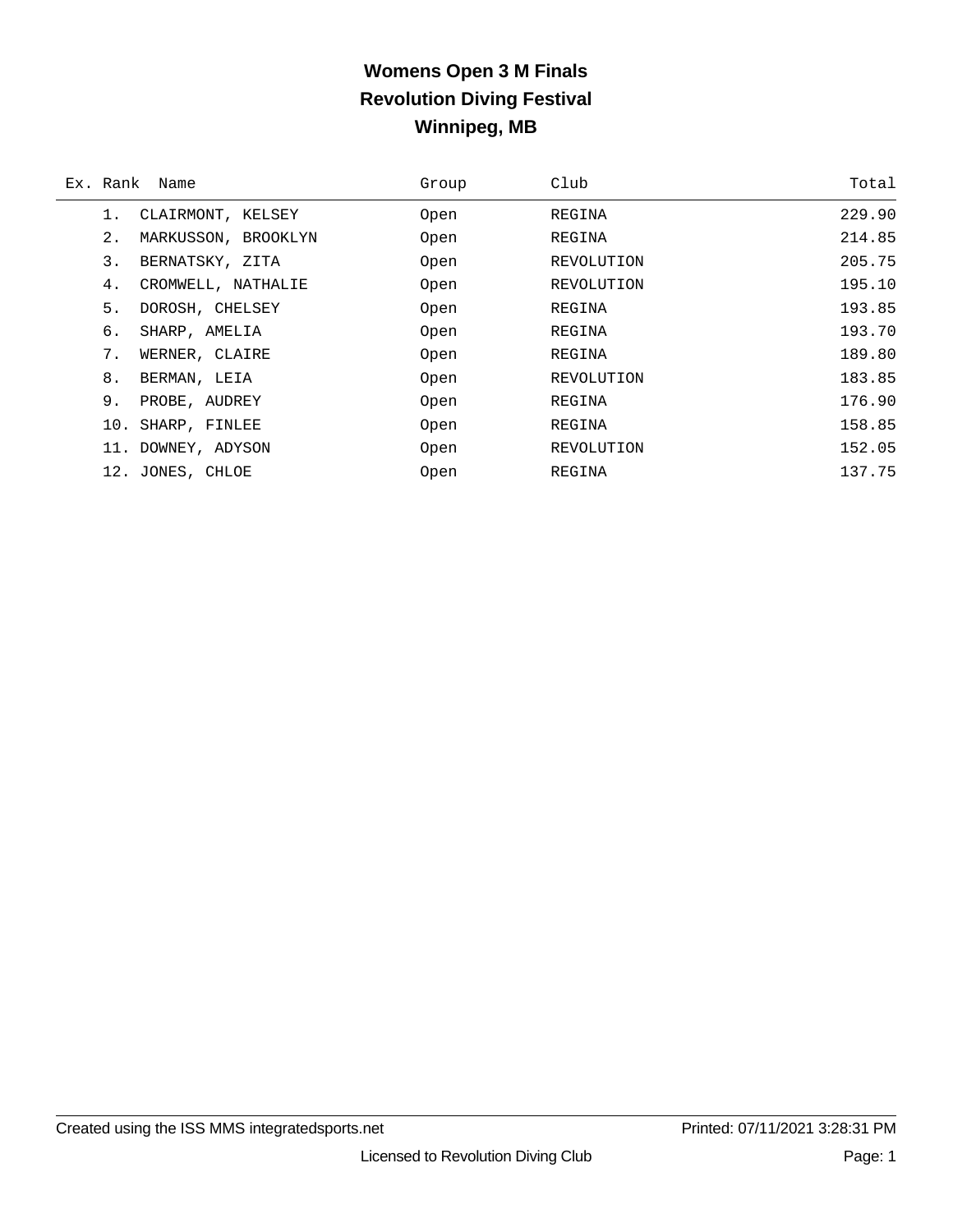## **Womens Open Platform Finals Revolution Diving Festival Winnipeg, MB**

| Ex. Rank | Name                | Group | Club   | Total  |
|----------|---------------------|-------|--------|--------|
|          | CLAIRMONT, KELSEY   | Open  | REGINA | 246.80 |
| $2$ .    | O'DAY, BROOKLYN     | Open  | REGINA | 237.30 |
| 3.       | MARKUSSON, BROOKLYN | Open  | REGINA | 218.45 |
| 4.       | WERNER, CLAIRE      | Open  | REGINA | 213.95 |
| 5.       | DOROSH, CHELSEY     | Open  | REGINA | 208.85 |
| 6.       | PROBE, AUDREY       | Open  | REGINA | 196.80 |
| 7.       | SHARP, FINLEE       | Open  | REGINA | 185.80 |
| 8.       | SHARP, AMELIA       | Open  | REGINA | 183.45 |
| 9.       | JONES, CHLOE        | Open  | REGINA | 151.75 |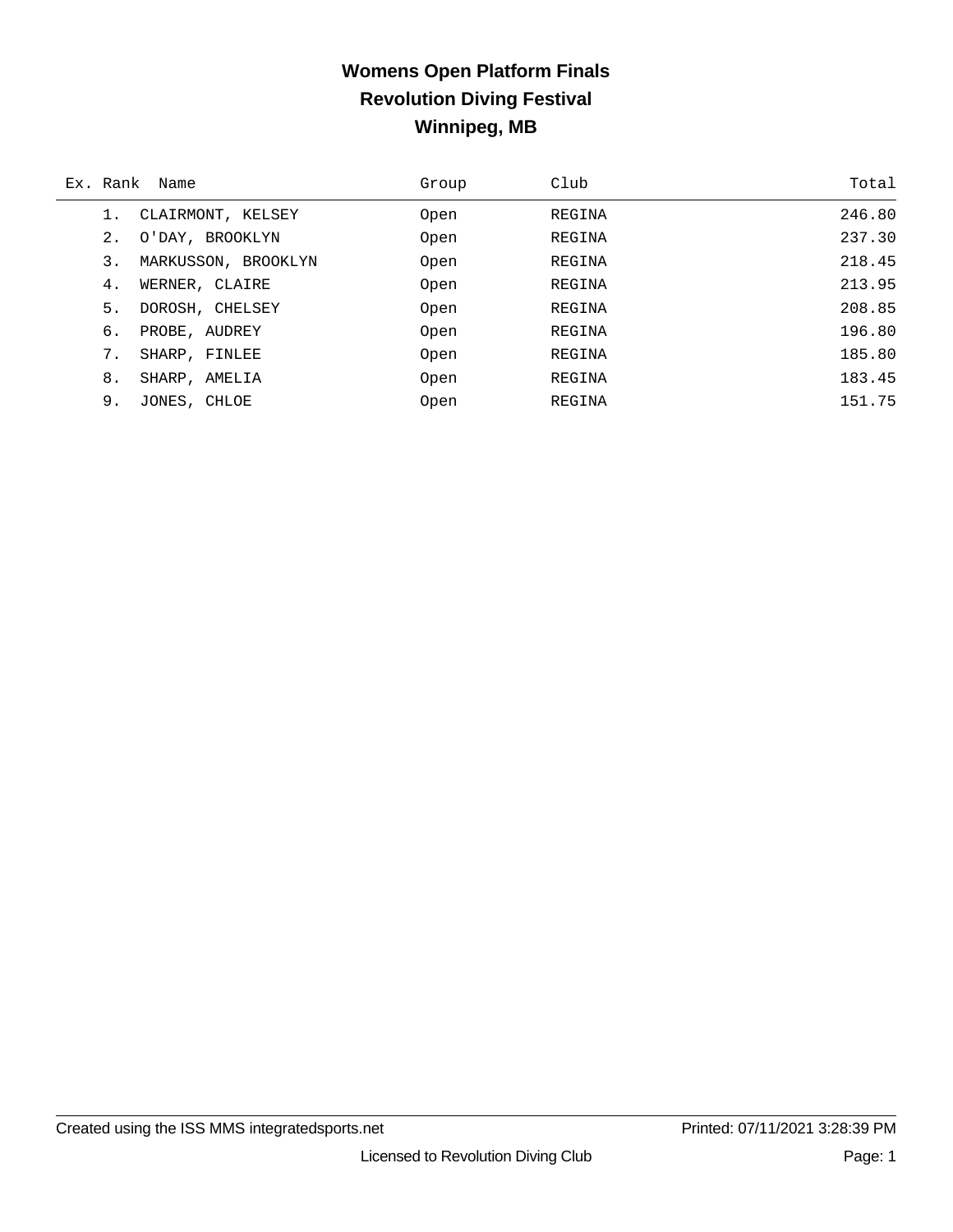# **Womens Open Tier II 3 M Finals Revolution Diving Festival Winnipeg, MB**

| Ex<br>Rank<br>Name           | Group   | ľLub       | $T \cap$ + $\supset$<br>rora+ |
|------------------------------|---------|------------|-------------------------------|
| JOANNE<br>HUTLET<br><u>ـ</u> | Jpen T2 | REVOLUTION | ີ່<br>- O L                   |